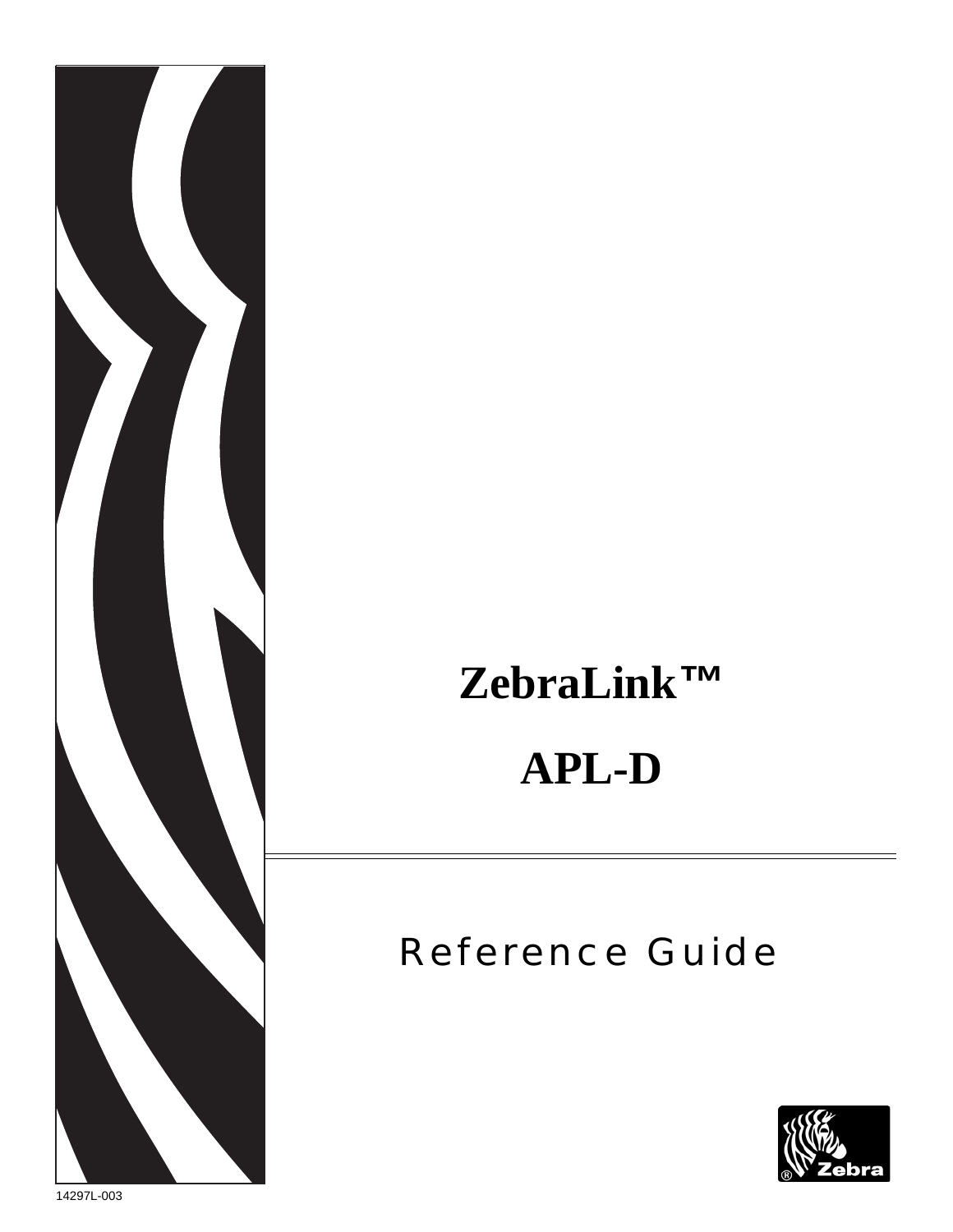**© 2009 ZIH Corp.** The copyrights in this manual and the software and/or firmware in the printer described therein are owned by ZIH Corp. and Zebra's licensors. Unauthorized reproduction of this manual or the software and/or firmware in the printer may result in imprisonment of up to one year and fines of up to \$10,000 (17 U.S.C.506). Copyright violators may be subject to civil liability.

This product may contain ZPL*®*, ZPL II*®*, and ZebraLink™ programs; Element Energy Equalizer*™* Circuit; E*3™*; and Monotype Imaging fonts. Software © ZIH Corp. All rights reserved worldwide.

ZebraLink, Element Energy Equalizer, E*3* and all product names and numbers are trademarks, and Zebra, the Zebra head graphic, ZPL and ZPL II are registered trademarks of ZIH Corp. All rights reserved worldwide.

Prodigy Plus is a registered trademark of Datamax Bar Code Products Corporation.

All other brand names, product names, or trademarks belong to their respective holders. For additional trademark information, please see "Trademarks" on the product CD.

**Proprietary Statement** This manual contains proprietary information of Zebra Technologies Corporation and its subsidiaries ("Zebra Technologies"). It is intended solely for the information and use of parties operating and maintaining the equipment described herein. Such proprietary information may not be used, reproduced, or disclosed to any other parties for any other purpose without the express, written permission of Zebra Technologies.

**Product Improvements** Continuous improvement of products is a policy of Zebra Technologies. All specifications and designs are subject to change without notice.

**Liability Disclaimer** Zebra Technologies takes steps to ensure that its published Engineering specifications and manuals are correct; however, errors do occur. Zebra Technologies reserves the right to correct any such errors and disclaims liability resulting therefrom.

**Limitation of Liability** In no event shall Zebra Technologies or anyone else involved in the creation, production, or delivery of the accompanying product (including hardware and software) be liable for any damages whatsoever (including, without limitation, consequential damages including loss of business profits, business interruption, or loss of business information) arising out of the use of, the results of use of, or inability to use such product, even if Zebra Technologies has been advised of the possibility of such damages. Some jurisdictions do not allow the exclusion or limitation of incidental or consequential damages, so the above limitation or exclusion may not apply to you.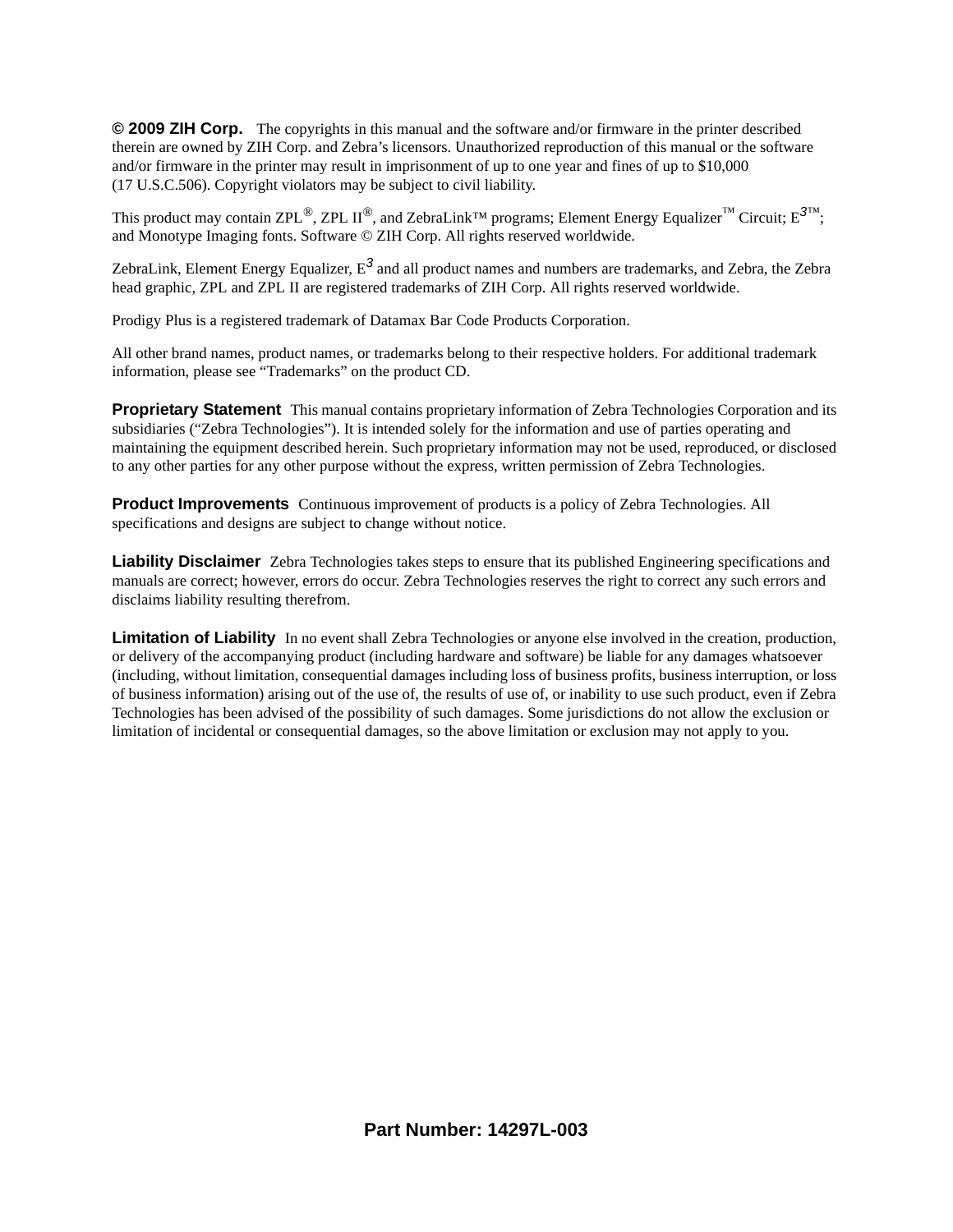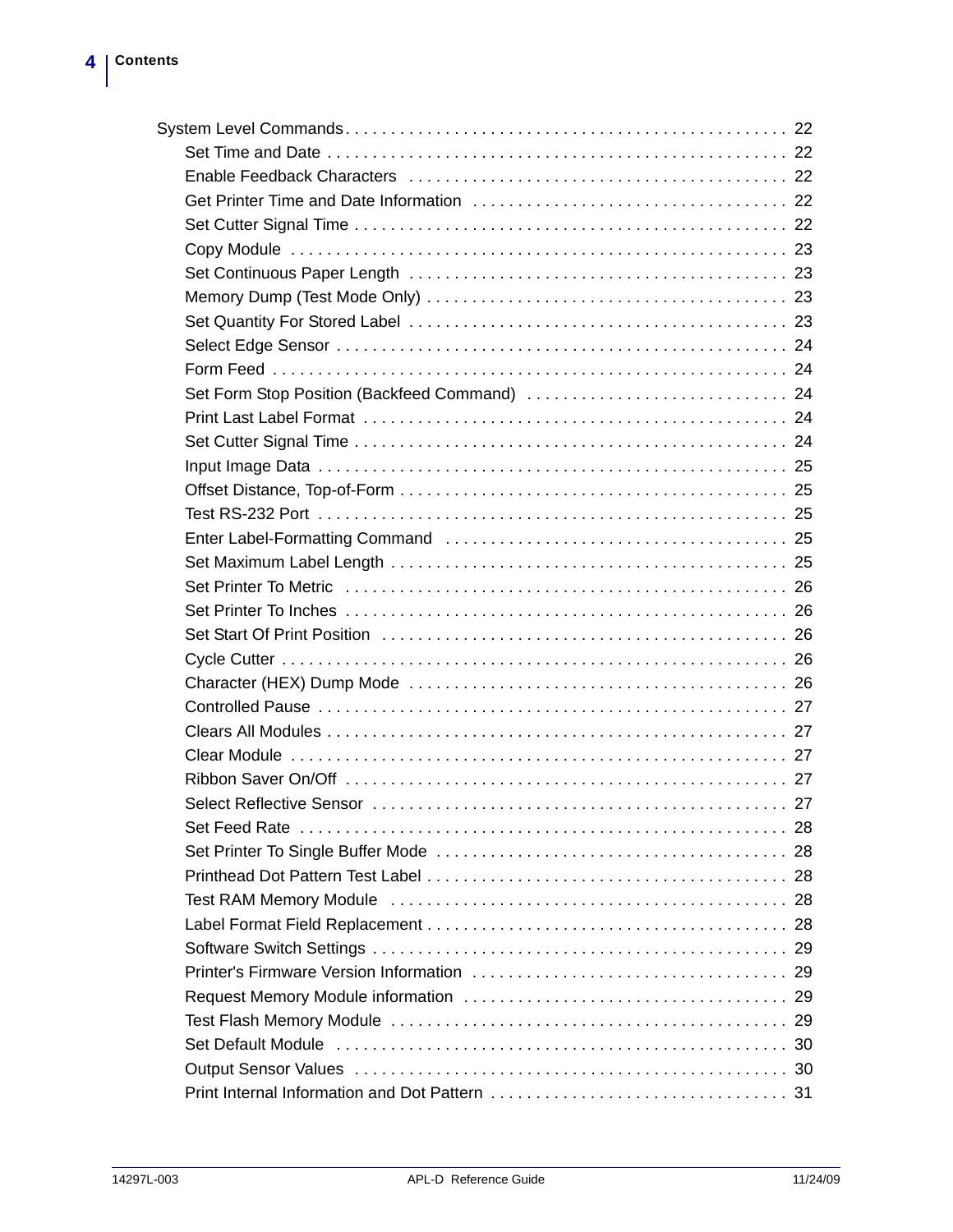| Make Last Field Entered Decrement Numeric (Alphanumeric)  38                     |  |
|----------------------------------------------------------------------------------|--|
|                                                                                  |  |
|                                                                                  |  |
|                                                                                  |  |
|                                                                                  |  |
|                                                                                  |  |
|                                                                                  |  |
|                                                                                  |  |
|                                                                                  |  |
|                                                                                  |  |
|                                                                                  |  |
| Health Industry Bar Code (HIBC) (Code 39 bar code with a Modulo 43 Checksum). 47 |  |
|                                                                                  |  |
|                                                                                  |  |
|                                                                                  |  |
| Interleaved 2 of 5 with a Modulo 10 Checksum and Shipping bars 51                |  |
|                                                                                  |  |
|                                                                                  |  |
|                                                                                  |  |
|                                                                                  |  |
|                                                                                  |  |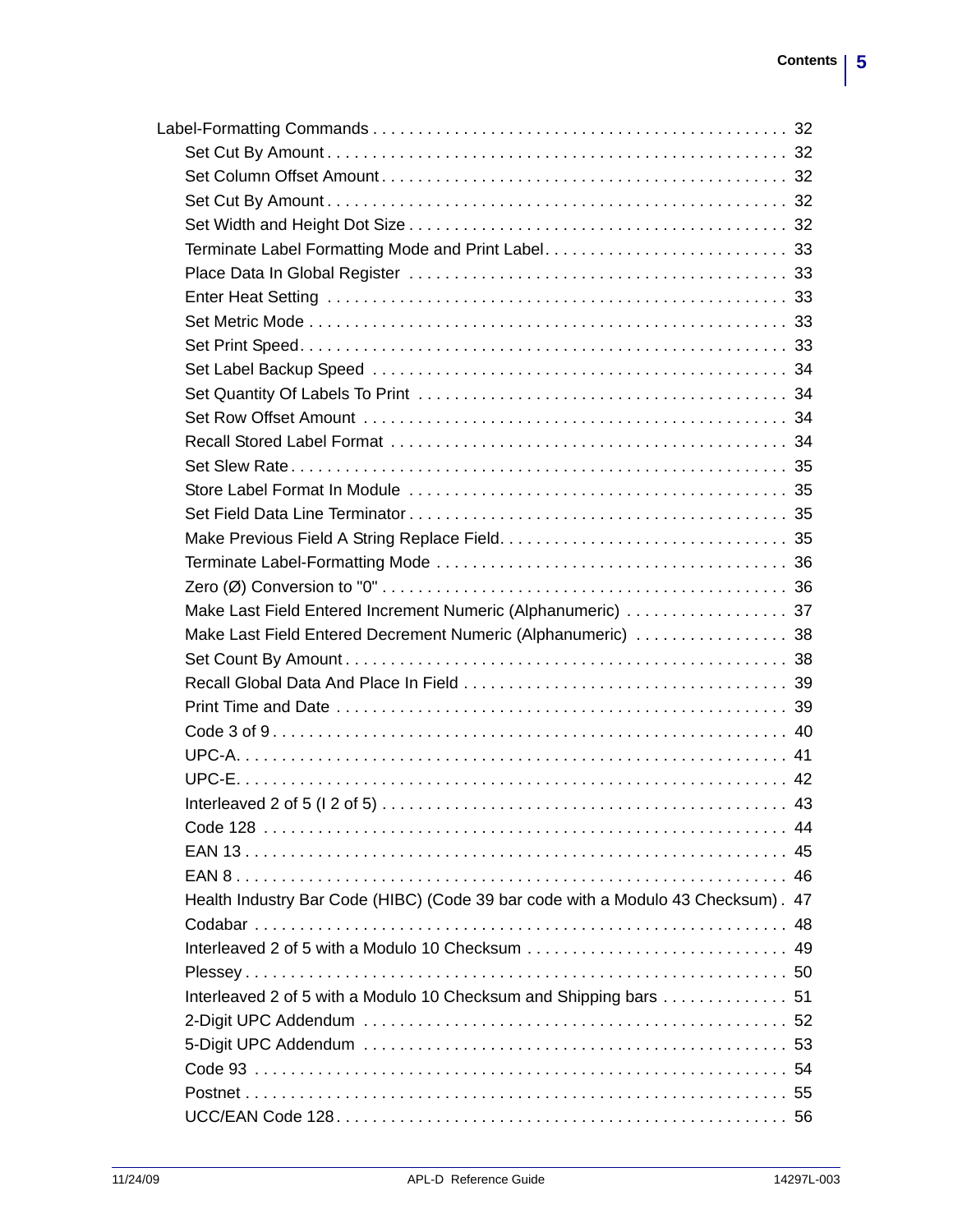| Smooth Font, Modules, Downloaded Bit-mapped Fonts  60                |  |
|----------------------------------------------------------------------|--|
|                                                                      |  |
|                                                                      |  |
|                                                                      |  |
|                                                                      |  |
|                                                                      |  |
|                                                                      |  |
|                                                                      |  |
|                                                                      |  |
|                                                                      |  |
|                                                                      |  |
|                                                                      |  |
|                                                                      |  |
|                                                                      |  |
|                                                                      |  |
|                                                                      |  |
|                                                                      |  |
| Wireless, Wireless Plus, and Internal Wireless Plus Print Servers 67 |  |
|                                                                      |  |
|                                                                      |  |
|                                                                      |  |
|                                                                      |  |
|                                                                      |  |
|                                                                      |  |
|                                                                      |  |
|                                                                      |  |
|                                                                      |  |
|                                                                      |  |
|                                                                      |  |
|                                                                      |  |
|                                                                      |  |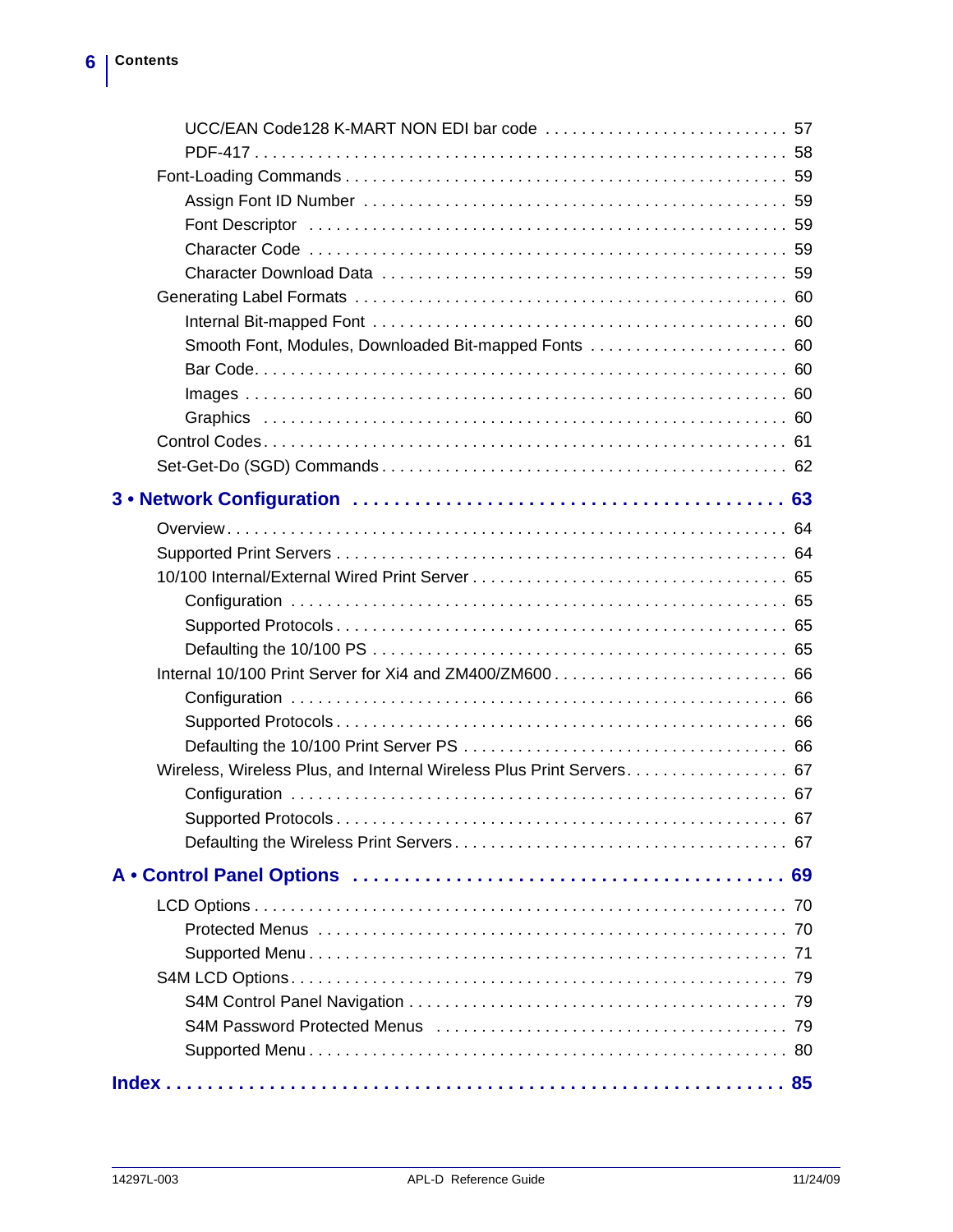# <span id="page-6-0"></span>About This Document



This section provides you with contact information, document structure and organization, and additional reference documents.

#### **Contents**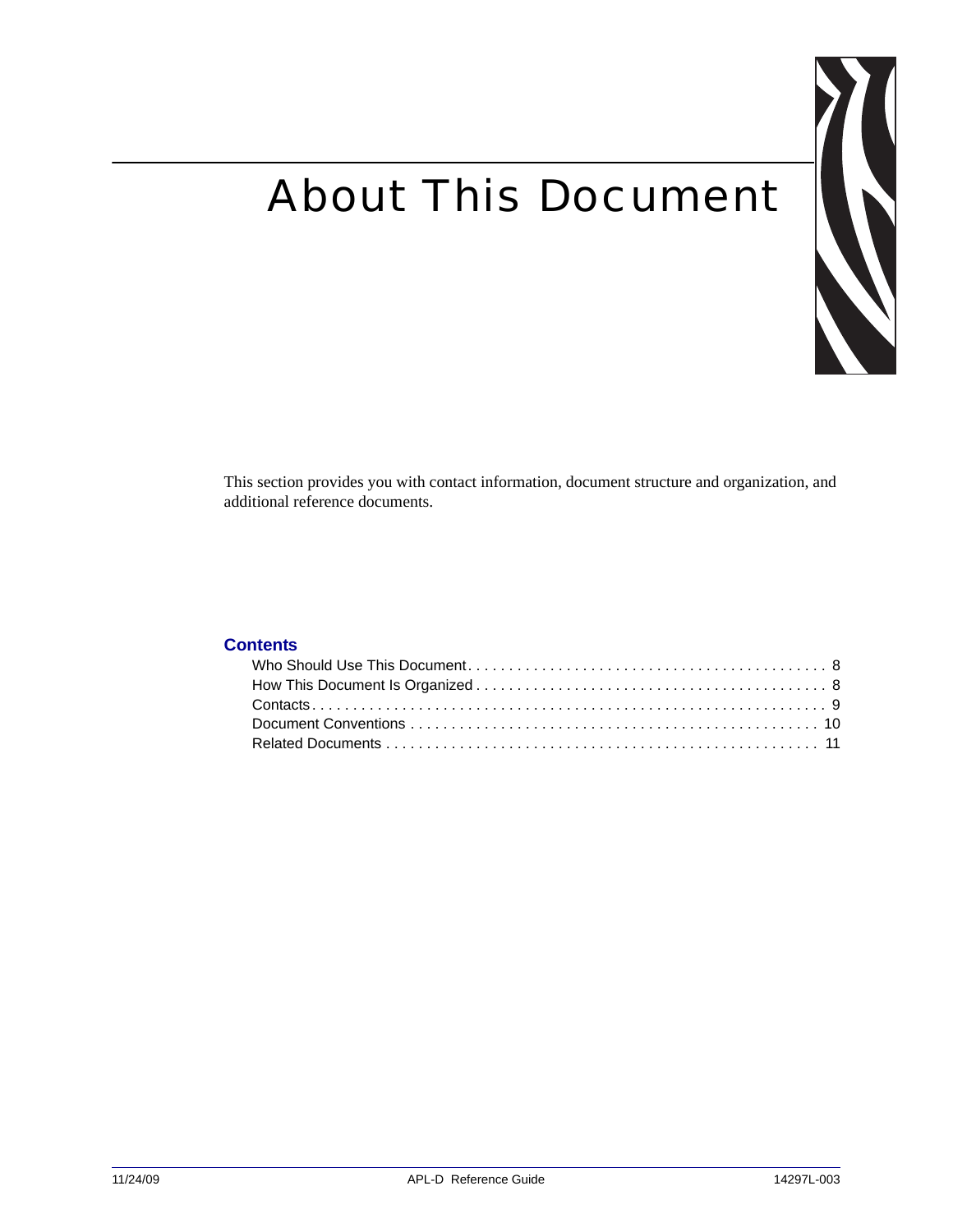# <span id="page-7-0"></span>**Who Should Use This Document**

This APL-D Reference Guide is intended for use by any person who needs to perform routine maintenance, upgrade, or troubleshoot problems with the printer.

# <span id="page-7-1"></span>**How This Document Is Organized**

The APL-D Reference Guide is set up as follows:

| <b>Section</b>                          | <b>Description</b>                                                                                                                                                                                                                 |
|-----------------------------------------|------------------------------------------------------------------------------------------------------------------------------------------------------------------------------------------------------------------------------------|
| <i>Introduction</i> on page 13          | This guide explains the known differences<br>between the Zebra printer with APL-D firmware<br>and the Datamax Prodigy Plus printer. For<br>complete printer operation, use this guide with<br>your Prodigy Plus Operator's Manual. |
| Commands on page 17                     | This section provides you with a detailed listing of<br>commands on your Zebra printer with APL-D<br>firmware as implemented on the Prodigy Plus<br>printer.                                                                       |
| <b>Network Configuration on page 63</b> | This section provides you with a detailed listing of<br>commands on your Zebra printer with APL-D<br>firmware as implemented on the Prodigy Plus<br>printer.                                                                       |
| Control Panel Options on page 69        | This appendix provides you with control panel<br>menu options on the Zebra printers with APL-D<br>firmware.                                                                                                                        |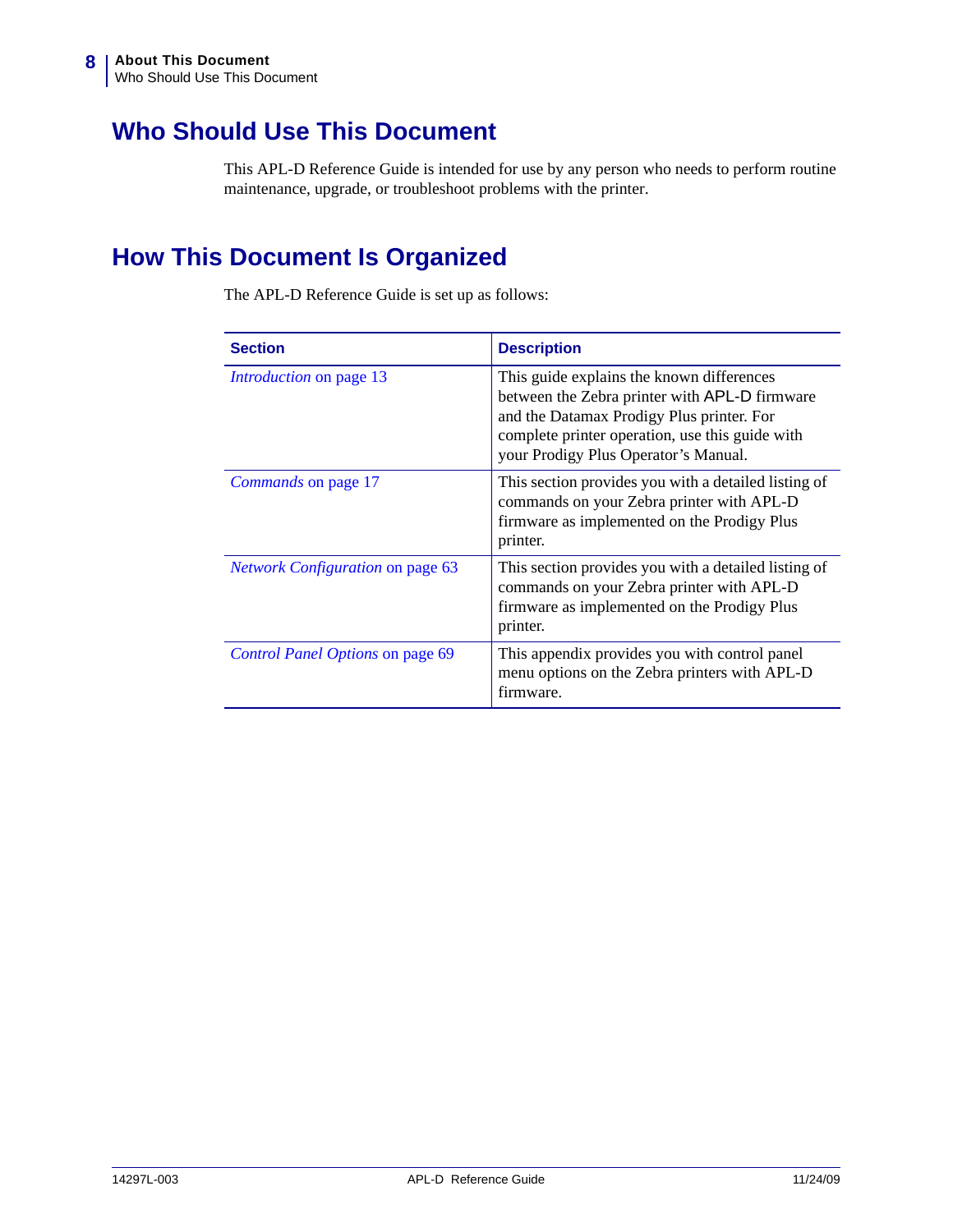### <span id="page-8-1"></span><span id="page-8-0"></span>**Contacts**

Technical Support via the Internet is available 24 hours per day, 365 days per year.

#### **Web Site:** www.zebra.com **E-mail Back Technical Library:** E-mail address: [emb@zebra.com](mailto:emb@zebra.com) Subject line: Emaillist **Self Service Knowledge Base:** [www.zebra.com/knowledgebase](http://www.zebra.com/knowledgebase) **Online Case Registration:** [www.zebra.com/techrequest](http://www.zebra.com/techrequest)

| <b>Which Department</b><br>Do You Need?                                                                                                                                                                                                    | <b>The Americas</b>                                                                                                                                                            | Europe, Middle East,<br>and Africa                                                                                                                                                                  | <b>Asia Pacific</b><br>and India                                                                                                                         |
|--------------------------------------------------------------------------------------------------------------------------------------------------------------------------------------------------------------------------------------------|--------------------------------------------------------------------------------------------------------------------------------------------------------------------------------|-----------------------------------------------------------------------------------------------------------------------------------------------------------------------------------------------------|----------------------------------------------------------------------------------------------------------------------------------------------------------|
| <b>Regional Headquarters</b>                                                                                                                                                                                                               | Zebra Technologies Corporation<br>475 Half Day Road, Suite 500<br>Lincolnshire, IL 60069 USA<br>$T: +18476346700$<br>Toll-free $+18662309494$<br>$F: +18479138766$             | Zebra Technologies Europe Limited<br>Dukes Meadow<br>Millboard Road<br><b>Bourne End</b><br>Buckinghamshire, SL8 5XF<br><b>United Kingdom</b><br>$T: +44(0)$ 1628 556000<br>$F: +44(0)$ 1628 556001 | Zebra Technologies Asia Pacific<br>Pte. Ltd.<br>120 Robinson Road<br>#06-01 Parakou Building<br>Singapore 068913<br>$T: +6568580722$<br>$F: +6568850838$ |
| <b>Technical Support</b><br>For questions on the<br>operation of Zebra<br>equipment and software,<br>please call your distributor.<br>For additional assistance,<br>contact us.<br>Please have your model and<br>serial numbers available. | T: +1 877 ASK ZEBRA (275 9327)<br>$F: +18479132578$<br>Hardware: ts1@zebra.com<br>Software: ts3@zebra.com<br>Kiosk printers:<br>$T: +18663225202$<br>E: kiosksupport@zebra.com | $T: +44(0)$ 1628 556039<br>$F: +44(0)$ 1628 556003<br>E: Tseurope@zebra.com                                                                                                                         | $T: +6568580722$<br>$F: +6568850838$<br>E: China: tschina@zebra.com<br>All other areas:<br>tsasiapacific@zebra.com                                       |
| <b>Repair Service</b><br><b>Department</b><br>For back-to-base service and<br>repair.                                                                                                                                                      | T: +1 877 ASK ZEBRA (275 9327)<br>$F: +18478211797$<br>E: repair@zebra.com<br>To request a repair in the U.S.,<br>go to www.zebra.com/repair.                                  | $T: +44(0)$ 1772 693069<br>$F: +44(0)$ 1772 693046<br>New requests: ukrma@zebra.com<br>Status updates:<br>repairupdate@zebra.com                                                                    | $T: +6568580722$<br>$F: +6568850838$<br>E: China: tschina@zebra.com<br>All other areas:<br>tsasiapacific@zebra.com                                       |
| <b>Technical Training</b><br><b>Department</b><br>For Zebra product training<br>courses.                                                                                                                                                   | $T: +18477936868$<br>$T: +18477936864$<br>$F: +18479132578$<br>E: ttamerica@zebra.com                                                                                          | $T: +44(0)$ 1628 556000<br>$F: +44(0)$ 1628 556001<br>E: Eurtraining@zebra.com                                                                                                                      | $T: +6568580722$<br>$F: +6568850838$<br>E: China: tschina@zebra.com<br>All other areas:<br>tsasiapacific@zebra.com                                       |
| <b>Inquiry Department</b><br>For product literature and<br>distributor and dealer<br>information.                                                                                                                                          | T: +1 877 ASK ZEBRA (275 9327)<br>E: inquiry4@zebra.com                                                                                                                        | $T: +44(0)$ 1628 556037<br>$F: +44(0)$ 1628 556005<br>E: mseurope@zebra.com                                                                                                                         | E: China: GCmarketing@zebra.com<br>All other areas:<br>APACChannelmarketing@zebra.com                                                                    |
| <b>Customer Service</b><br><b>Department (US)</b><br><b>Internal Sales</b><br><b>Department (UK)</b><br>For printers, parts, media,<br>and ribbon, please call your<br>distributor or contact us.<br>Key:<br>T: Telephone                  | T: +1 877 ASK ZEBRA (275 9327)<br>E: clientcare@zebra.com                                                                                                                      | $T: +44(0)$ 1628 556032<br>$F: +44(0)$ 1628 556001<br>E: cseurope@zebra.com                                                                                                                         | $T: +6568580722$<br>$F: +6568850836$<br>E: China: order-csr@zebra.com<br>All other areas:<br>csasiapacific@zebra.com                                     |
| F: Facsimile<br>E: E-mail                                                                                                                                                                                                                  |                                                                                                                                                                                |                                                                                                                                                                                                     |                                                                                                                                                          |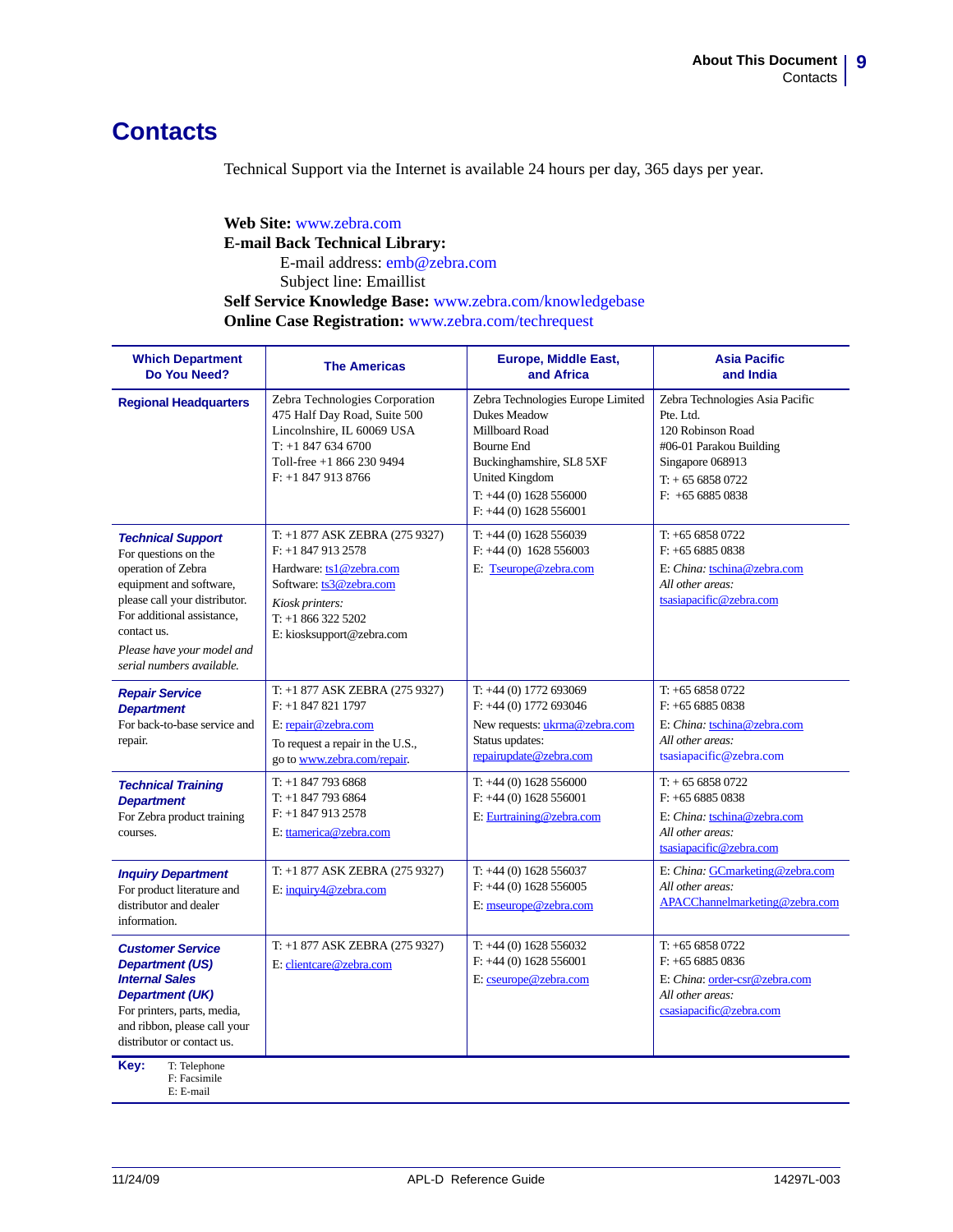## <span id="page-9-1"></span><span id="page-9-0"></span>**Document Conventions**

The following conventions are used throughout this document to convey certain information.

**Alternate Color** (online only) Cross-references contain hot links to other sections in this guide. If you are viewing this guide online in .pdf format, you can click the cross-reference (blue text) to jump directly to its location.

**Command Line Examples** Command line examples appear in Courier New font. For example, type ZTools to get to the Post-Install scripts in the bin directory.

**Files and Directories** File names and directories appear in Courier New font. For example, the Zebra<version number>.tar file and the /root directory.

#### **Icons Used**



**Important •** Advises you of information that is essential to complete a task.



**Note •** Indicates neutral or positive information that emphasizes or supplements important points of the main text.

**Example •** Provides an example, often a scenario, to better clarify a section of text.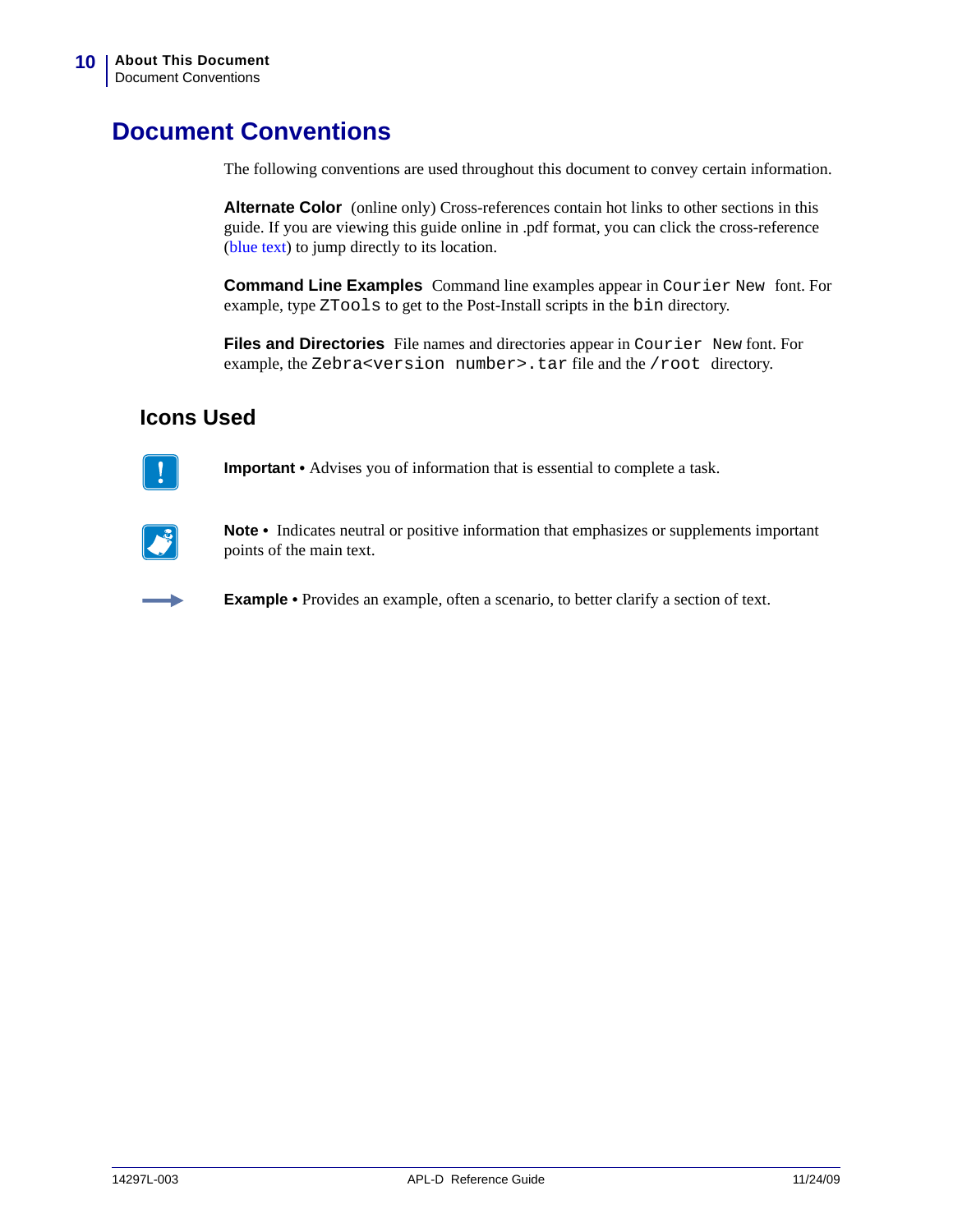### <span id="page-10-1"></span><span id="page-10-0"></span>**Related Documents**

The following documents might be helpful references:

Programming Guide for ZPL II*®*, ZBI 2, Set-Get-Do, Mirror and WML (formerly the ZPL II Programming Guide)

ZebraNet*®* PrintServer II User and Reference Guide

ZebraNet*®* 10/100 Print Server User Guide

ZebraNet*®* Wireless Print Server User Guide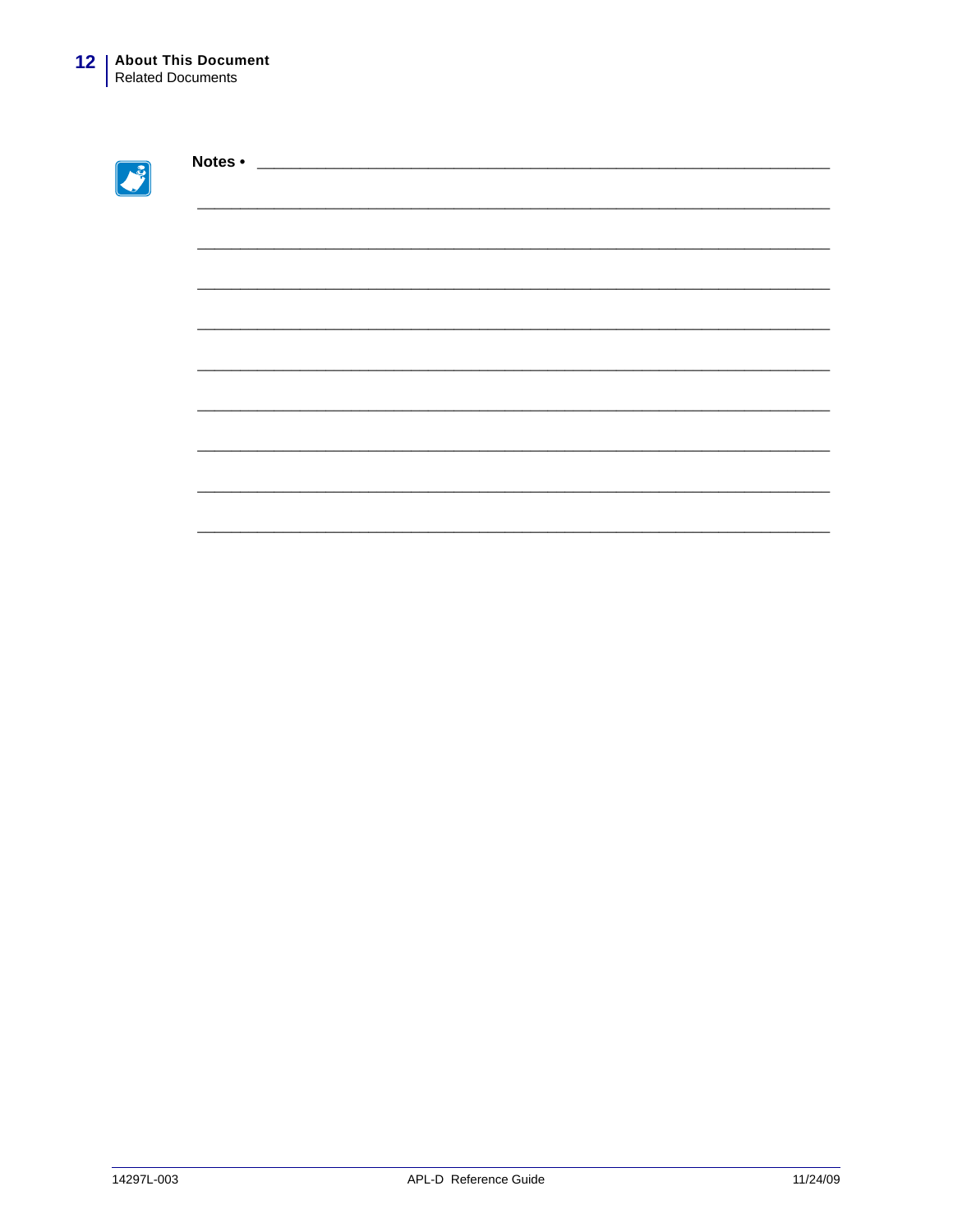# <span id="page-12-1"></span>Introduction



1

<span id="page-12-0"></span>This guide explains the known differences between the Zebra printer with APL-D firmware and the Prodigy Plus printer. For complete printer operation, use this guide with your Prodigy Plus Operator's Manual.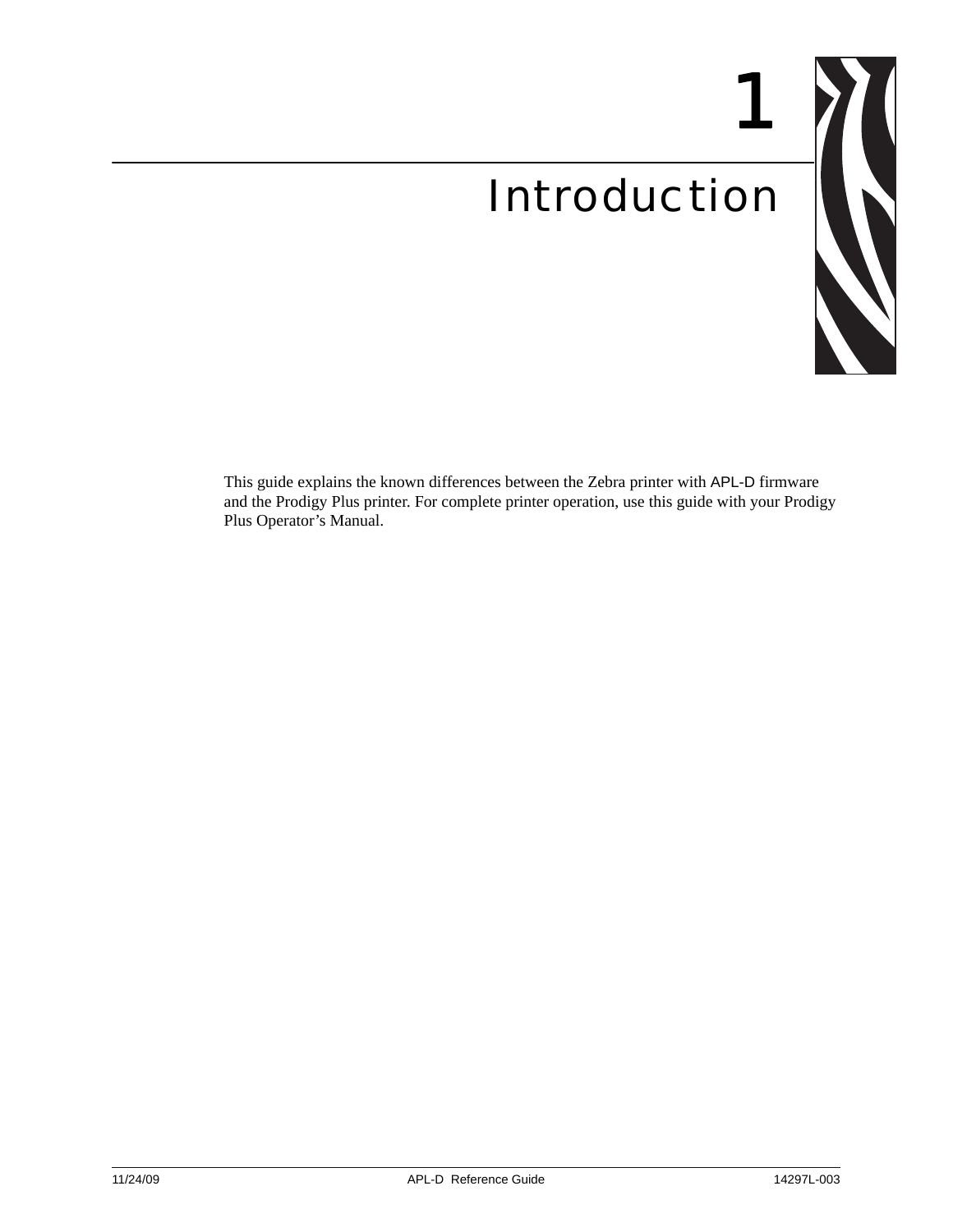### <span id="page-13-0"></span>**Overview**

The Zebra printer with APL-D firmware provides you with the capability to implement certain commands of the Datamax Programmers Manual (DPL). These are the Zebra printers that support this capability:

- Z4Mplus/Z6Mplus
- 105*SL*
- *Xi*III*Plus*
- *PAX*4
- S4M
- ZM400/ZM600
- Xi4

#### <span id="page-13-1"></span>**Firmware**

[Table 1](#page-13-3) lists the 203 dpi Zebra printers and the APL-D firmware version:

<span id="page-13-3"></span>

| <b>Printer</b>                          | <b>Firmware</b> |
|-----------------------------------------|-----------------|
| S4M and ZM400/ZM600                     | D53.15.x        |
| Z4Mplus/Z6Mplus, 105SL, XiIIIPlus, PAX4 | D60.15.x        |
| X <sub>i</sub> 4                        | D53.17.x        |

#### **Table 1 • Printer and Firmware Support**

If you are using a print server to communicate with your printer, see Table 3, *[Supported Print](#page-63-2)  [Servers and Firmware](#page-63-2)* on page 64 for more specific firmware requirements.

#### <span id="page-13-2"></span>**Control Panel**

The Zebra printer with APL-D firmware control panel menu options differs from non-APL-D printers. For APL-D firmware LCD menu options, see *[LCD Options](#page-69-2)* on page 70.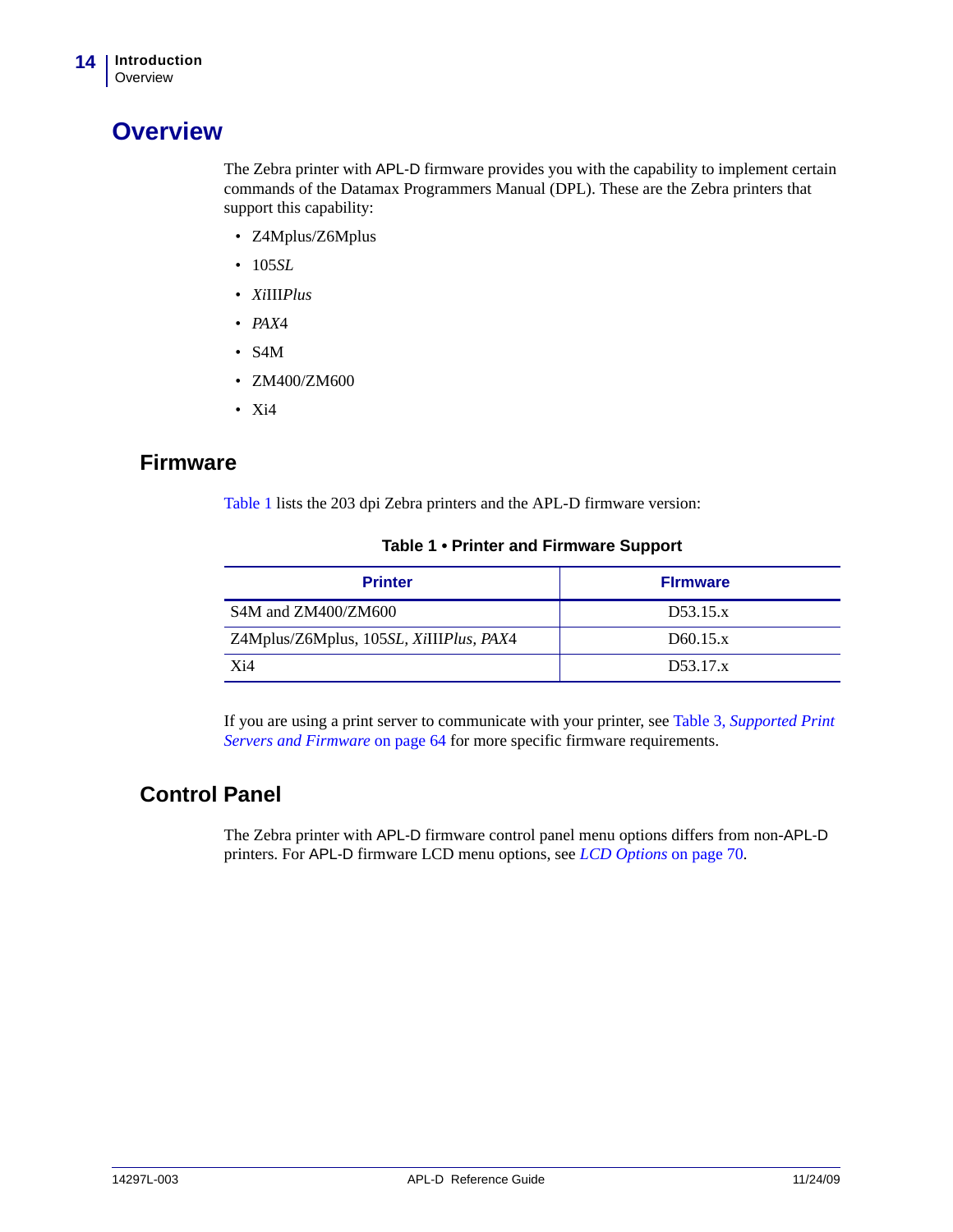### <span id="page-14-0"></span>**Troubleshooting**

The Zebra printer with APL-D firmware offers a feature called the Data Capture Tool (DCT). The DCT is supported on these Zebra printers: *Xi*III*Plus*, 105*SL*, *PAX*4, or Z4Mplus/Z6Mplus. If you have a supported Zebra printer you can access this tool through the LCD menu. DCT allows you to capture any data that is sent to the printer on an ATA Flash card.

For troubleshooting purposes, you can remove the ATA Flash card from the printer when you complete the data capture, and send it to Zebra to be read.



**Important •** ATA Flash cards are the *only* supported Flash cards for all Zebra printers with APL-D firmware, except S4M, ZM400/ZM600, and Xi4 printers.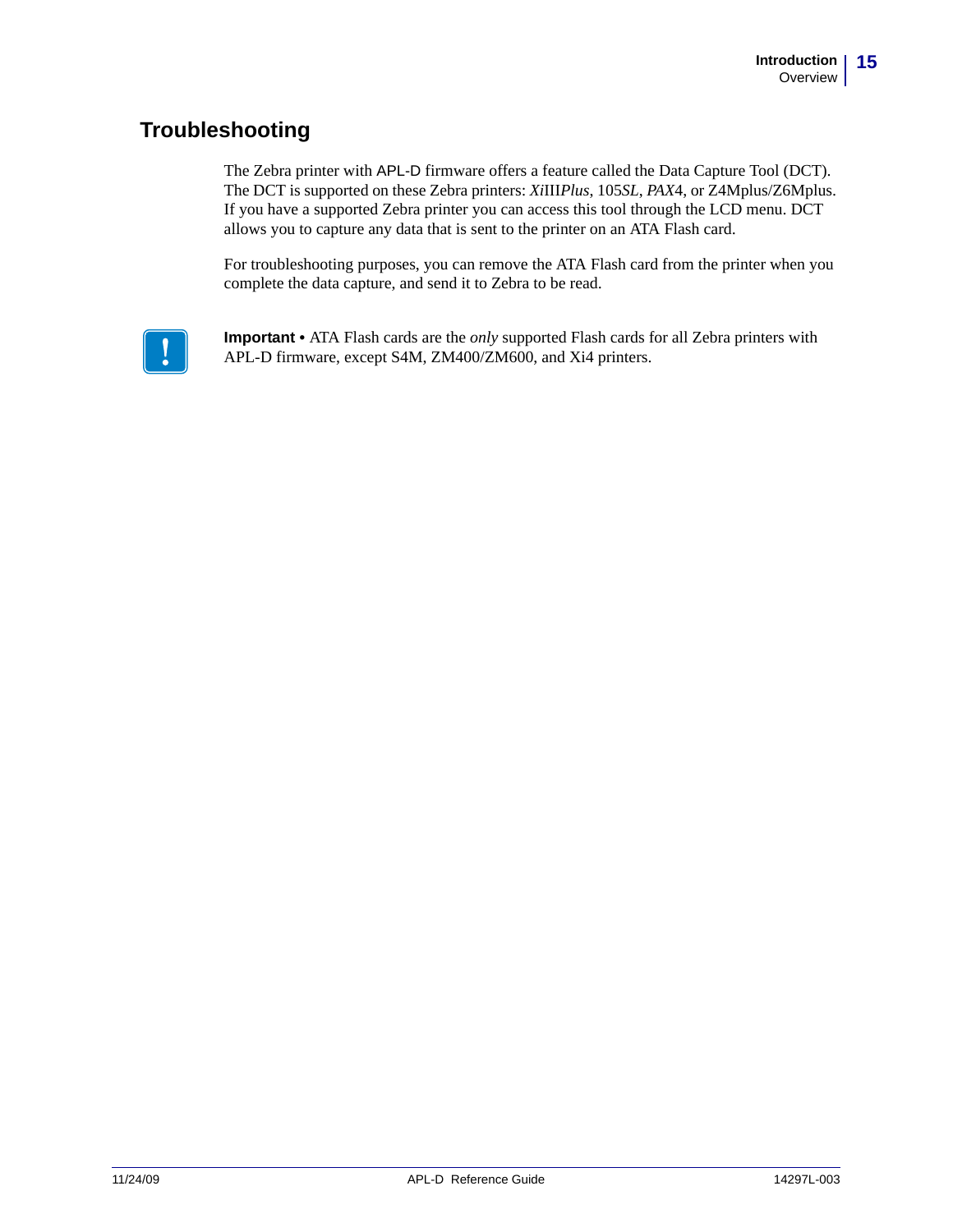C

| <u> 1980 - Andrea Andrew Maria (h. 1980).</u> |  |  |
|-----------------------------------------------|--|--|
|                                               |  |  |
|                                               |  |  |
|                                               |  |  |
|                                               |  |  |
|                                               |  |  |
|                                               |  |  |
|                                               |  |  |
|                                               |  |  |
|                                               |  |  |
|                                               |  |  |
|                                               |  |  |
|                                               |  |  |
|                                               |  |  |
|                                               |  |  |
|                                               |  |  |
|                                               |  |  |
|                                               |  |  |
|                                               |  |  |
|                                               |  |  |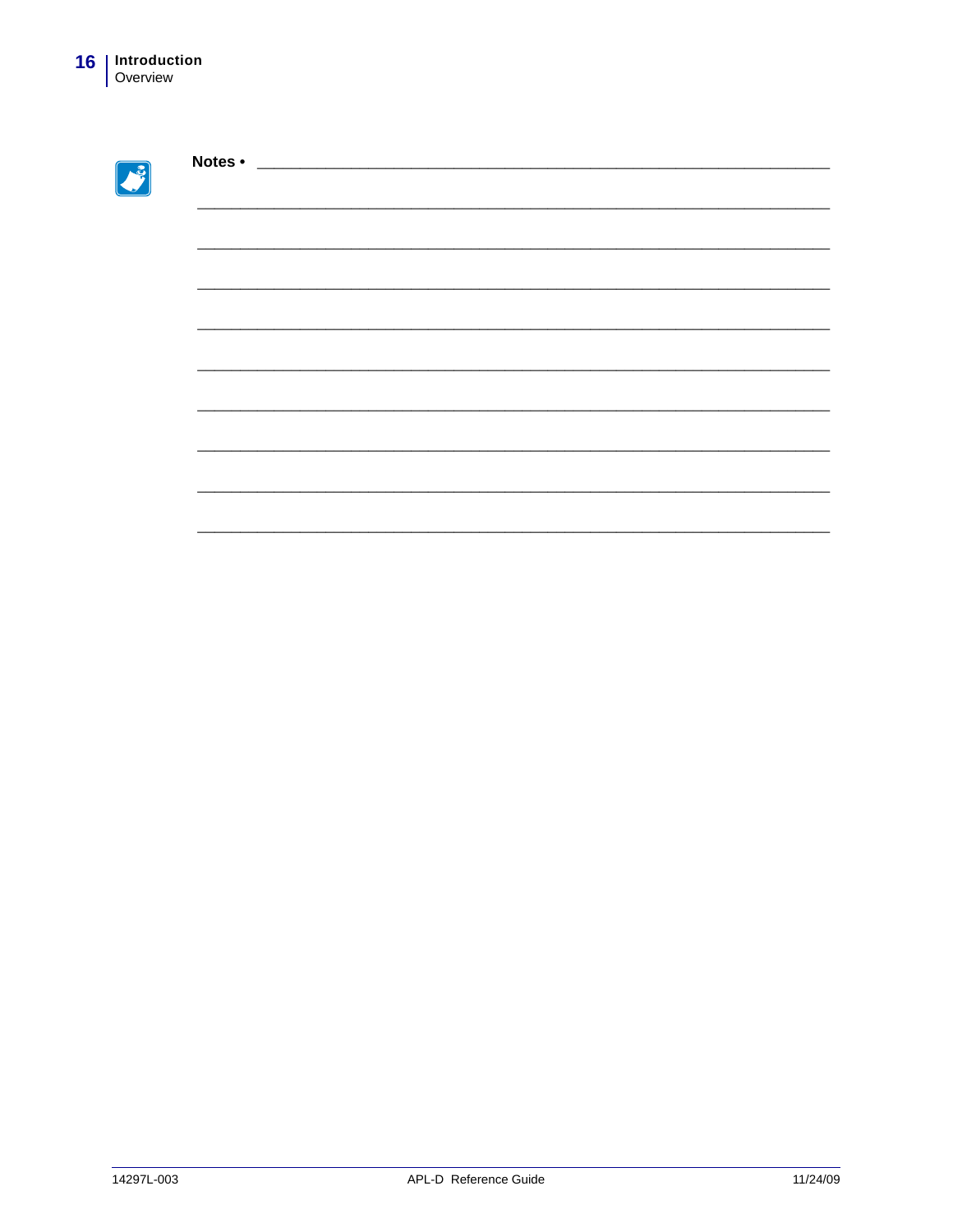# <span id="page-16-1"></span>Commands



2

<span id="page-16-2"></span><span id="page-16-0"></span>This section provides you with a detailed listing of commands on your Zebra printer with APL-D firmware as implemented on the Prodigy Plus printer.

#### **Contents**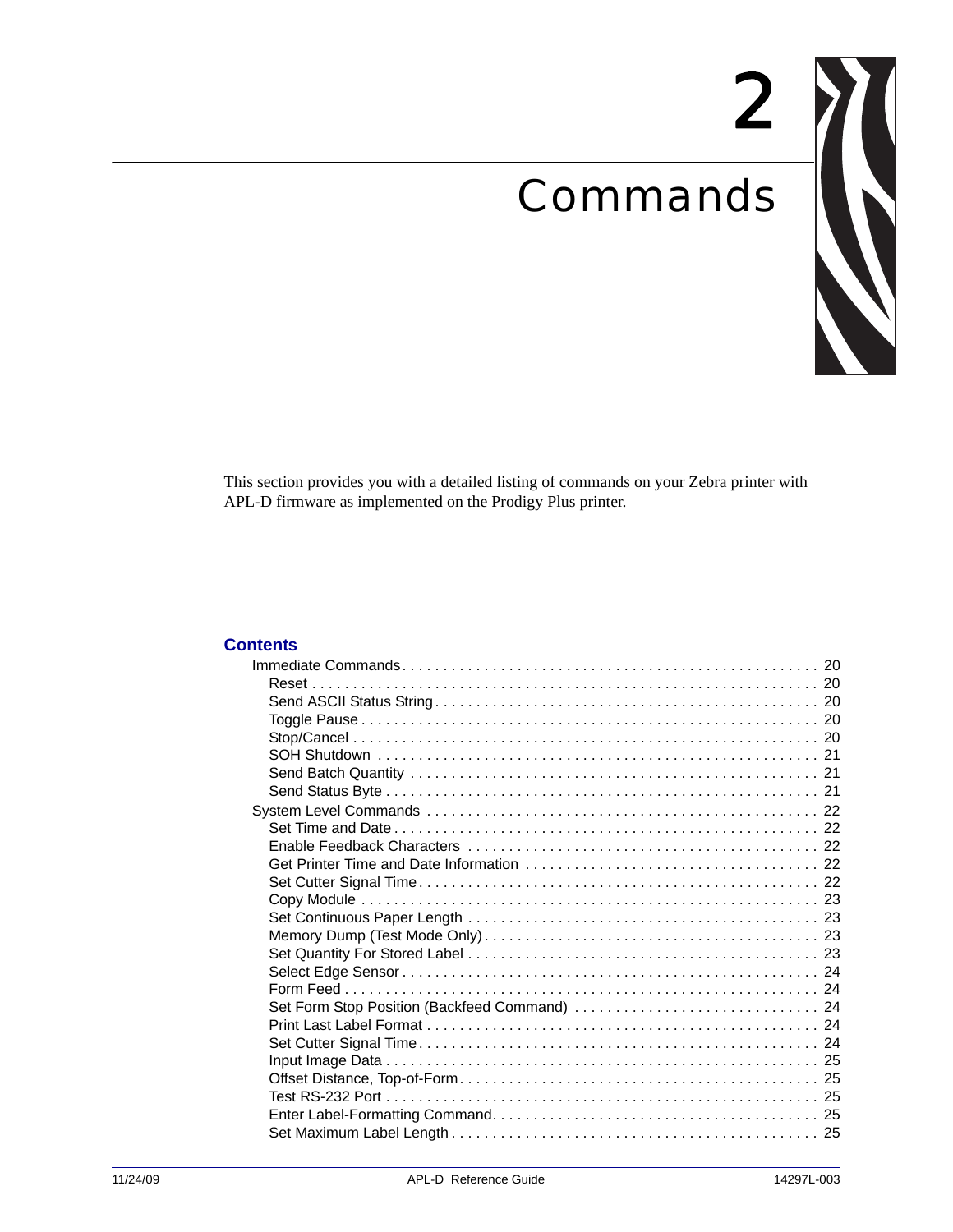### **Contents (Continued)**

| Make Last Field Entered Increment Numeric (Alphanumeric) 37  |    |
|--------------------------------------------------------------|----|
|                                                              |    |
| Make Last Field Entered Decrement Numeric (Alphanumeric)  38 |    |
|                                                              |    |
|                                                              |    |
|                                                              |    |
|                                                              |    |
|                                                              | 40 |
|                                                              | 41 |
|                                                              | 42 |
|                                                              |    |
|                                                              |    |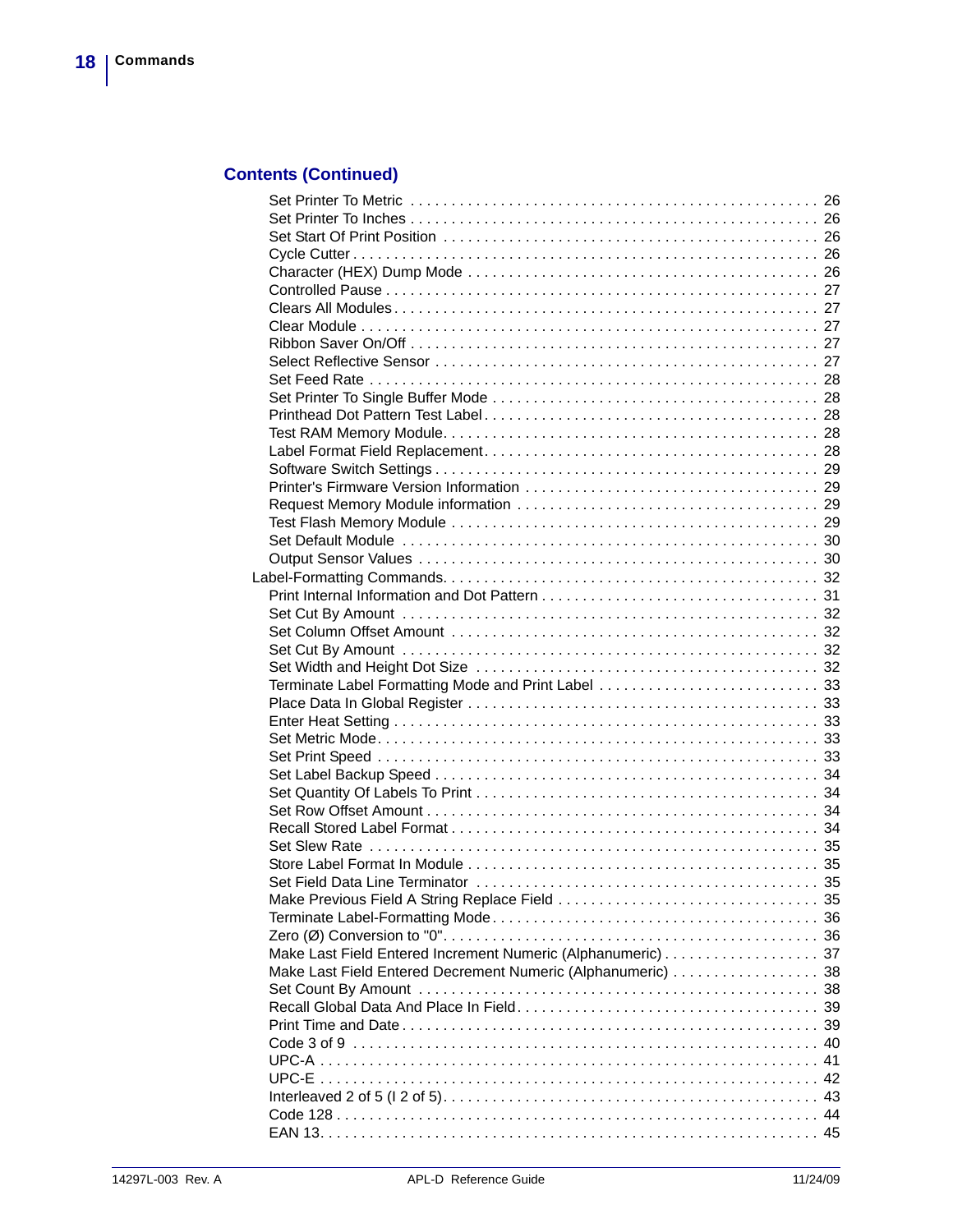#### **Contents (Continued)**

| Health Industry Bar Code (HIBC) (Code 39 bar code with a Modulo 43 Checksum) . 47 |  |
|-----------------------------------------------------------------------------------|--|
|                                                                                   |  |
|                                                                                   |  |
| Interleaved 2 of 5 with a Modulo 10 Checksum and Shipping bars 51                 |  |
|                                                                                   |  |
|                                                                                   |  |
|                                                                                   |  |
|                                                                                   |  |
|                                                                                   |  |
|                                                                                   |  |
|                                                                                   |  |
|                                                                                   |  |
|                                                                                   |  |
|                                                                                   |  |
|                                                                                   |  |
|                                                                                   |  |
|                                                                                   |  |
|                                                                                   |  |
|                                                                                   |  |
|                                                                                   |  |
|                                                                                   |  |
|                                                                                   |  |
|                                                                                   |  |
|                                                                                   |  |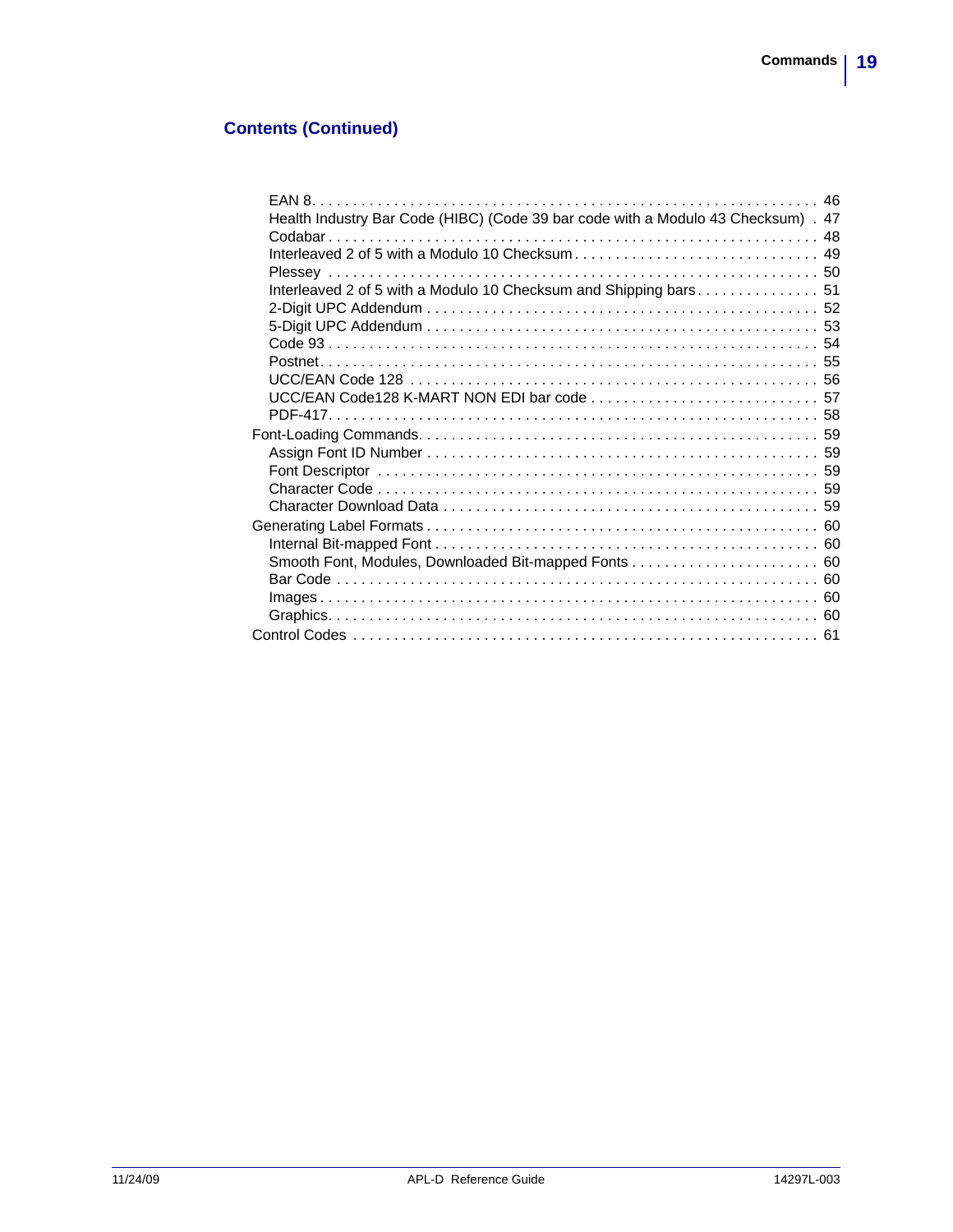## <span id="page-19-0"></span>**Immediate Commands**

#### <span id="page-19-1"></span>**Reset**

**Purpose** This command resets all settings to the last saved value and clears out the printer's buffers.

**Syntax** <SOH>#

**Supported** Based on testing, this command works the same on the Zebra printer with APL-D firmware as on the Prodigy Plus printer.

#### <span id="page-19-2"></span>**Send ASCII Status String**

**Purpose** This command returns status information from the printer.

```
Syntax <SOH>A
```
**Partially Supported** Based on testing, this command is partially supported on the Zebra printer with APL-D firmware with the following differences and outputs:

• **Ribbon and Media errors:** When these type of errors occur, you are not able to request status information over the parallel port.

#### <span id="page-19-3"></span>**Toggle Pause**

**Purpose** This command pauses and unpauses the printer.

**Syntax** <SOH>B

**Supported** Based on testing, this command works the same on the Zebra printer with APL-D firmware as on the Prodigy Plus printer.

#### <span id="page-19-4"></span>**Stop/Cancel**

**Purpose** This command cancels the batch of labels that is currently printing.

**Syntax** <SOH>C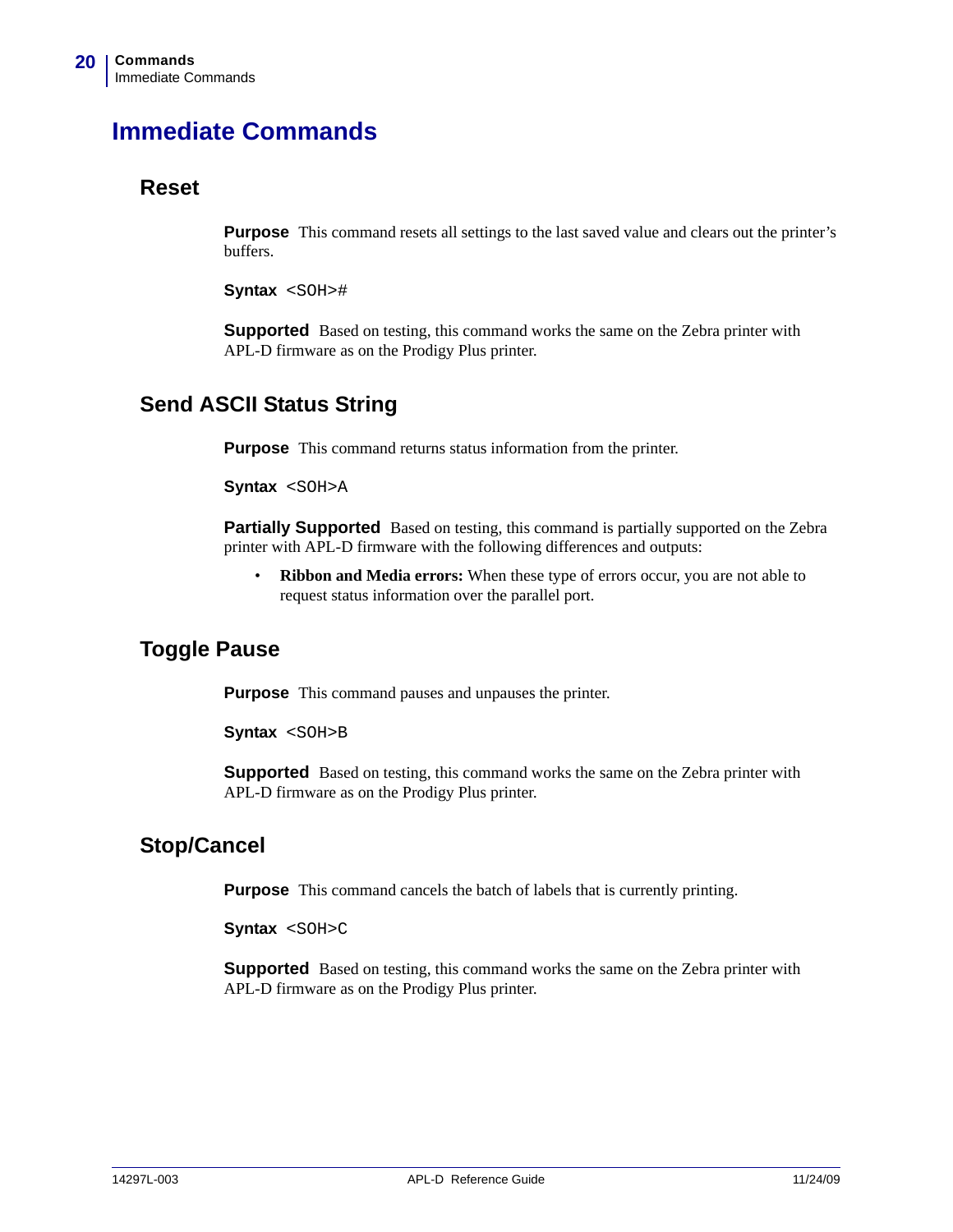#### <span id="page-20-0"></span>**SOH Shutdown**

**Purpose** This command causes the next immediate command to be ignored.

**Syntax** <SOH>D

**Supported** Based on testing, this command works the same on the Zebra printer with APL-D firmware as on the Prodigy Plus printer.

#### <span id="page-20-1"></span>**Send Batch Quantity**

**Purpose** This command tells the printer to return a 4-digit number that indicates the amount of labels that are remaining to print in the current batch.

**Syntax** <SOH>E

**Supported** Based on testing, this command works the same on the Zebra printer with APL-D firmware as on the Prodigy Plus printer.

#### <span id="page-20-2"></span>**Send Status Byte**

**Purpose** This command returns status information from the printer.

**Syntax** <SOH>F

**Partially Supported** Based on testing, this command is partially supported on the Zebra printer with APL-D firmware with the following differences and outputs:

• **Ribbon and Media errors:** When these type of errors occur, you are not able to request status information over the parallel port.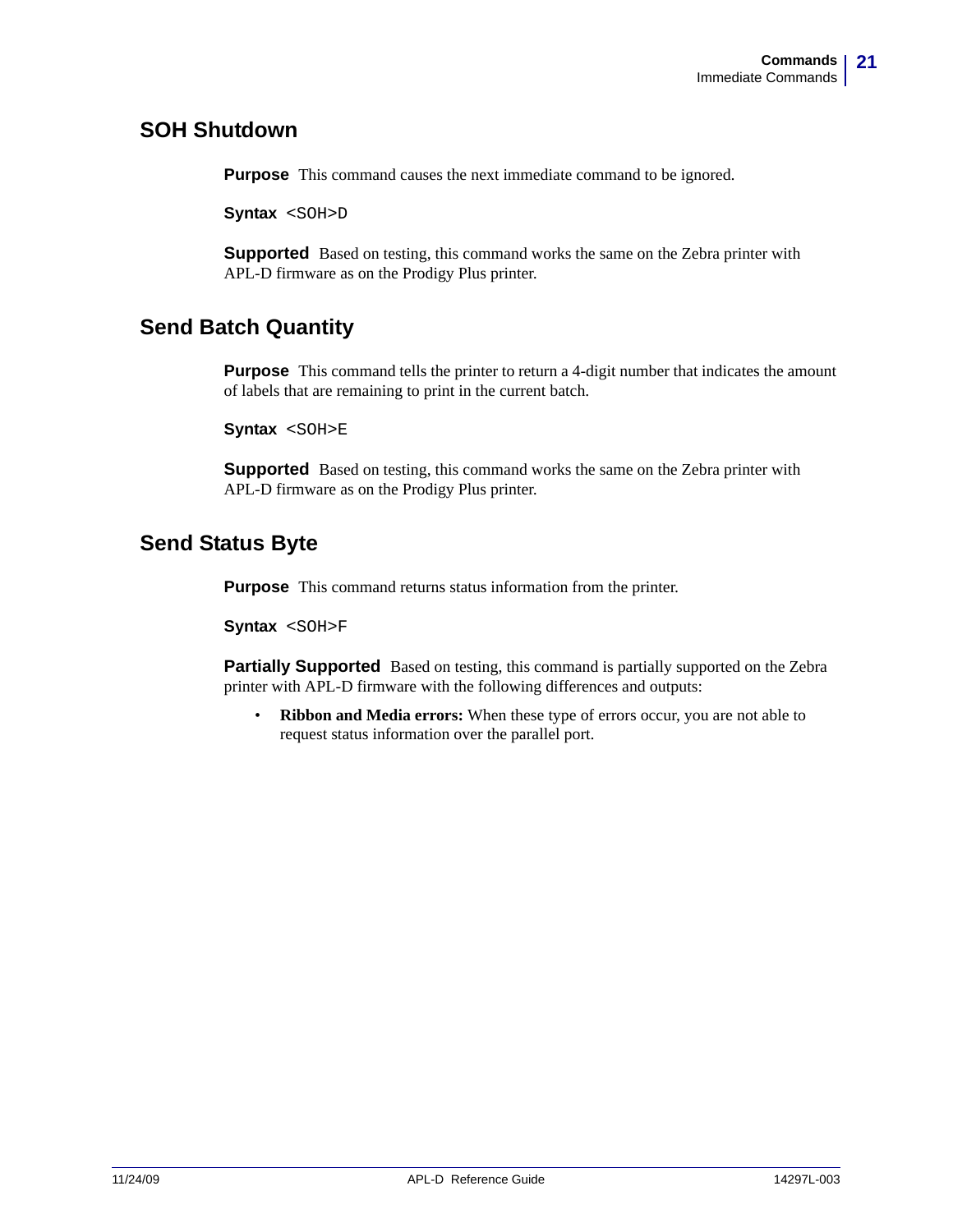# <span id="page-21-0"></span>**System Level Commands**

#### <span id="page-21-1"></span>**Set Time and Date**

**Purpose** This command allows you to set the printer's time and date.

**Syntax** <STX>A

**Supported** Based on testing, this command works the same on the Zebra printer with APL-D firmware as on the Prodigy Plus printer.

#### <span id="page-21-2"></span>**Enable Feedback Characters**

**Purpose** This command enables status bytes to be returned from the printer after certain events.

**Syntax** <STX>a

**Supported** Based on testing, this command works the same on the Zebra printer with APL-D firmware as on the Prodigy Plus printer.

#### <span id="page-21-3"></span>**Get Printer Time and Date Information**

**Purpose** This command recalls the printer's time and date.

**Syntax** <STX>B

**Supported** Based on testing, this command works the same on the Zebra printer with APL-D firmware as on the Prodigy Plus printer.

#### <span id="page-21-4"></span>**Set Cutter Signal Time**

**Purpose** This command sets the cutter signal time values.

**Syntax** <STX>b

**Not Supported** This command does not work on the Zebra with APL-D, or it has significant deviations from the Prodigy Plus printer.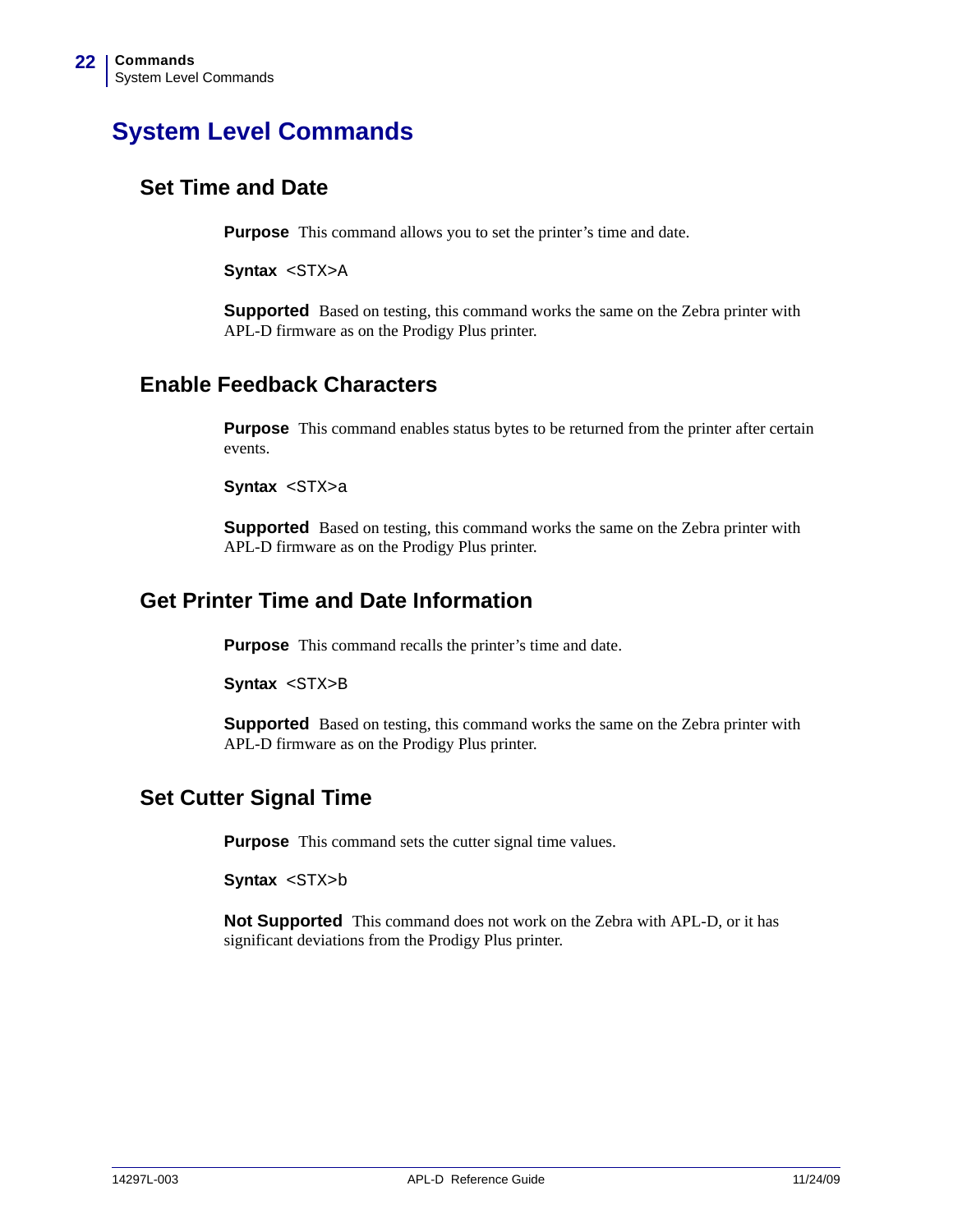#### <span id="page-22-0"></span>**Copy Module**

**Purpose** This command copies the data on Module B to Module A.

**Syntax** <STX>C

**Partially Supported** Based on testing, this command is partially supported on the Zebra printer with APL-D firmware with the following differences and outputs:

- For this command to work, the memory type for Module A must be non-volatile.
- When the copy is complete, the front panel LCD reads COPY COMPLETE.

#### <span id="page-22-1"></span>**Set Continuous Paper Length**

**Purpose** This command causes the printer to operate in continuous mode with the specified label length.

**Syntax** <STX>c

**Supported** Based on testing, this command works the same on the Zebra printer with APL-D firmware as on the Prodigy Plus printer.

#### <span id="page-22-2"></span>**Memory Dump (Test Mode Only)**

**Purpose** This command returns memory information for testing purposes.

**Syntax** <STX>D

**Not Supported** This command does not work on the Zebra with APL-D, or it has significant deviations from the Prodigy Plus printer.

#### <span id="page-22-3"></span>**Set Quantity For Stored Label**

**Purpose** This command determines the print quantity for the last stored label.

**Syntax** <STX>E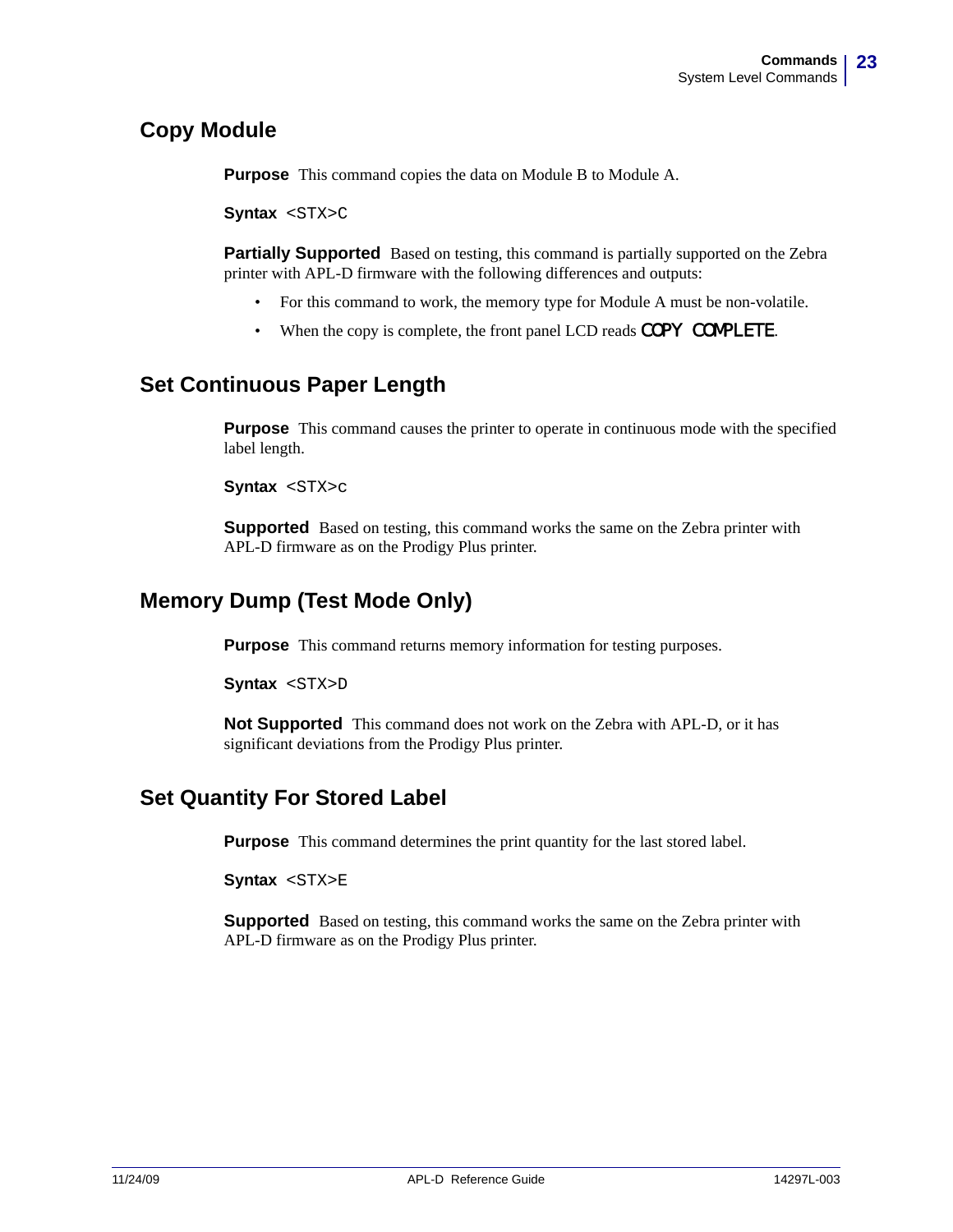#### <span id="page-23-0"></span>**Select Edge Sensor**

**Purpose** This command tells the printer to sense a gap between labels.

**Syntax** <STX>e

**Supported** Based on testing, this command works the same on the Zebra printer with APL-D firmware as on the Prodigy Plus printer.

#### <span id="page-23-1"></span>**Form Feed**

**Purpose** This command tells the printer to feed one label.

**Syntax** <STX>F

**Supported** Based on testing, this command works the same on the Zebra printer with APL-D firmware as on the Prodigy Plus printer.

#### <span id="page-23-2"></span>**Set Form Stop Position (Backfeed Command)**

**Purpose** This command sets the tear off adjust position.

**Syntax** <STX>f

**Supported** Based on testing, this command works the same on the Zebra printer with APL-D firmware as on the Prodigy Plus printer.

#### <span id="page-23-3"></span>**Print Last Label Format**

**Purpose** This command prints the last stored label format.

**Syntax** <STX>G

**Supported** Based on testing, this command works the same on the Zebra printer with APL-D firmware as on the Prodigy Plus printer.

#### <span id="page-23-4"></span>**Set Cutter Signal Time**

**Purpose** This command sets the cutter signal time values.

**Syntax** <STX>H

**Not Supported** This command does not work on the Zebra with APL-D, or it has significant deviations from the Prodigy Plus printer.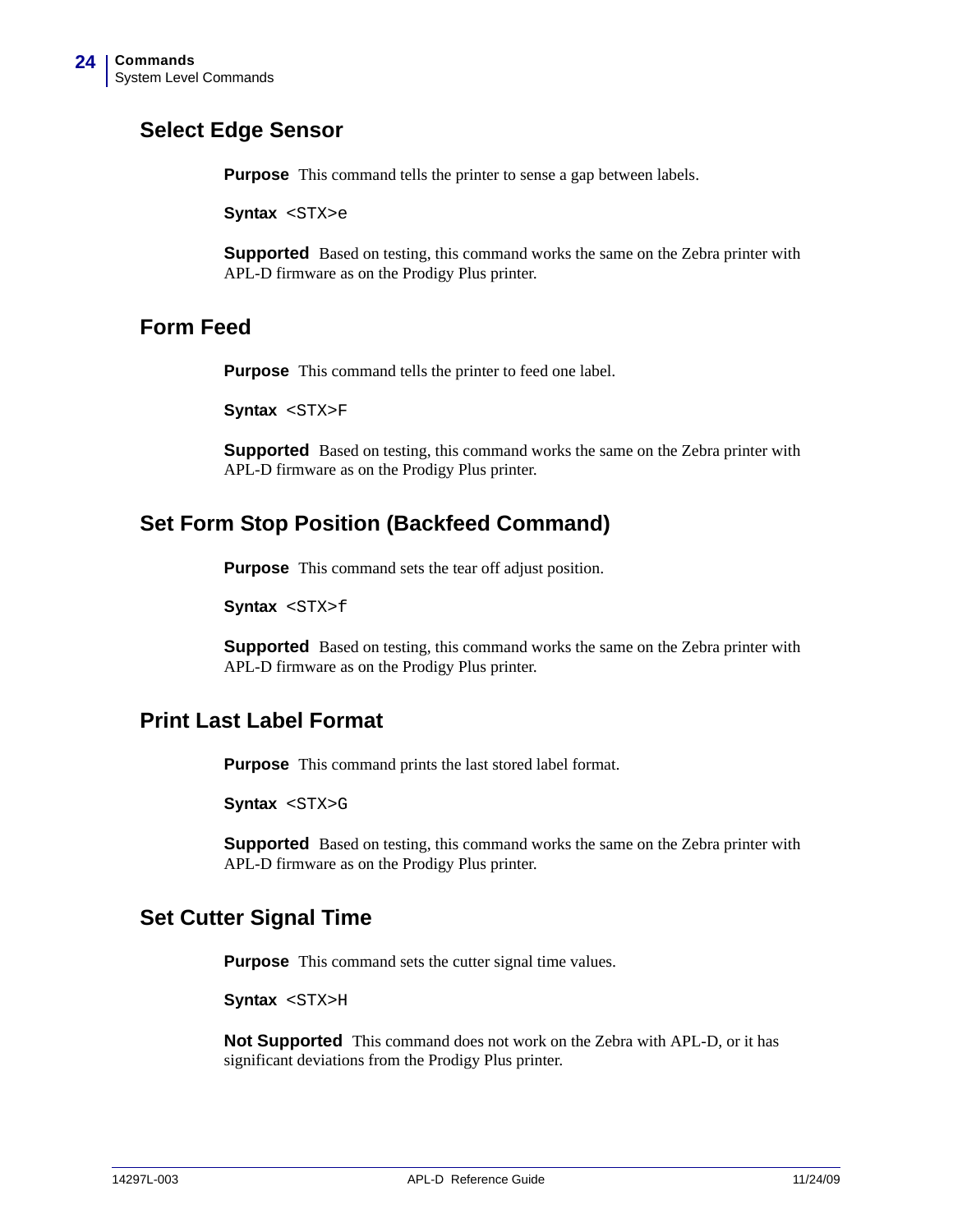#### <span id="page-24-0"></span>**Input Image Data**

**Purpose** This command downloads image data to the printer from the host.

**Syntax** <STX>I

**Supported** Based on testing, this command works the same on the Zebra printer with APL-D firmware as on the Prodigy Plus printer.

#### <span id="page-24-1"></span>**Offset Distance, Top-of-Form**

**Purpose** This command adjusts the label top position.

**Syntax** <STX>K

**Supported** Based on testing, this command works the same on the Zebra printer with APL-D firmware as on the Prodigy Plus printer.

#### <span id="page-24-2"></span>**Test RS-232 Port**

**Purpose** This command causes the printer to transmit a Y from whatever port the command was received.

**Syntax** <STX>k

**Supported** Based on testing, this command works the same on the Zebra printer with APL-D firmware as on the Prodigy Plus printer.

#### <span id="page-24-3"></span>**Enter Label-Formatting Command**

**Purpose** This command changes the printer to the label-formatting command input mode.

**Syntax** <STX>L

**Supported** Based on testing, this command works the same on the Zebra printer with APL-D firmware as on the Prodigy Plus printer.

#### <span id="page-24-4"></span>**Set Maximum Label Length**

**Purpose** This command tells the printer the maximum distance to find the label's edge before determining a paper fault event.

**Syntax** <STX>M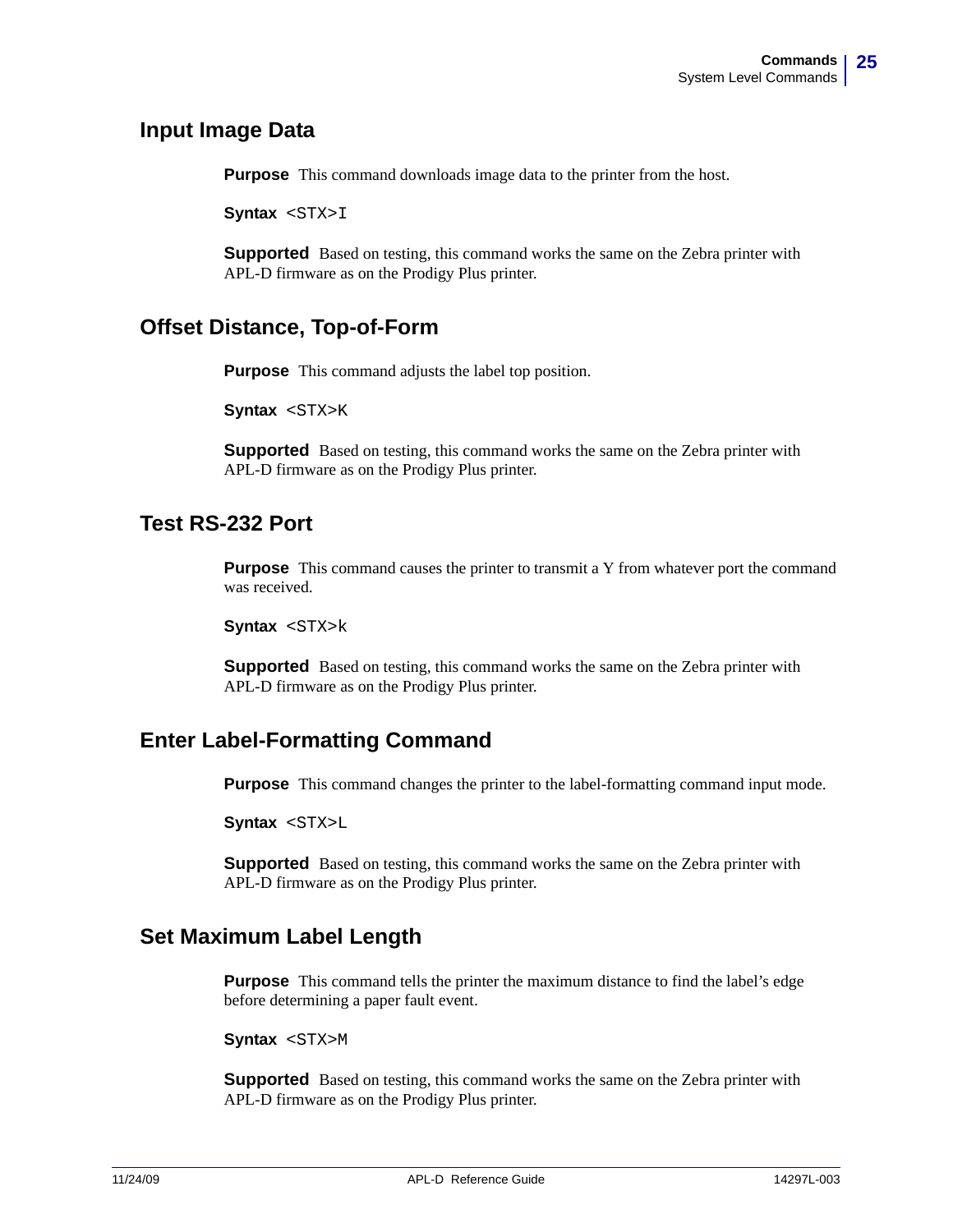#### <span id="page-25-0"></span>**Set Printer To Metric**

**Purpose** This command tells the printer to measure metrically.

**Syntax** <STX>m

**Supported** Based on testing, this command works the same on the Zebra printer with APL-D firmware as on the Prodigy Plus printer.

#### <span id="page-25-1"></span>**Set Printer To Inches**

**Purpose** This command tells the printer to receive measurements in inches.

**Syntax** <STX>n

**Supported** Based on testing, this command works the same on the Zebra printer with APL-D firmware as on the Prodigy Plus printer.

#### <span id="page-25-2"></span>**Set Start Of Print Position**

**Purpose** This command determines the print start point.

**Syntax** <STX>O

**Supported** Based on testing, this command works the same on the Zebra printer with APL-D firmware as on the Prodigy Plus printer.

#### <span id="page-25-3"></span>**Cycle Cutter**

**Purpose** This command instantly causes the cutter to cut.

**Syntax** <STX>o

**Supported** Based on testing, this command works the same on the Zebra printer with APL-D firmware as on the Prodigy Plus printer.

#### <span id="page-25-4"></span>**Character (HEX) Dump Mode**

**Purpose** This command tells the printer to start the ASCII Dump mode.

**Syntax** <STX>P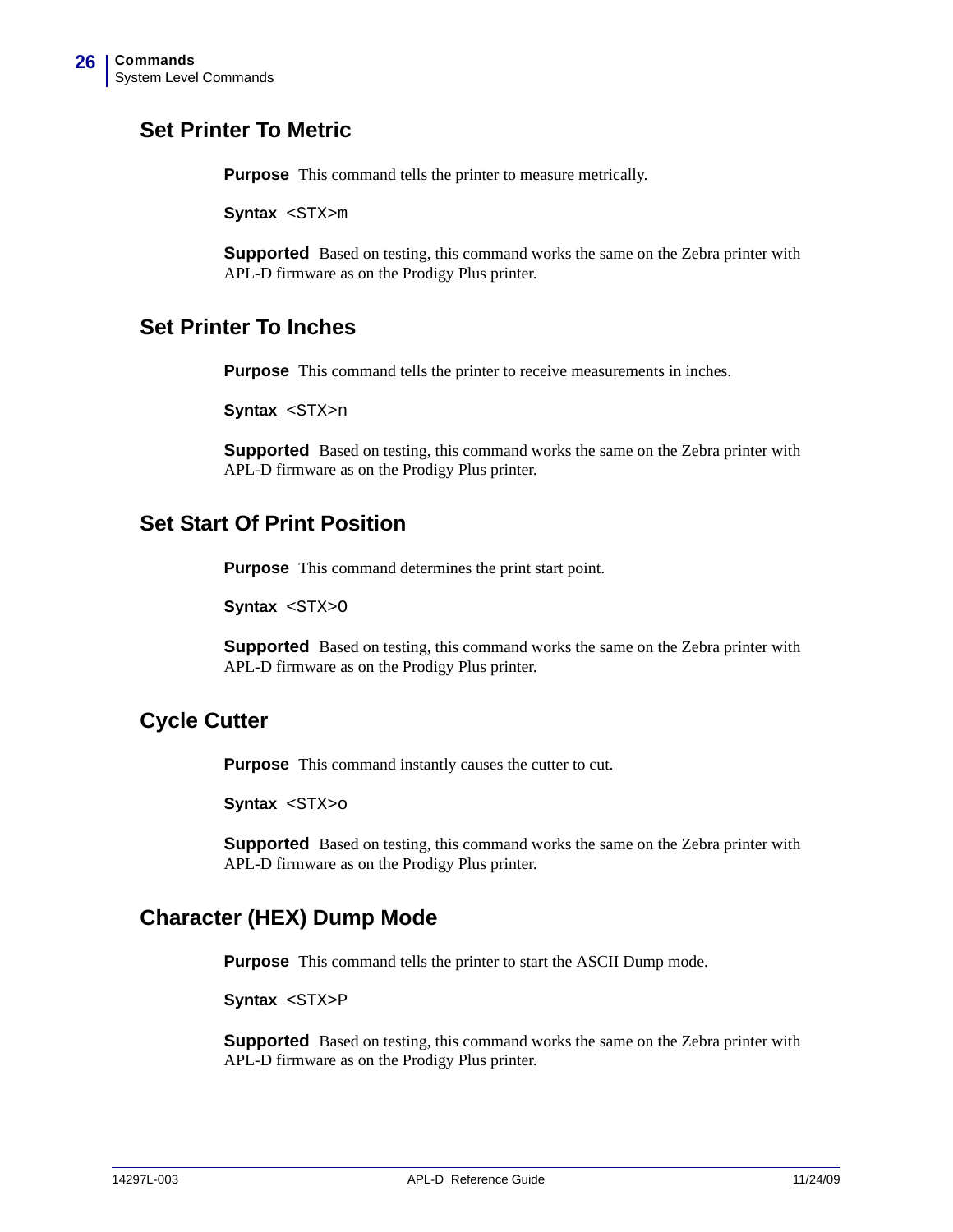#### <span id="page-26-0"></span>**Controlled Pause**

**Purpose** This command makes the printer pause.

**Syntax** <STX>p

**Supported** Based on testing, this command works the same on the Zebra printer with APL-D firmware as on the Prodigy Plus printer.

#### <span id="page-26-1"></span>**Clears All Modules**

**Purpose** This command tells the printer to clear all Flash, RAM, and Internal Modules.

**Syntax** <STX>Q

**Supported** Based on testing, this command works the same on the Zebra printer with APL-D firmware as on the Prodigy Plus printer.

#### <span id="page-26-2"></span>**Clear Module**

**Purpose** This command erases the selected memory module.

**Syntax** <STX>q

**Supported** Based on testing, this command works the same on the Zebra printer with APL-D firmware as on the Prodigy Plus printer.

#### <span id="page-26-3"></span>**Ribbon Saver On/Off**

**Purpose** This command turns the ribbon saver on and off.

**Syntax** <STX>R

**Not Supported** This command does not work on the Zebra with APL-D, or it has significant deviations from the Prodigy Plus printer.

#### <span id="page-26-4"></span>**Select Reflective Sensor**

**Purpose** This command tells the printer to sense a black mark between labels.

**Syntax** <STX>r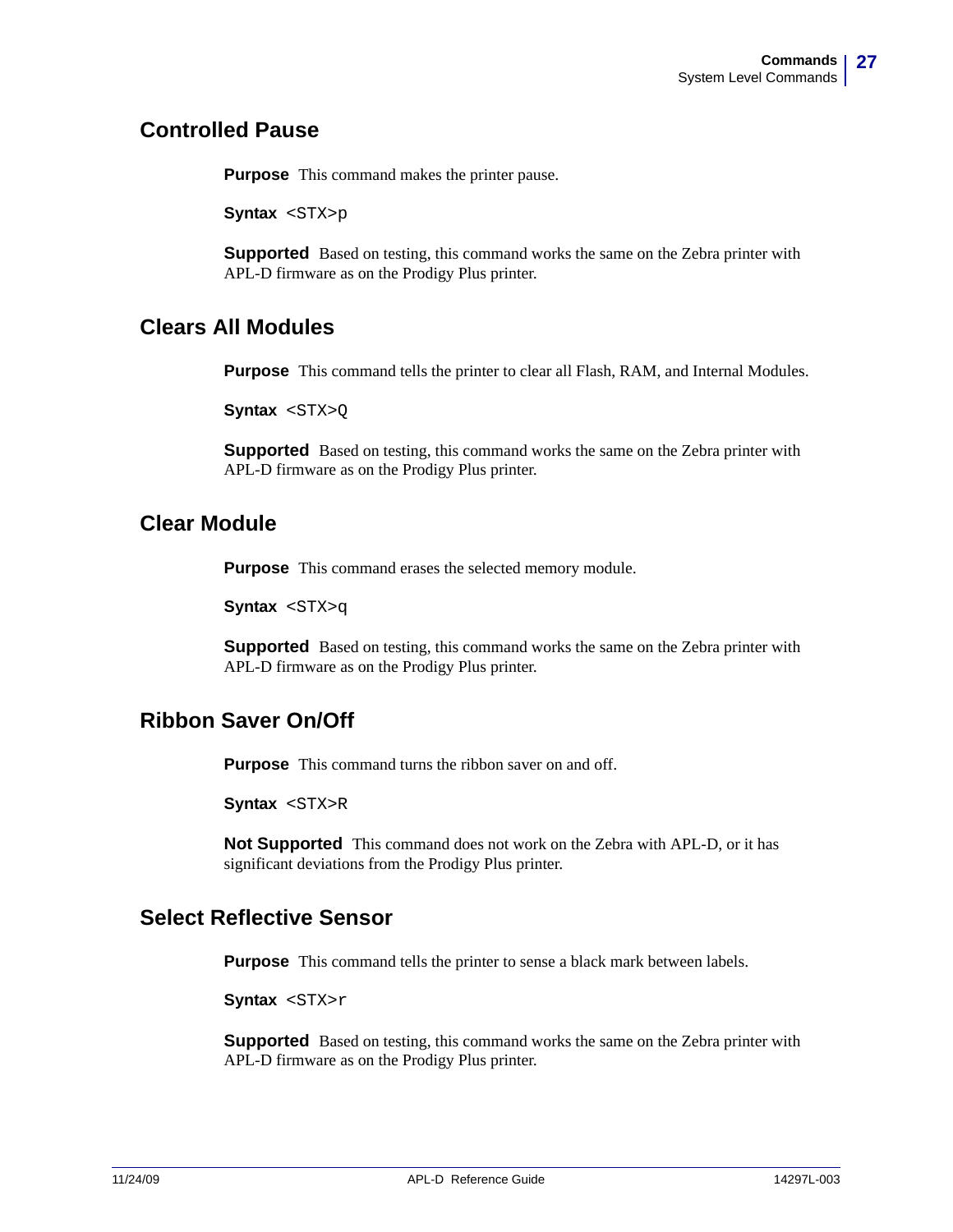#### <span id="page-27-0"></span>**Set Feed Rate**

**Purpose** This command sets the feed rate.

**Syntax** <STX>S

**Partially Supported** Based on testing, this is a partially supported command with the following differences and outputs:

• The Zebra printer with APL-D firmware is only able to feed at non-fractional speeds.

#### <span id="page-27-1"></span>**Set Printer To Single Buffer Mode**

**Purpose** This command tells the printer to use single buffer mode.

**Syntax** <STX>s

**Not Supported** This command does not work on the Zebra with APL-D, or it has significant deviations from the Prodigy Plus printer.

#### <span id="page-27-2"></span>**Printhead Dot Pattern Test Label**

**Purpose** This command tells the printer to print a test label with dot patterns.

**Syntax** <STX>T

**Supported** Based on testing, this command works the same on the Zebra printer with APL-D firmware as on the Prodigy Plus printer.

#### <span id="page-27-3"></span>**Test RAM Memory Module**

**Purpose** This command tests all RAM modules.

**Syntax** <STX>t

**Supported** Based on testing, this command works the same on the Zebra printer with APL-D firmware as on the Prodigy Plus printer.

#### <span id="page-27-4"></span>**Label Format Field Replacement**

**Purpose** This command puts new data into format fields.

**Syntax** <STX>U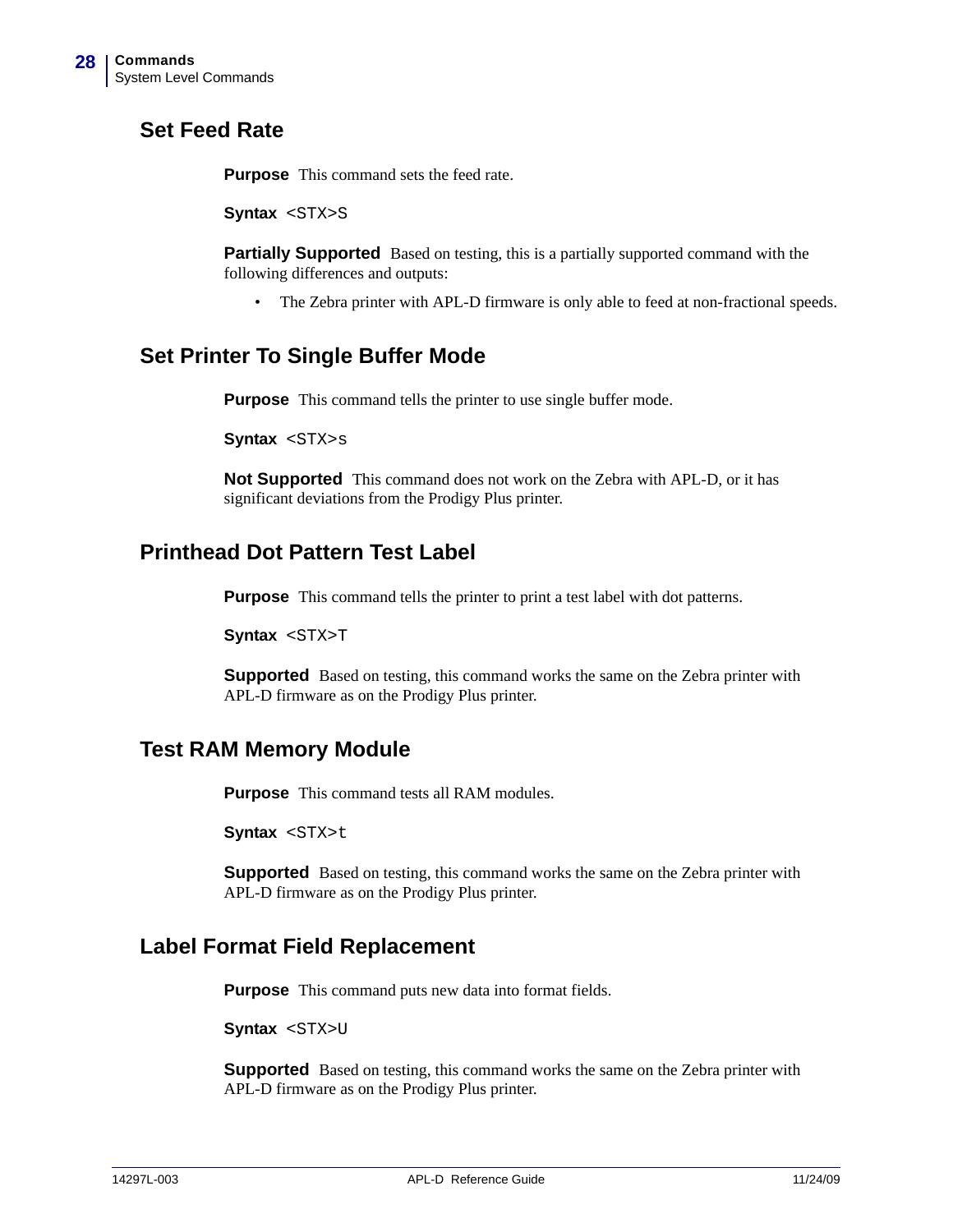#### <span id="page-28-0"></span>**Software Switch Settings**

**Purpose** This command allows multiple option settings to be modified without using the front panel menu.

**Syntax** <STX>V

**Supported** Based on testing, this command works the same on the Zebra printer with APL-D firmware as on the Prodigy Plus printer.

#### <span id="page-28-1"></span>**Printer's Firmware Version Information**

**Purpose** This command makes the printer return a version string.

**Syntax** <STX>v

**Partially Supported** Based on testing, this command is partially supported on the Zebra printer with APL-D firmware with the following differences and outputs:

- **APL-D:** The printer's firmware information that is transmitted over the communication port that the command was sent on is as follows: VER: D60.13.0.0.
- **DPL:** The printer's firmware information that is transmitted over the communication port that the command was sent on is as follows: VER: BA - 03.25 06/18/99.

#### <span id="page-28-2"></span>**Request Memory Module information**

**Purpose** This command transmits a listing of all fonts, graphics, or formats on the printer's memory modules.

**Syntax** <STX>W

**Supported** Based on testing, this command works the same on the Zebra printer with APL-D firmware as on the Prodigy Plus printer.

#### <span id="page-28-3"></span>**Test Flash Memory Module**

**Purpose** This command tests all non-volatile memory modules.

**Syntax** <STX>w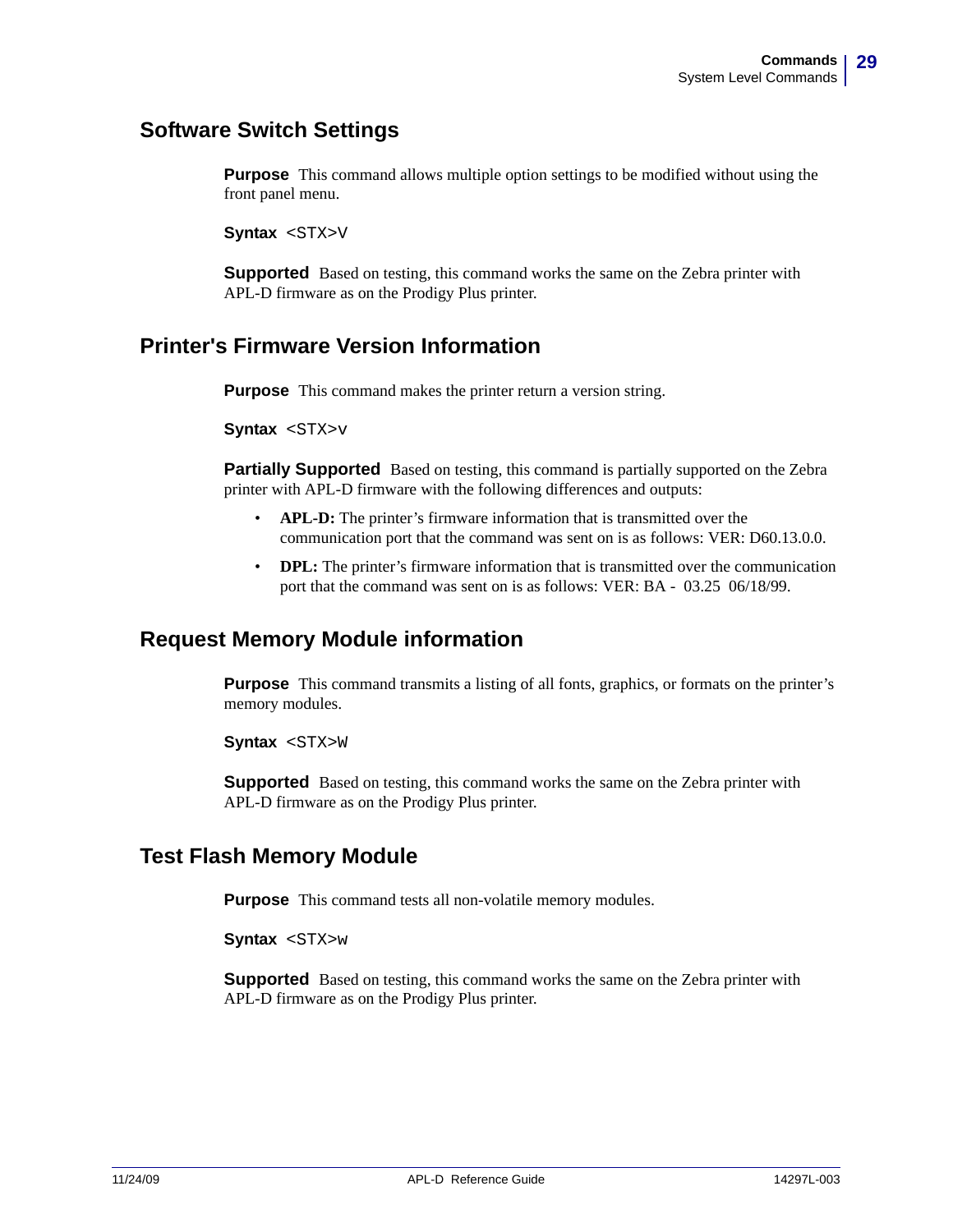#### <span id="page-29-0"></span>**Set Default Module**

**Purpose** This command sets the default memory module to download data to.

**Syntax** <STX>X

**Supported** Based on testing, this command works the same on the Zebra printer with APL-D firmware as on the Prodigy Plus printer.

#### <span id="page-29-1"></span>**Output Sensor Values**

**Purpose** This command, in test mode, returns the sensor values.

**Syntax** <STX>Y

**Not Supported** This command does not work on the Zebra with APL-D, or it has significant deviations from the Prodigy Plus printer.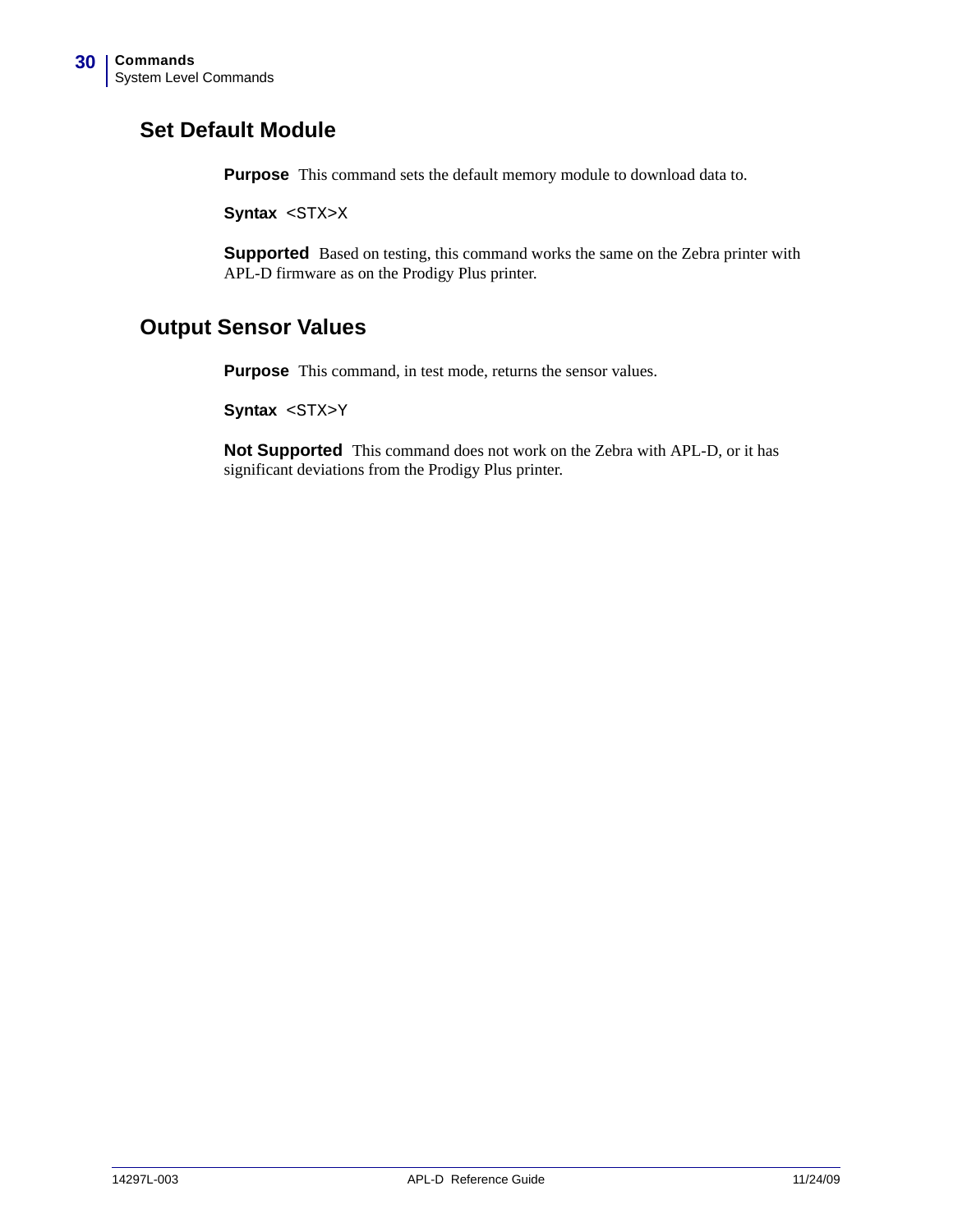### <span id="page-30-0"></span>**Print Internal Information and Dot Pattern**

**Purpose** This command prints a configuration label and test label with dot patterns.

**Syntax** <STX>Z

**Partially Supported** Based on testing, this command is partially supported on the Zebra printer with APL-D firmware with the following differences and outputs:

• These label examples show the fields that have been removed from the APL-D configuration label:

#### **APL-D DPL**

FRI JUNE<br>UER: D60 13 a ap2<sup>8, 0004</sup> 00:26 170<br>SERIAL PORT BAUD RATE IS 9600 JEMISTER, SHITCH IS ON ANN OC THRUT VALUES<br>PHPER: 070 EDGE: 070 TEMP: 027<br>POT RDJ: 130 PROGRAMMABLE OFFSET -010

7년 BECEMBER 287. 2004 241.10 342  $8888$ Ber Bre Bre Bre Bre Bre TEMP 062 OUNTER DETE SET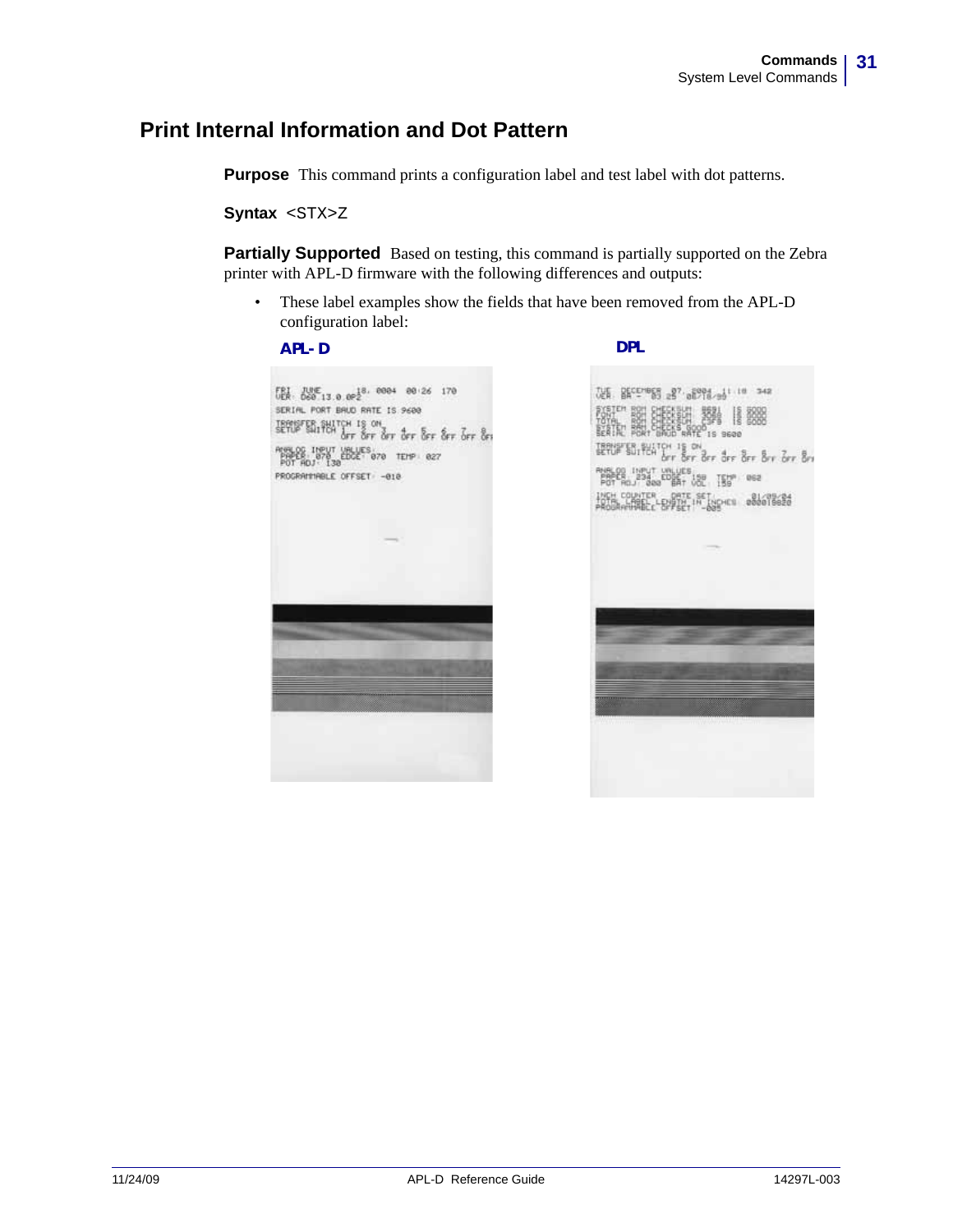# <span id="page-31-0"></span>**Label-Formatting Commands**

#### <span id="page-31-1"></span>**Set Cut By Amount**

**Purpose** This command sets the quantity of labels to be printed between cuts (0001 to 9999).

**Syntax** :

**Supported** Based on testing, this command works the same on the Zebra printer with APL-D firmware as on the Prodigy Plus printer.

#### <span id="page-31-2"></span>**Set Column Offset Amount**

**Purpose** This command allows you to horizontally adjust where printing starts.

**Syntax** C

**Supported** Based on testing, this command works the same on the Zebra printer with APL-D firmware as on the Prodigy Plus printer.

#### <span id="page-31-3"></span>**Set Cut By Amount**

**Purpose** This command sets the quantity of labels to be printed between cuts (01 to 99).

**Syntax** c

**Supported** Based on testing, this command works the same on the Zebra printer with APL-D firmware as on the Prodigy Plus printer.

#### <span id="page-31-4"></span>**Set Width and Height Dot Size**

**Purpose** This command changes the minimum resolution of the printer.

**Syntax** D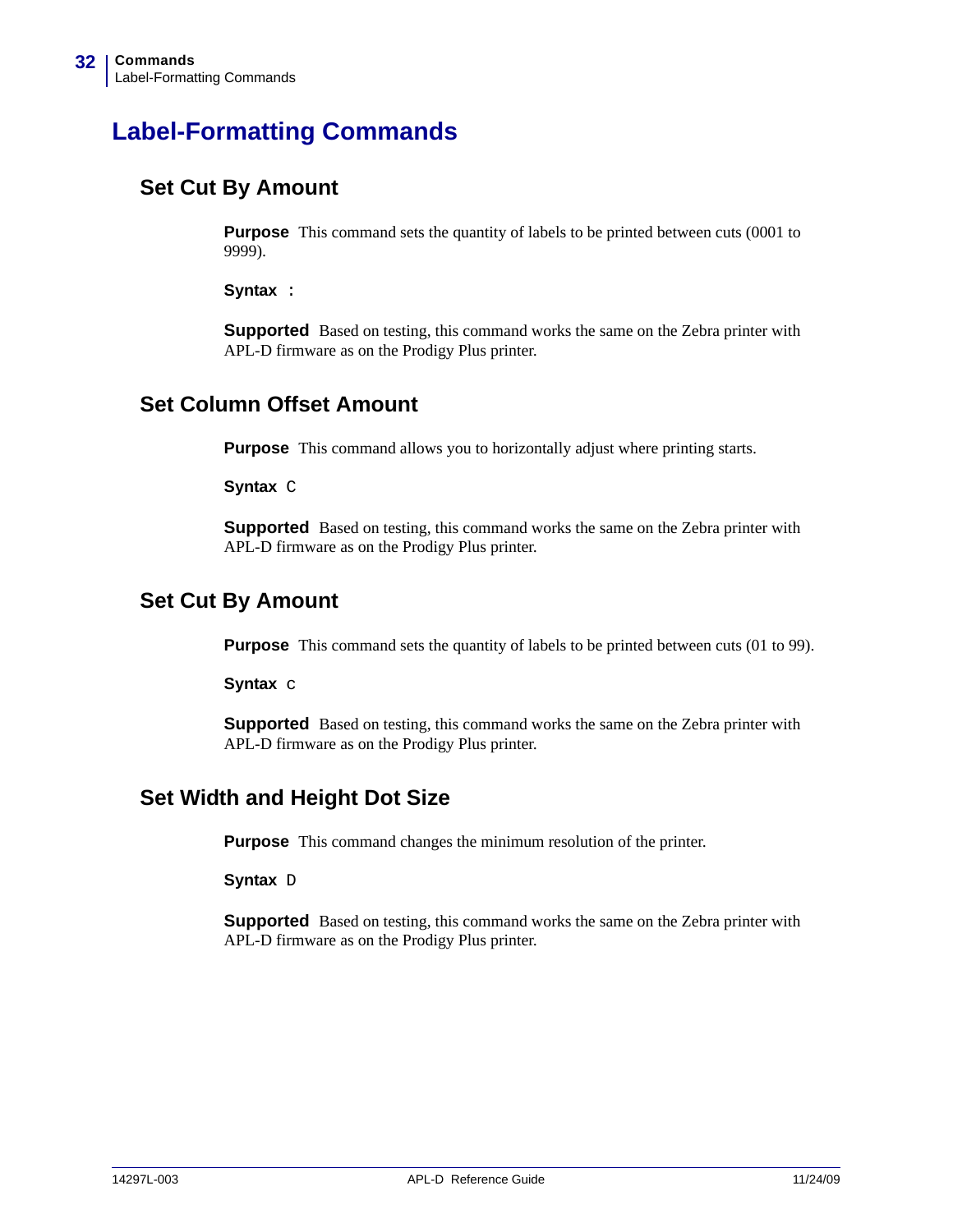#### <span id="page-32-0"></span>**Terminate Label Formatting Mode and Print Label**

**Purpose** This command forces a label to print immediately.

**Syntax** E

**Supported** Based on testing, this command works the same on the Zebra printer with APL-D firmware as on the Prodigy Plus printer.

#### <span id="page-32-1"></span>**Place Data In Global Register**

**Purpose** This command stores the data from the last specified field so it can be recalled from another field.

#### **Syntax** G

**Supported** Based on testing, this command works the same on the Zebra printer with APL-D firmware as on the Prodigy Plus printer.

#### <span id="page-32-2"></span>**Enter Heat Setting**

**Purpose** This command adjusts the darkness relative to the front panel setting.

**Syntax** H

**Supported** Based on testing, this command works the same on the Zebra printer with APL-D firmware as on the Prodigy Plus printer.

#### <span id="page-32-3"></span>**Set Metric Mode**

**Purpose** This command tells the printer to measure metrically.

**Syntax** m

**Supported** Based on testing, this command works the same on the Zebra printer with APL-D firmware as on the Prodigy Plus printer.

#### <span id="page-32-4"></span>**Set Print Speed**

**Purpose** This command sets the rate the label advances while printing.

**Syntax P** 

**Partially Supported** Based on testing, this command is partially supported on the Zebra printer with APL-D firmware with the following differences and outputs:

The Zebra printer with APL-D firmware is only able to print at non-fractional speeds.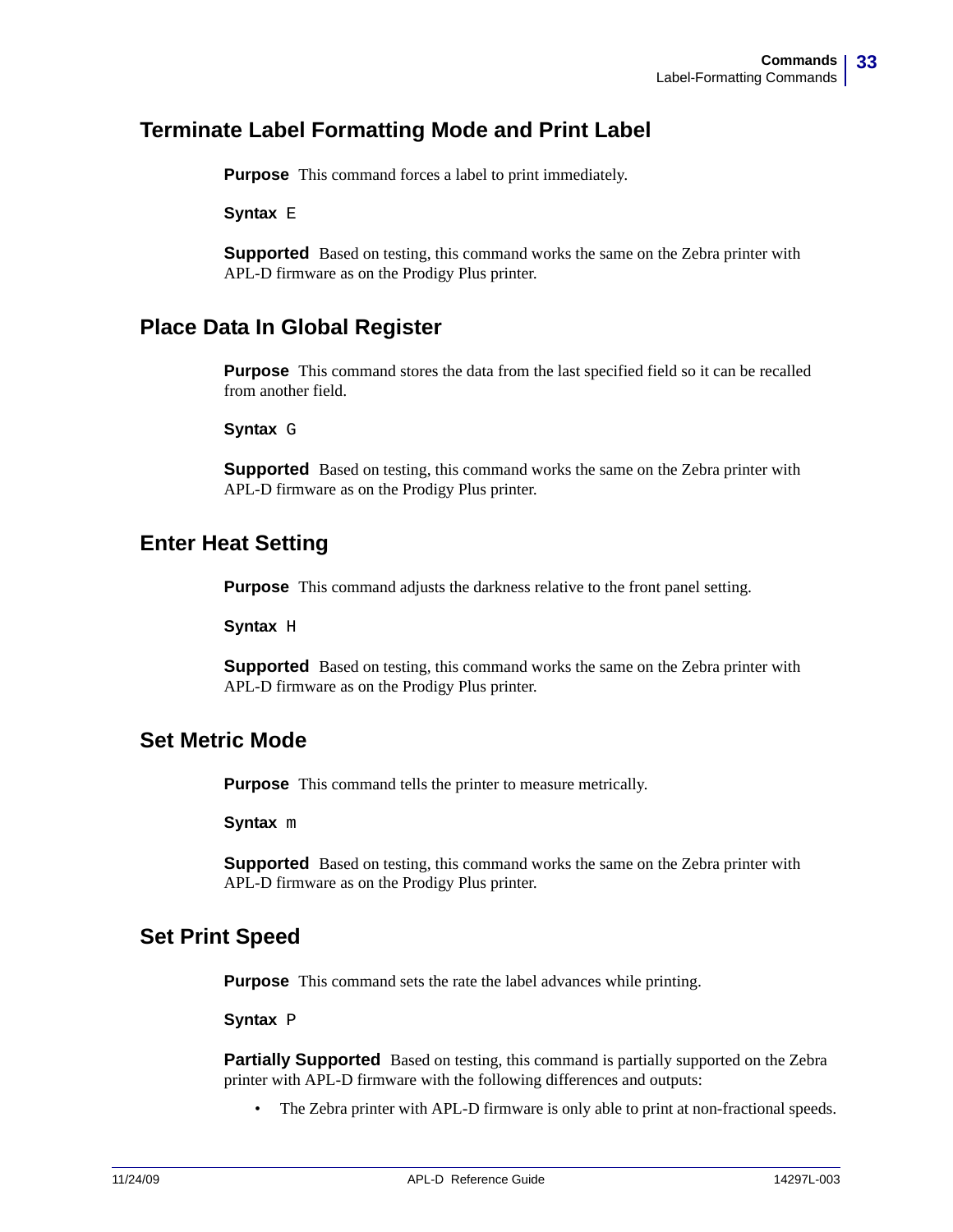### <span id="page-33-0"></span>**Set Label Backup Speed**

**Purpose** This command sets the rate the label backfeeds.

**Syntax** p

**Partially Supported** Based on testing, this command is partially supported on the Zebra printer with APL-D firmware with the following differences and outputs:

• The Zebra printer with APL-D firmware is only able to back feed at non-fractional speeds.

#### <span id="page-33-1"></span>**Set Quantity Of Labels To Print**

**Purpose** This command sets the quantity of labels that will print.

**Syntax** Q

**Supported** Based on testing, this command works the same on the Zebra printer with APL-D firmware as on the Prodigy Plus printer.

#### <span id="page-33-2"></span>**Set Row Offset Amount**

**Purpose** This command allows you to vertically adjust where printing starts.

**Syntax** R

**Supported** Based on testing, this command works the same on the Zebra printer with APL-D firmware as on the Prodigy Plus printer.

#### <span id="page-33-3"></span>**Recall Stored Label Format**

**Purpose** This command retrieves a label format that is stored on a memory module.

**Syntax** r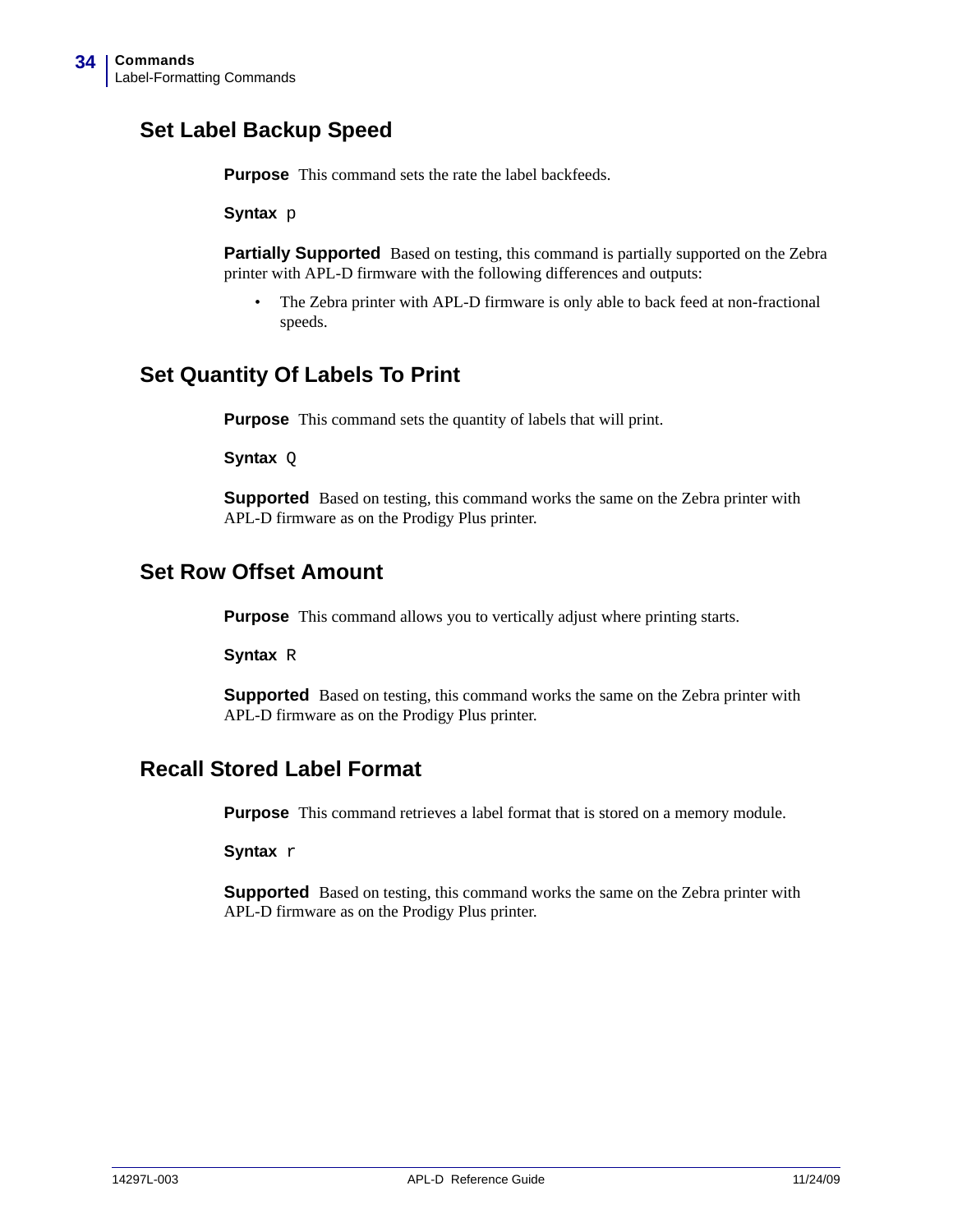#### <span id="page-34-0"></span>**Set Slew Rate**

**Purpose** This command sets the rate to feed blank labels.

**Syntax** S

**Partially Supported** Based on testing, this command is partially supported on the Zebra printer with APL-D firmware with the following differences and outputs:

• The Zebra printer with APL-D firmware is only able to feed at non-fractional speeds.

#### <span id="page-34-1"></span>**Store Label Format In Module**

**Purpose** This command stores a label format on a specific modules.

**Syntax** s

**Partially Supported** Based on testing, this command is partially supported on the Zebra printer with APL-D firmware with the following differences and outputs:

• The size of the stored format may differ between the Zebra printer with APL-D firmware and the Prodigy Plus printer.

#### <span id="page-34-2"></span>**Set Field Data Line Terminator**

**Purpose** This command changes the line terminator for the next format record.

**Syntax** T

**Supported** Based on testing, this command works the same on the Zebra printer with APL-D firmware as on the Prodigy Plus printer.

#### <span id="page-34-3"></span>**Make Previous Field A String Replace Field**

**Purpose** This command designates the previous field as a replacement field.

**Syntax U** 

**Not Supported** This command does not work on the Zebra with APL-D, or it has significant deviations from the Prodigy Plus printer.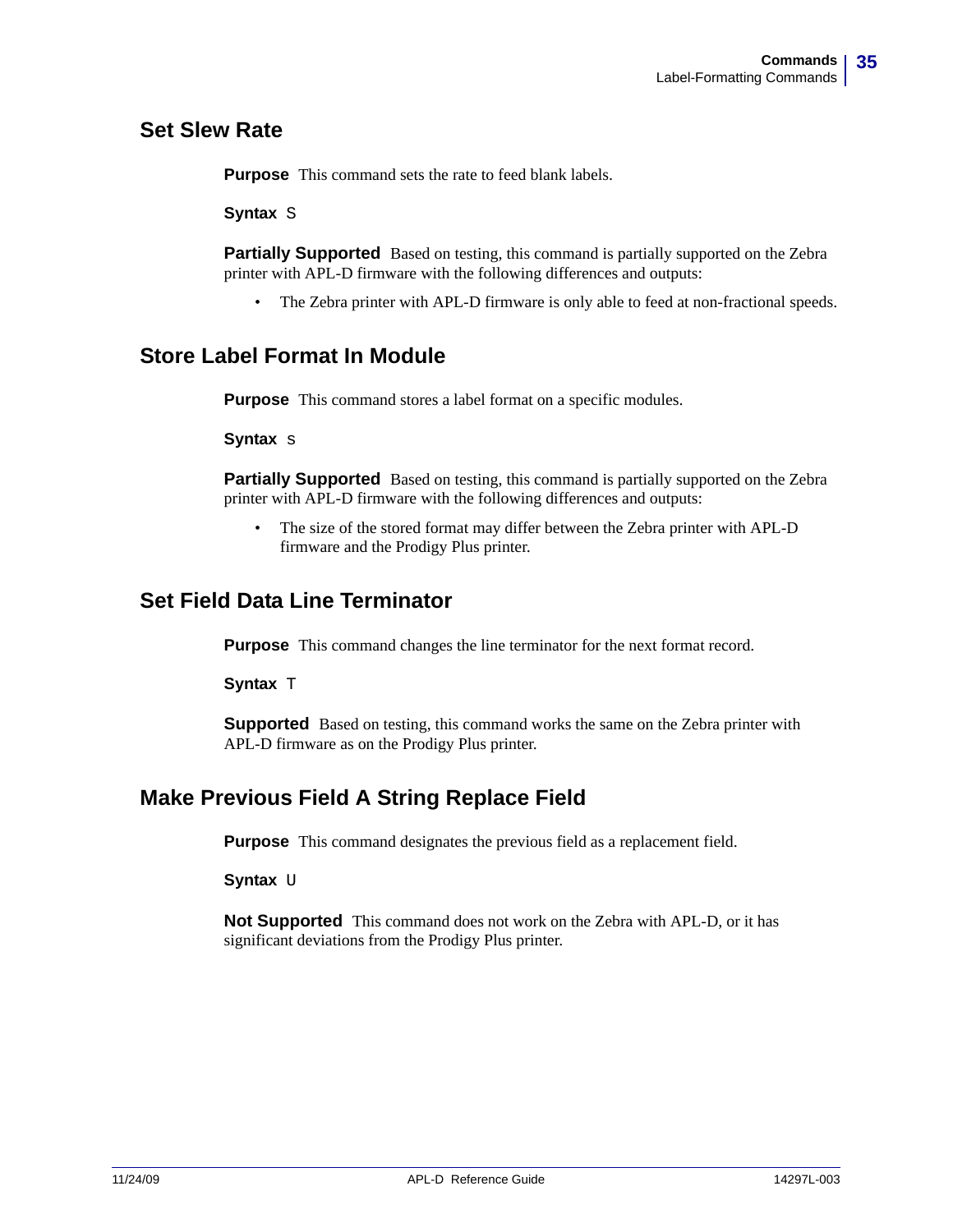#### <span id="page-35-0"></span>**Terminate Label-Formatting Mode**

**Purpose** This command changes to the system-command mode without printing a label.

**Syntax** X

**Supported** Based on testing, this command works the same on the Zebra printer with APL-D firmware as on the Prodigy Plus printer.

#### <span id="page-35-1"></span>**Zero (Ø) Conversion to "0"**

**Purpose** This command, in fonts 0-8 and bar codes, eliminates slashes from zeros.

**Syntax** z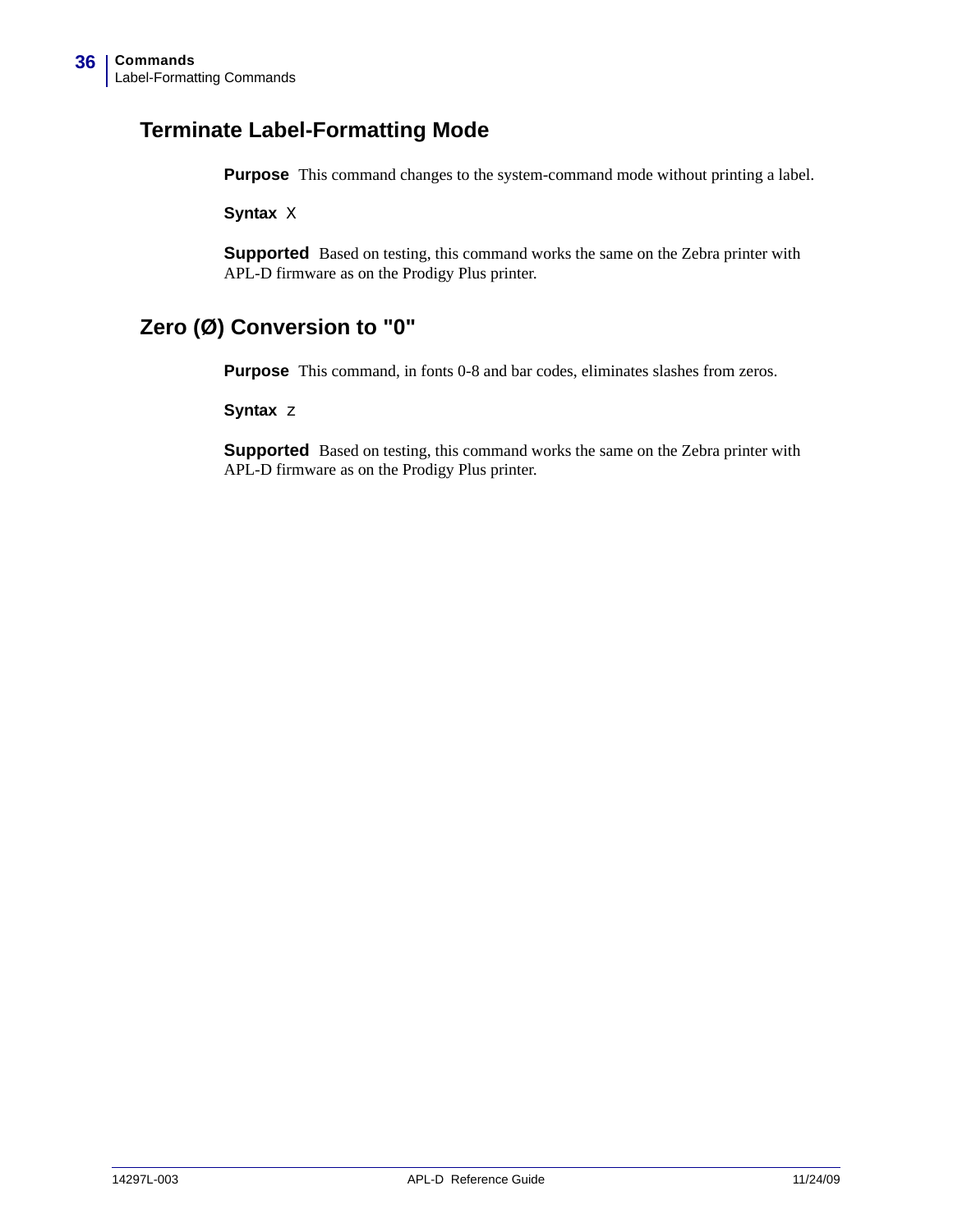## **Make Last Field Entered Increment Numeric (Alphanumeric)**

**Purpose** This command prints labels in a numeric sequence.

**Syntax**  $= (>)$ 

**Partially Supported** Based on testing, this command is partially supported on the Zebra printer with APL-D firmware with the following differences and outputs:

• These label examples show the difference in how the Zebra printer with APL-D firmware and the Prodigy Plus printer increments when wrapping around 0:

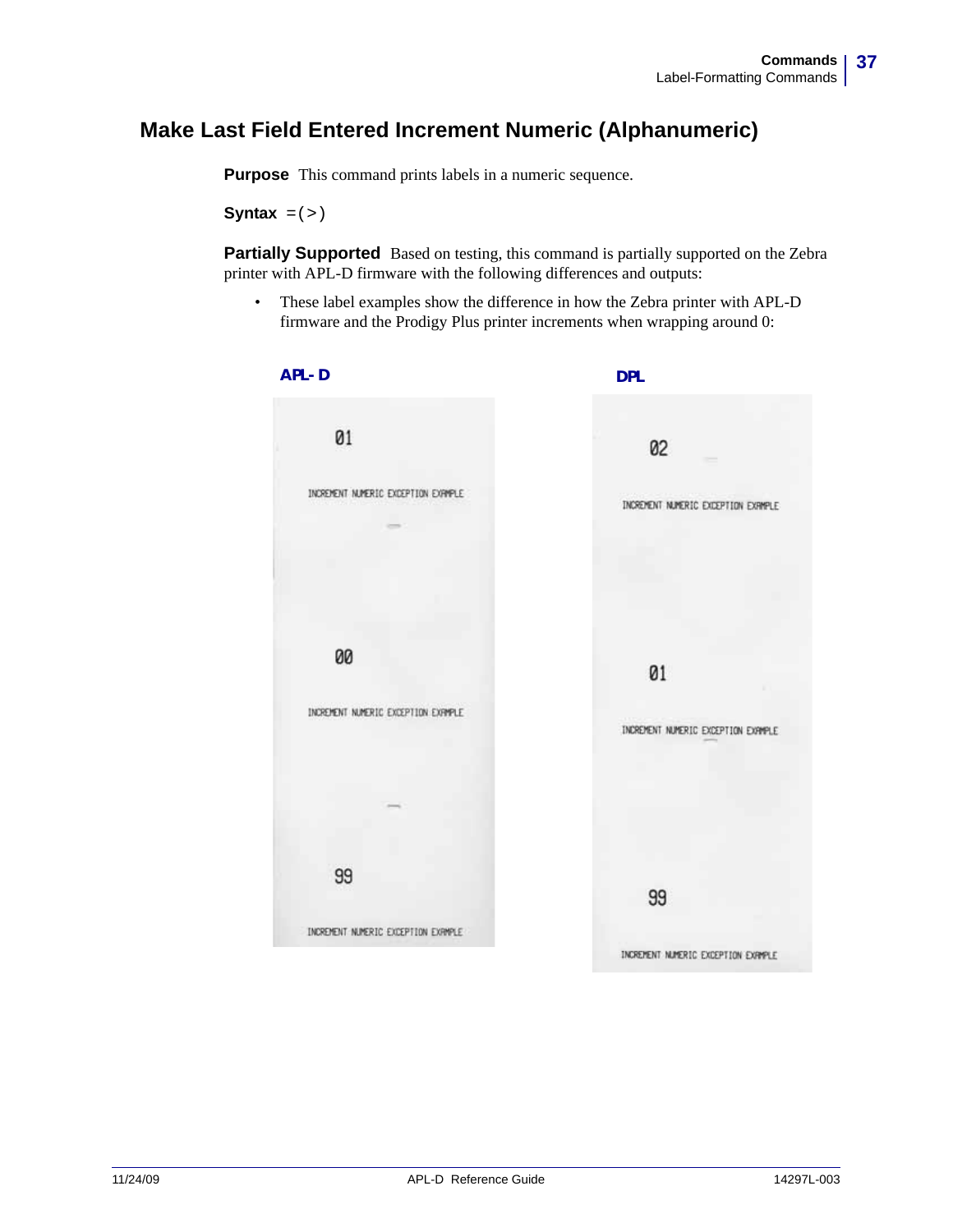## **Make Last Field Entered Decrement Numeric (Alphanumeric)**

**Purpose** This command prints labels that are numerically in reverse sequence.

**Syntax**  $= (<)$ 

Partially Supported Based on testing, this command is partially supported on the Zebra printer with APL-D firmware with the following differences and outputs:

• These label examples show the difference in how the Zebra printer with APL-D firmware and the Prodigy Plus printer decrements when wrapping from A to 0:



#### **Set Count By Amount**

**Purpose** This command, while printing sequentially, prints multiple labels with the same data.

**Syntax** ^

**Supported** Based on testing, this command works the same on the Zebra printer with APL-D firmware as on the Prodigy Plus printer.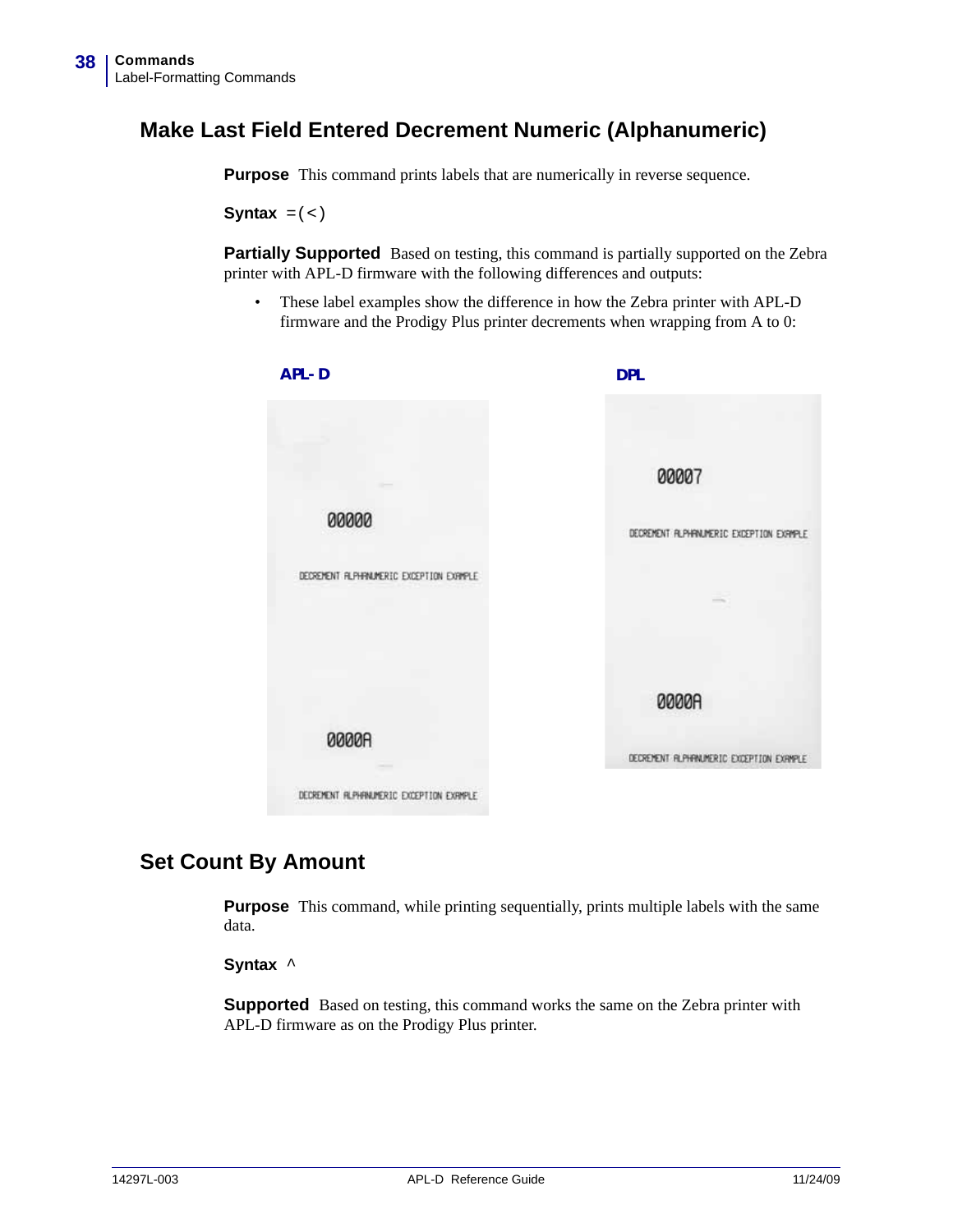## **Recall Global Data And Place In Field**

**Purpose** This command indicates that the current field should use data previously stored by a G command.

**Syntax <STX> S** 

**Supported** Based on testing, this command works the same on the Zebra printer with APL-D firmware as on the Prodigy Plus printer.

## **Print Time and Date**

**Purpose** This command prints the time and date using the real time clock.

**Syntax <STX> T** 

**Supported** Based on testing, this command works the same on the Zebra printer with APL-D firmware as on the Prodigy Plus printer.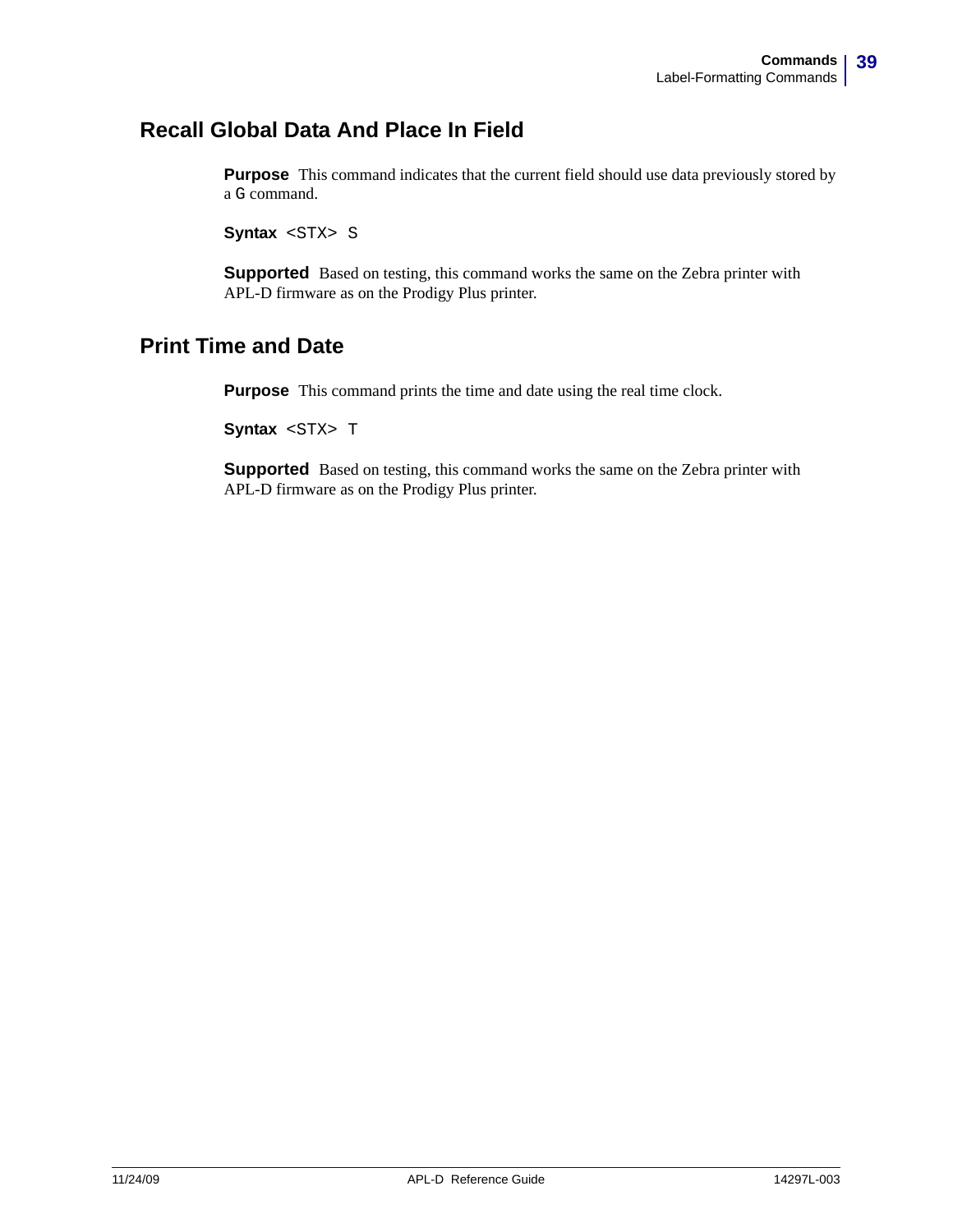## **Code 3 of 9**

**Purpose** This command prints a Code 3 of 9 bar code.

**Syntax** A

**Partially Supported** Based on testing, this command is partially supported on the Zebra printer with APL-D firmware with the following differences and outputs:

• These label examples show the difference between the Zebra printer with APL-D firmware and the Prodigy Plus when the bar codes print off the edge of the label:



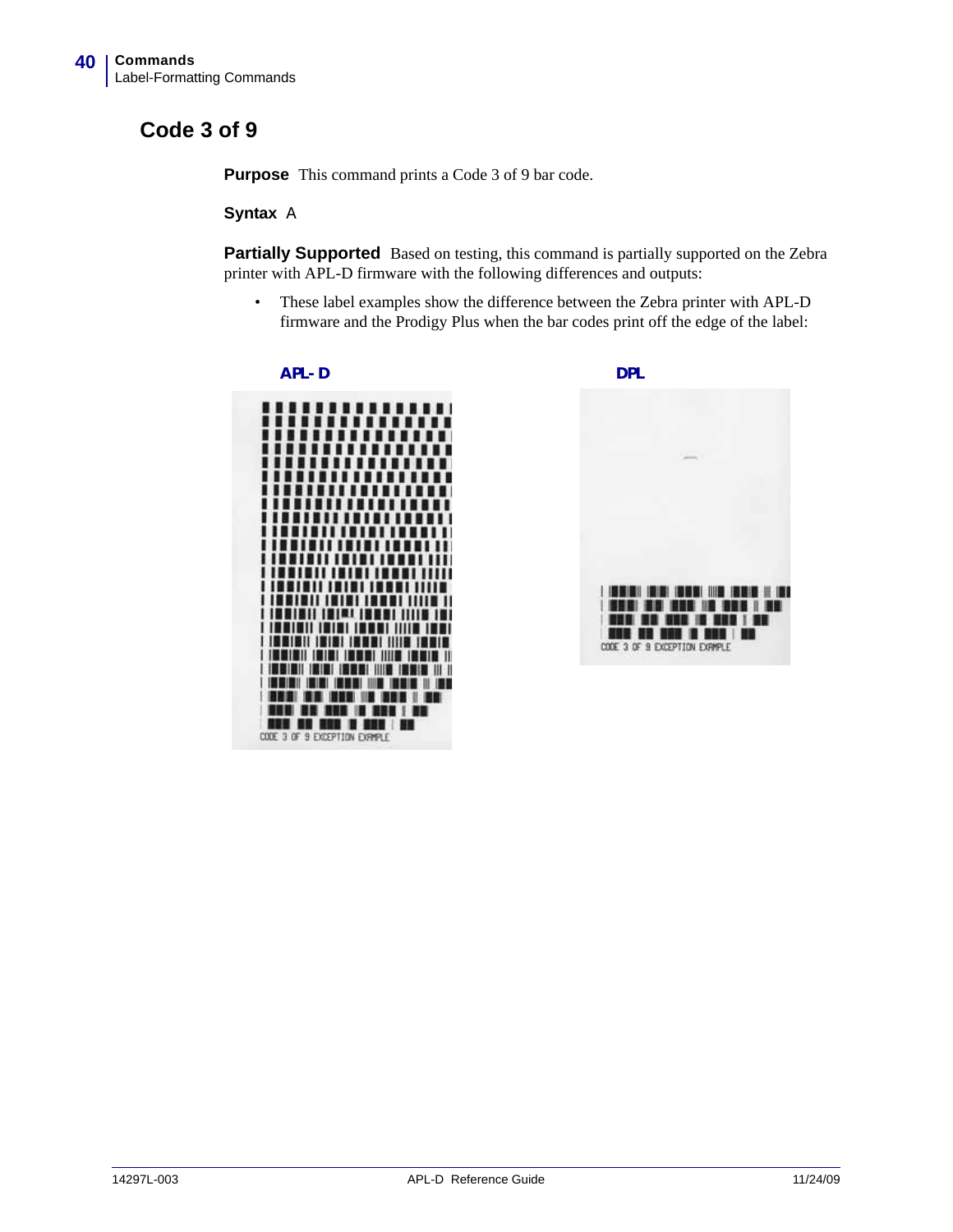## **UPC-A**

**Purpose** This command prints a UPC-A bar code.

#### **Syntax** B

Partially Supported Based on testing, this command is partially supported on the Zebra printer with APL-D firmware with the following differences and outputs:

- The Prodigy Plus printer can include an extra check sum in the sixth or seventh position of the UPC-A bar code, but the Zebra printer with APL-D firmware, only allows for a check sum in the seventh position.
- These label examples show the difference between the Zebra printer with APL-D firmware and the Prodigy Plus when the bar codes print off the edge of the label:



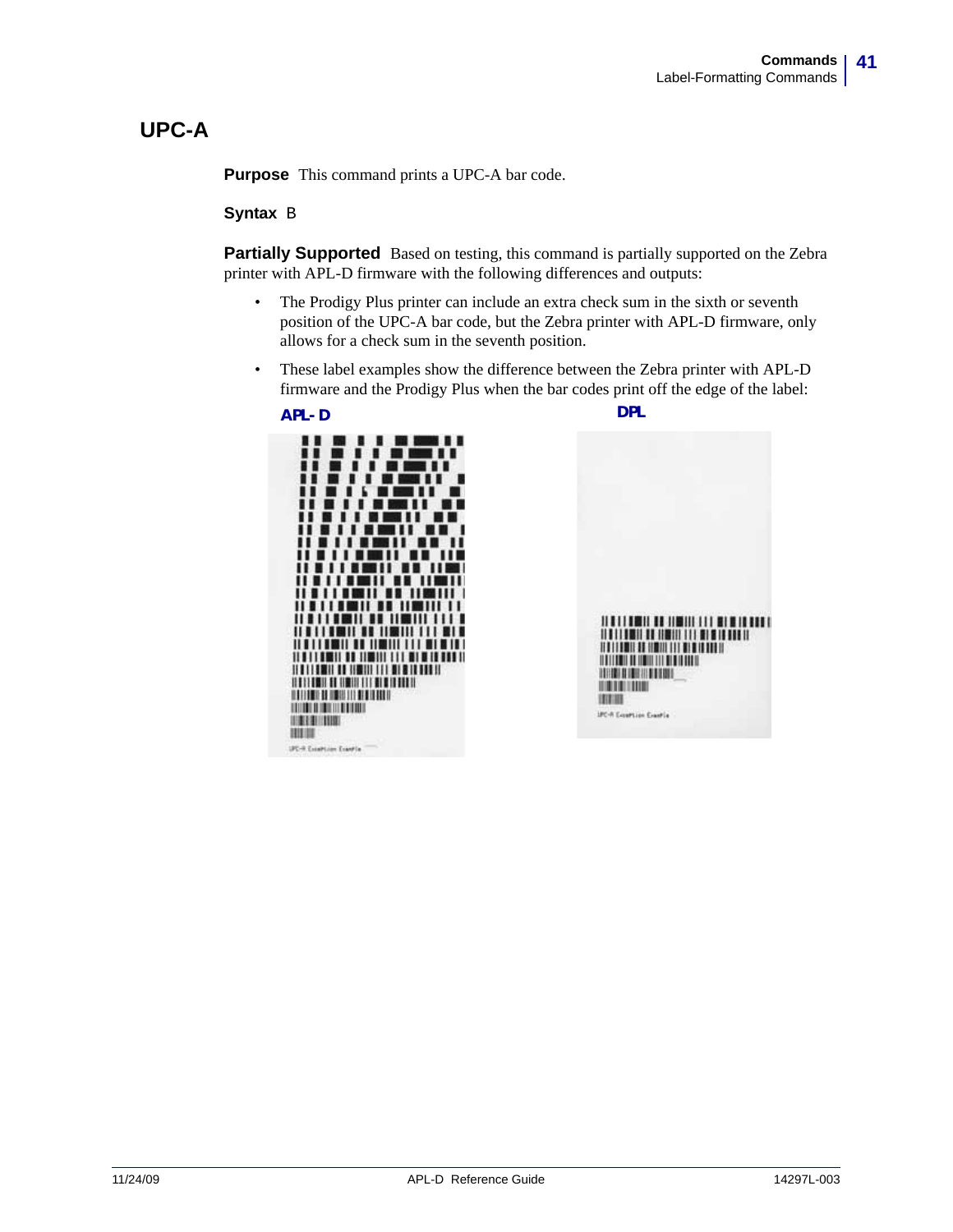## **UPC-E**

**Purpose** This command prints a UPC-E bar code.

#### **Syntax** C

**Partially Supported** Based on testing, this command is partially supported on the Zebra printer with APL-D firmware with the following differences and outputs:

• These label examples show the difference between the Zebra printer with APL-D firmware and the Prodigy Plus when the bar codes print off the edge of the label:

#### **APL-D DPL**

ш . . . .

,,,,, 111 **111 111** 111 <u> 11 | 11 | 12 | 12 | 13 | 14 | 14</u> III I I I III BI BI III

<u> III III III III III III III </u>

**III III I III III III** 

UPC-E Exceltion Exertia

**HITTI TILLIN** 

HINHA

**HILLIER** m

11 . . 11 1

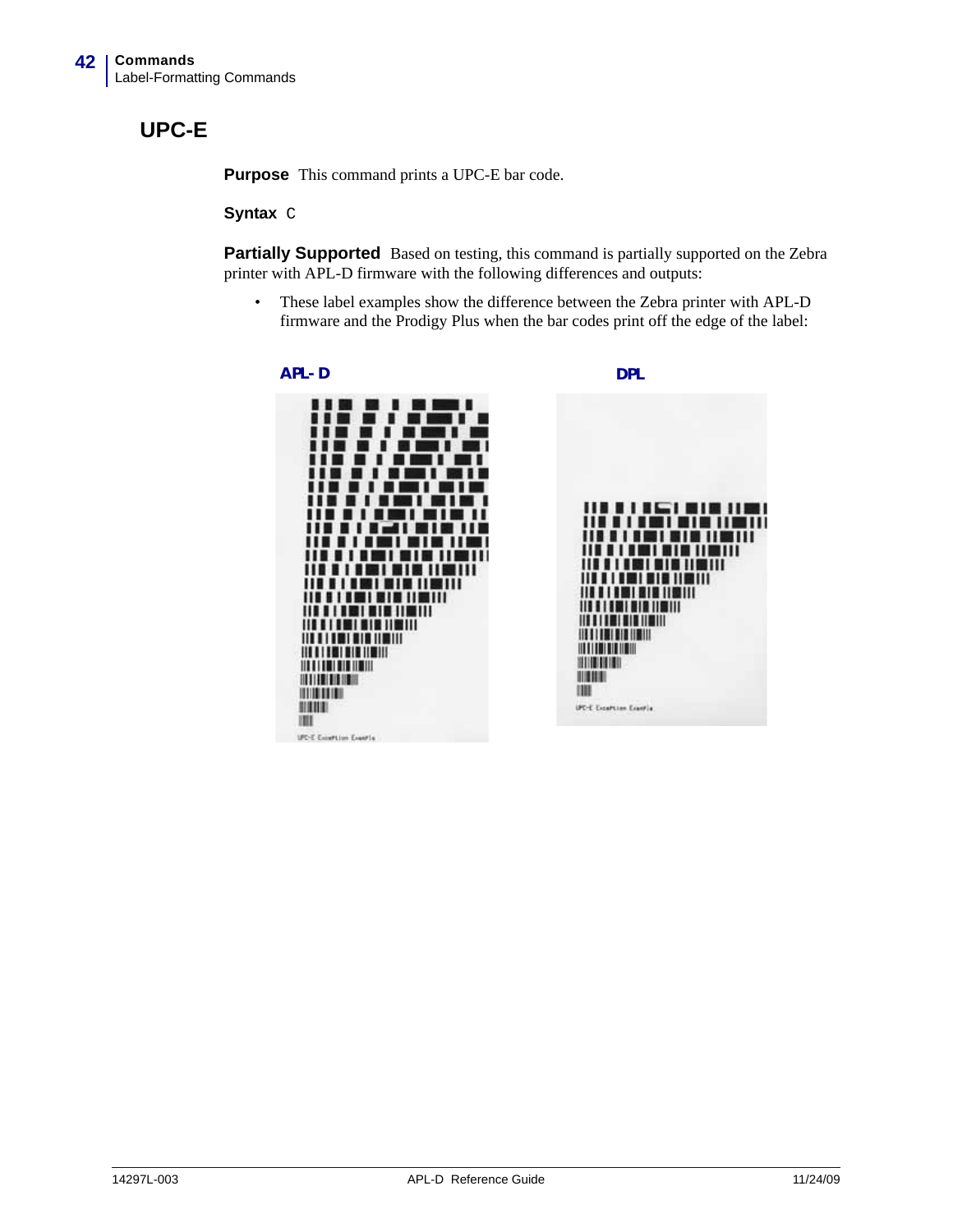## **Interleaved 2 of 5 (I 2 of 5)**

**Purpose** This command prints an Interleaved 2 of 5 bar code.

#### **Syntax** D

**Partially Supported** Based on testing, this is a partially supported command with the following differences and outputs:

• These label examples show the difference between the Zebra printer with APL-D firmware and the Prodigy Plus when the bar codes print off the edge of the label:

**APL-D DPL**1 ........... mmmm ,,,,,,,,,, ,,,,,,,,, . . . . . . . . . ........ ,,,,,, ''''''' . . . . . . . . '''''''' 11 | 11 | 11 | 1 ,,,,,,,,,,,,,,,,, **.......... THEFT OF PATTE THE IBBI I O IIBI IB IBB** <u> 1111 | 1111 | 1111 | 1111 | 1111 | 1111 | 1111 | 1111 | 1111 | 1111 | 1111 | 1111 | 1111 | 1111 | 1111 | 1111 </u> **III IMMI I M IIMI IN IMMI** III 1881 | 8 1181 18 1919 | **II ISBN 1-8-180-181-1810** . . . . . . . . . . I 2 OF 5 EXCEPTION EXPIPLE

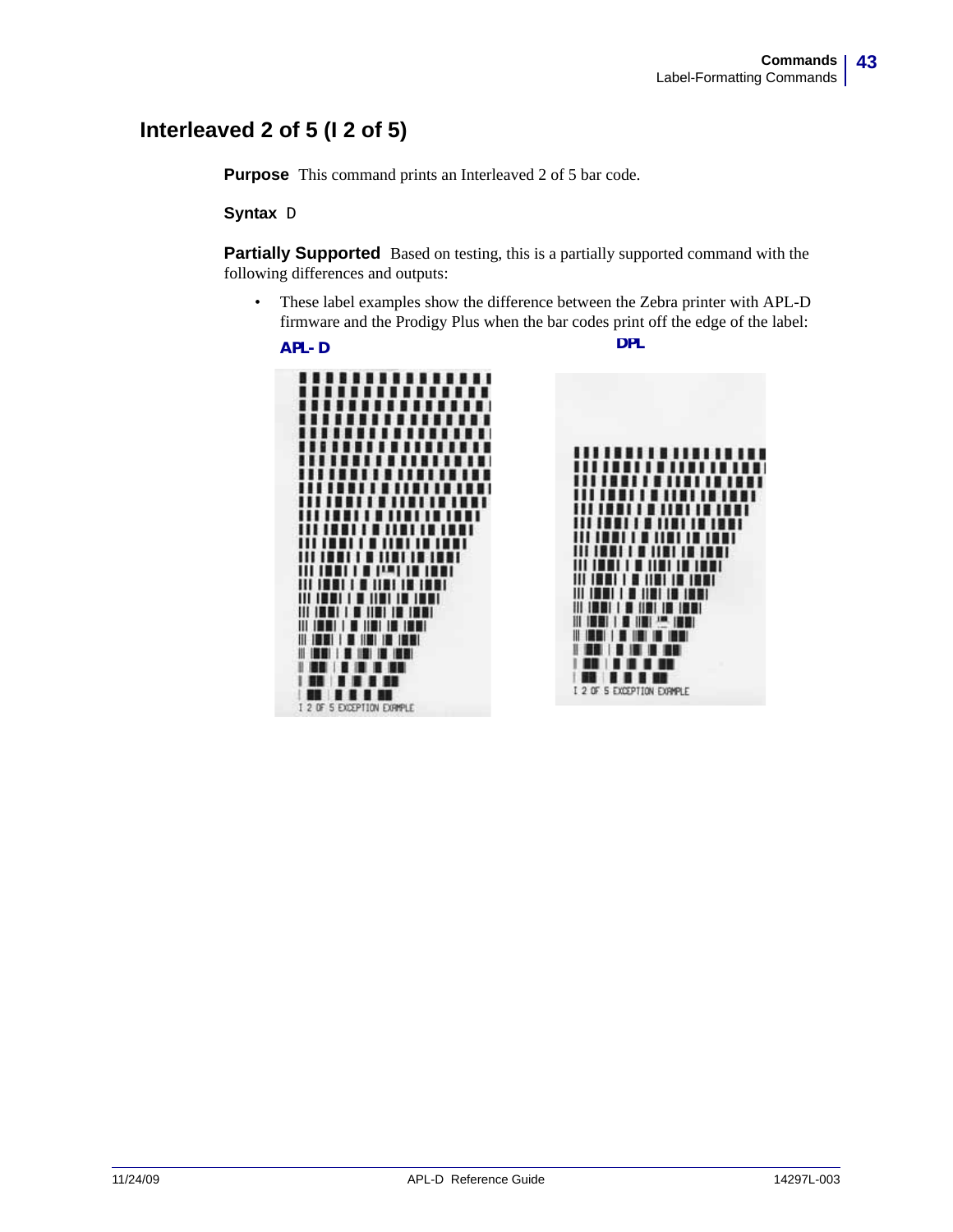## **Code 128**

**Purpose** This command prints a Code 128 bar code.

#### **Syntax** E

Partially Supported Based on testing, this command is partially supported on the Zebra printer with APL-D firmware with the following differences and outputs:

• These label examples show the difference between the Zebra printer with APL-D firmware and the Prodigy Plus when the bar codes print off the edge of the label:

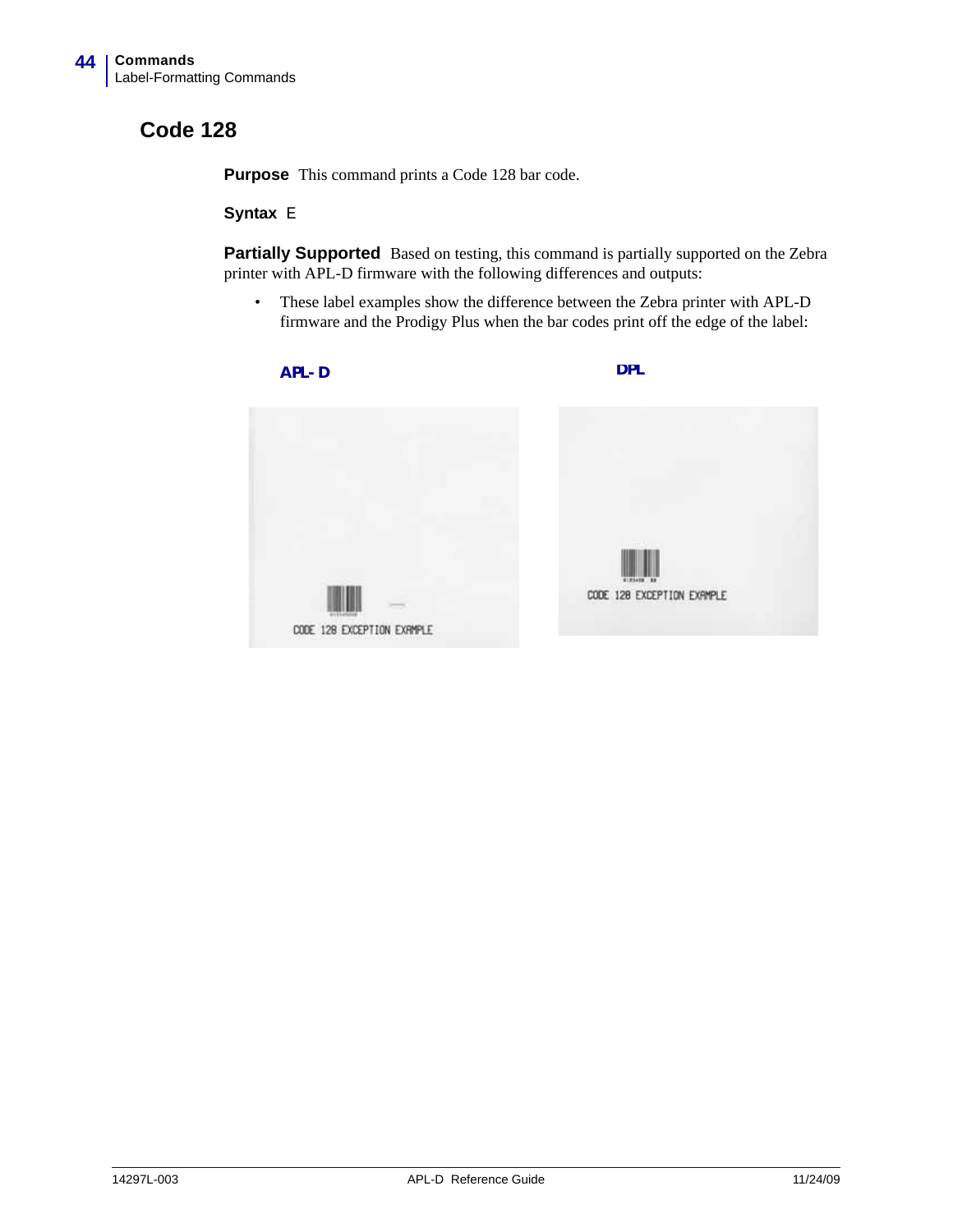## **EAN 13**

**Purpose** This command prints an EAN 13 bar code.

#### **Syntax** F

**Partially Supported** Based on testing, this command is partially supported on the Zebra printer with APL-D firmware with the following differences and outputs:

- The Zebra printer with APL-D firmware can include an extra check sum in the seventh or eight position of the EAN-13 barcode, but the Zebra printer with APL-D only allows for a checksum in the eight position.
- These label examples show the difference between the Zebra printer with APL-D firmware and the Prodigy Plus when the bar codes print off the edge of the label:



*HITMINIA L. HIT HILL BLK LAND LET H <u><b>ITERES ET AT HITER BERRETTE</u>* **THE REAL PROPERTY OF STATISTICS BIR HEIR BEING IN THE REAL PROPERTY BUILD** ERN 13 EXCEPTION EXPIPLE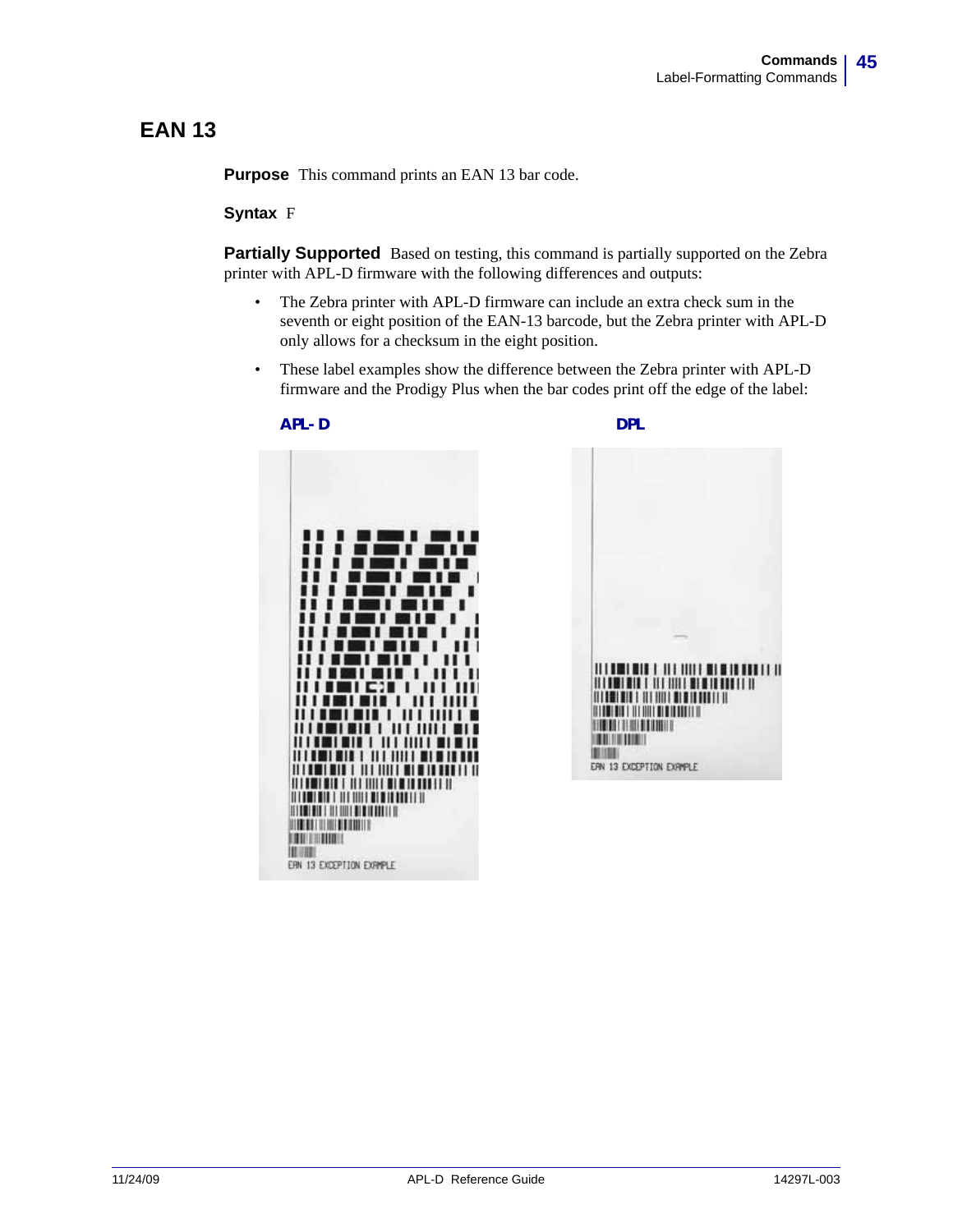## **EAN 8**

**Purpose** This command prints an EAN 8 bar code.

#### **Syntax** G

Partially Supported Based on testing, this command is partially supported on the Zebra printer with APL-D firmware with the following differences and outputs:

• These label examples show the difference between the Zebra printer with APL-D firmware and the Prodigy Plus when the bar codes print off the edge of the label:





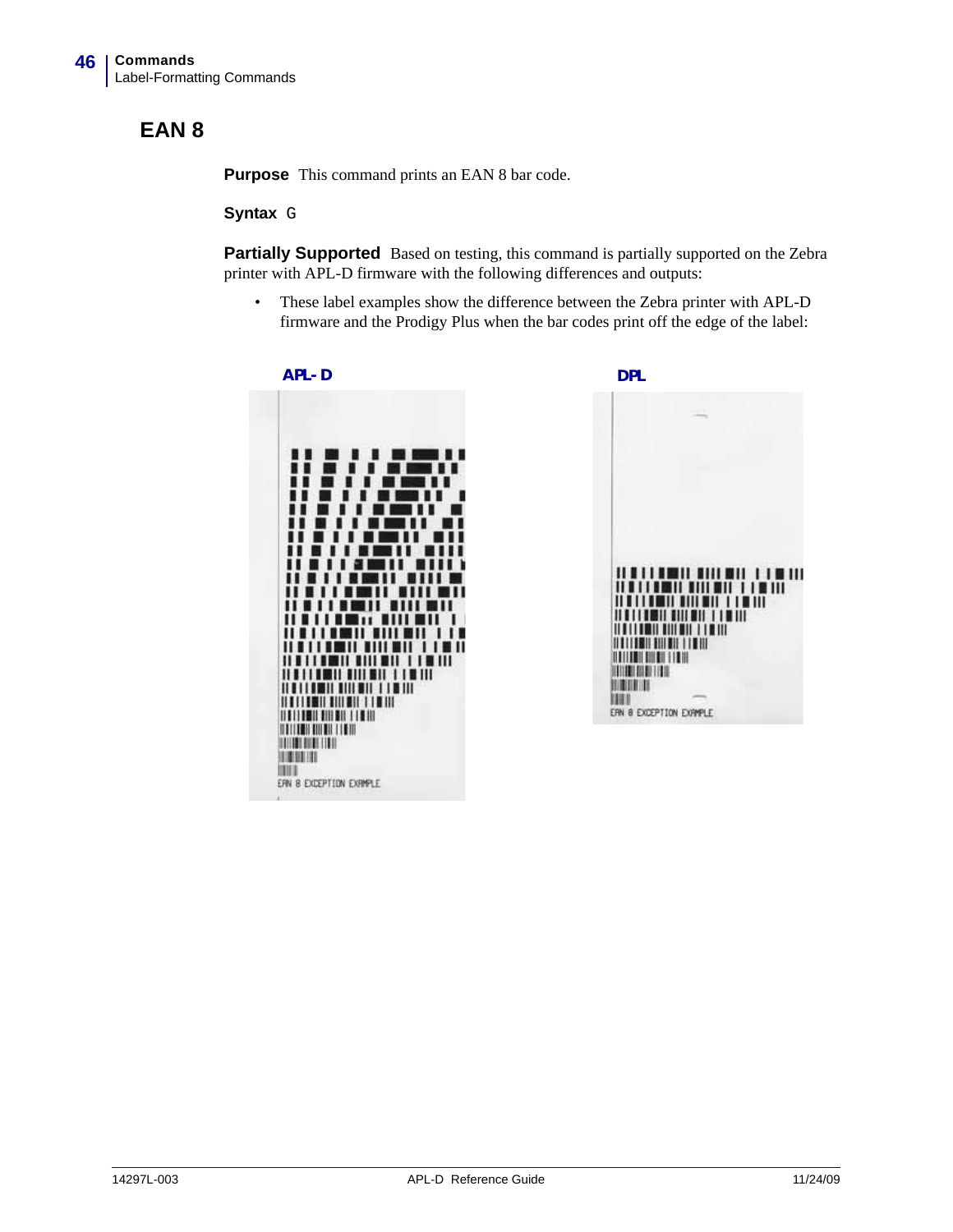## **Health Industry Bar Code (HIBC) (Code 39 bar code with a Modulo 43 Checksum)**

**Purpose** This command prints an HIBC bar code.

**Syntax** H

**Partially Supported** Based on testing, this command is partially supported on the Zebra printer with APL-D firmware with the following differences and outputs:

• These label examples show the difference between the Zebra printer with APL-D firmware and the Prodigy Plus when the bar codes print off the edge of the label:







HIBC EXCEPTION EXPIRE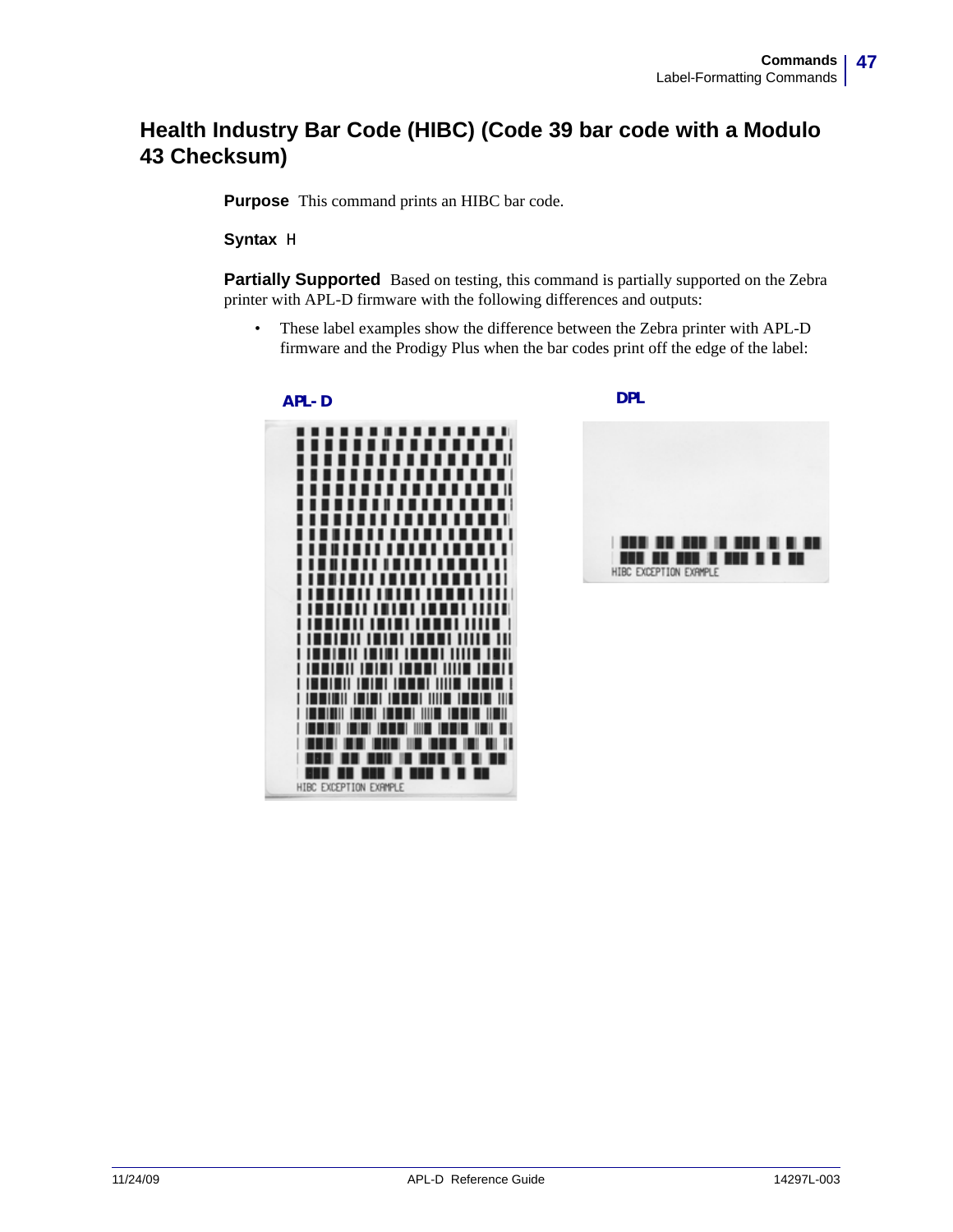## **Codabar**

**Purpose** This command prints a Codabar bar code.

#### **Syntax** I

**Partially Supported** Based on testing, this command is partially supported on the Zebra printer with APL-D firmware with the following differences and outputs:

• These label examples show the difference between the Zebra printer with APL-D firmware and the Prodigy Plus when the bar codes print off the edge of the label:



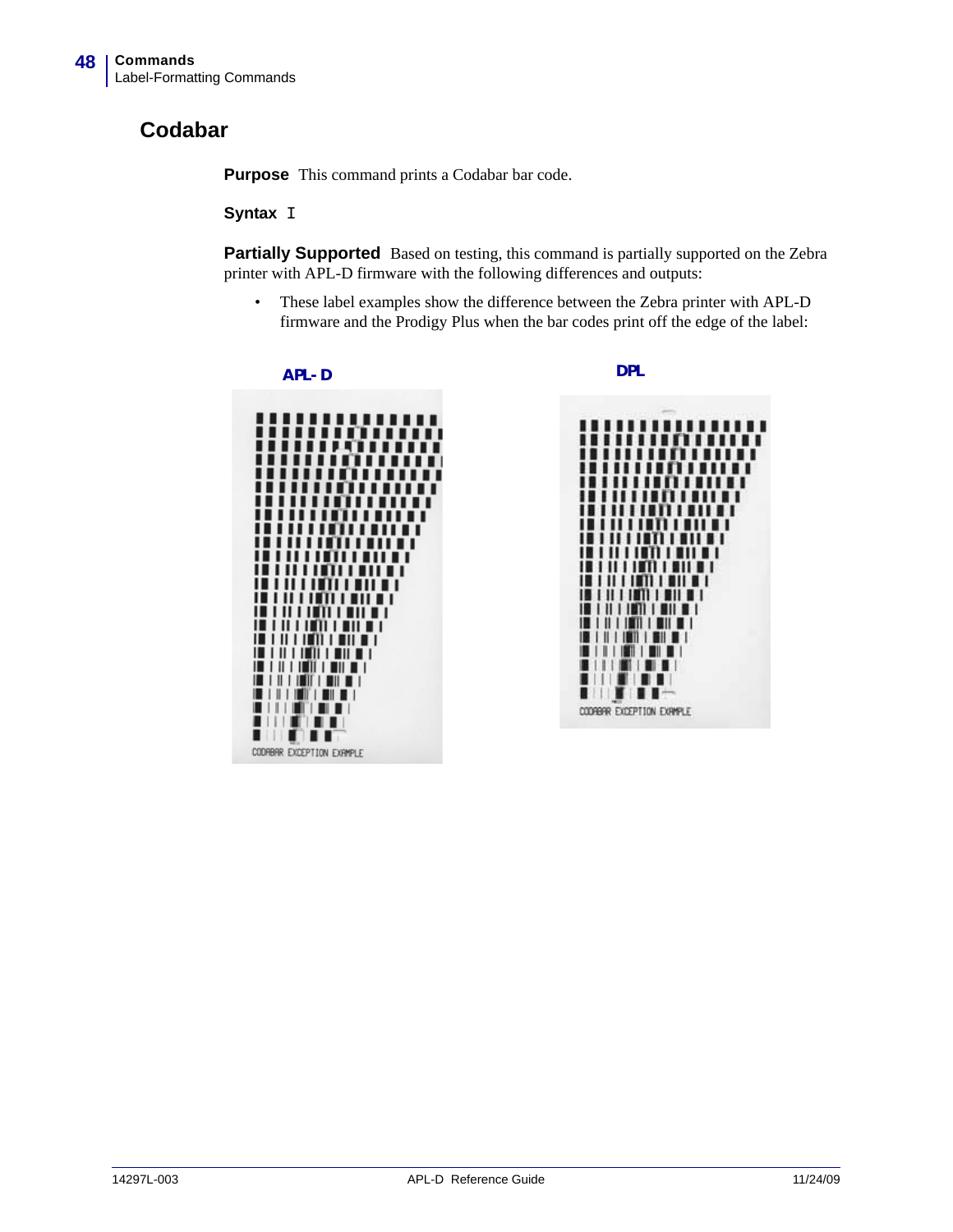### **Interleaved 2 of 5 with a Modulo 10 Checksum**

**Purpose** This command prints an Interleaved 2 of 5 bar code.

#### **Syntax** J

**Partially Supported** Based on testing, this command is partially supported on the Zebra printer with APL-D firmware with the following differences and outputs:

• These label examples show the difference between the Zebra printer with APL-D firmware and the Prodigy Plus when the bar codes print off the edge of the label:



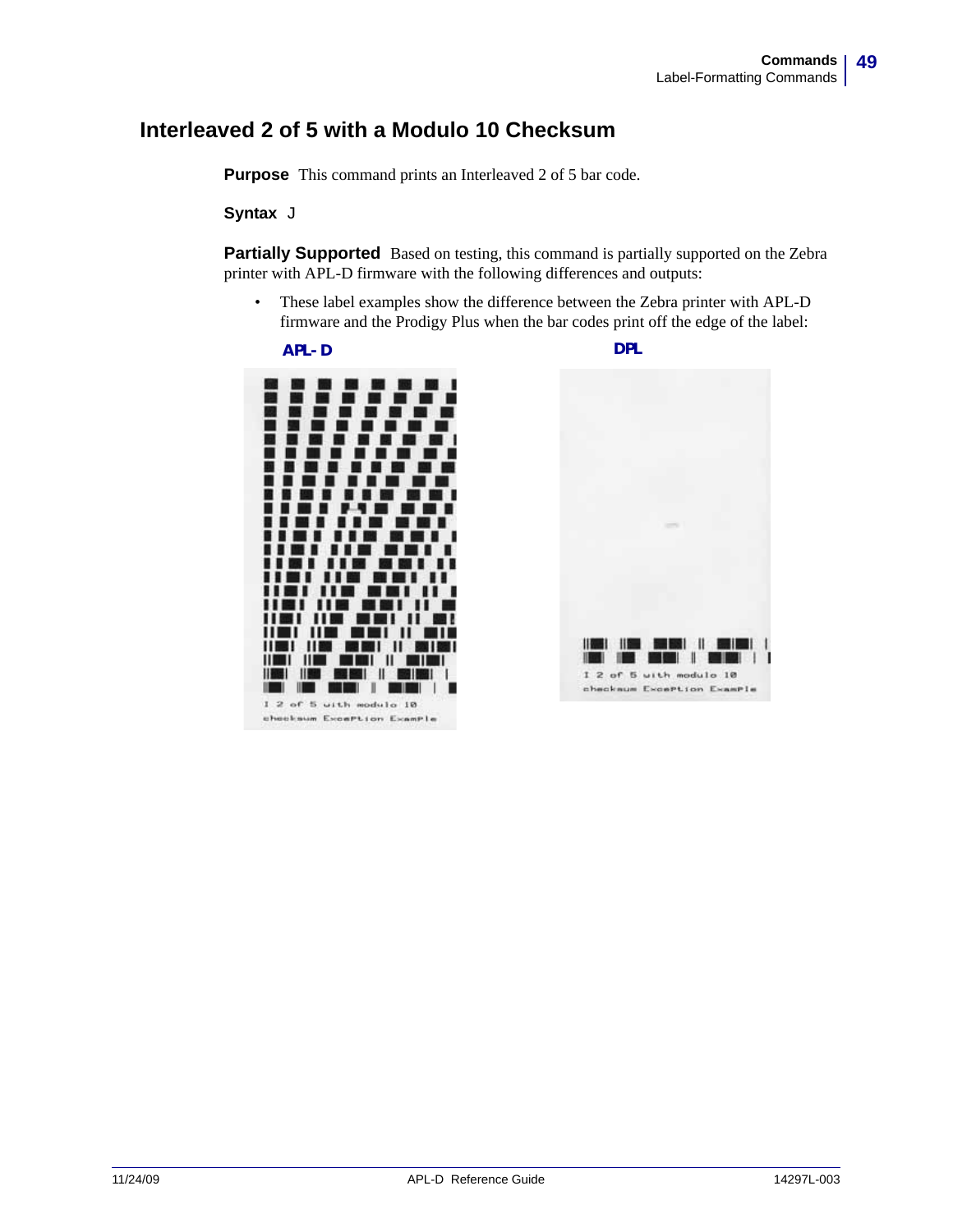## **Plessey**

**Purpose** This command prints a Plessey bar code.

#### **Syntax** K

**Partially Supported** Based on testing, this command is partially supported on the Zebra printer with APL-D firmware with the following differences and outputs:

• These label examples show the difference between the Zebra printer with APL-D firmware and the Prodigy Plus when the bar codes print off the edge of the label:



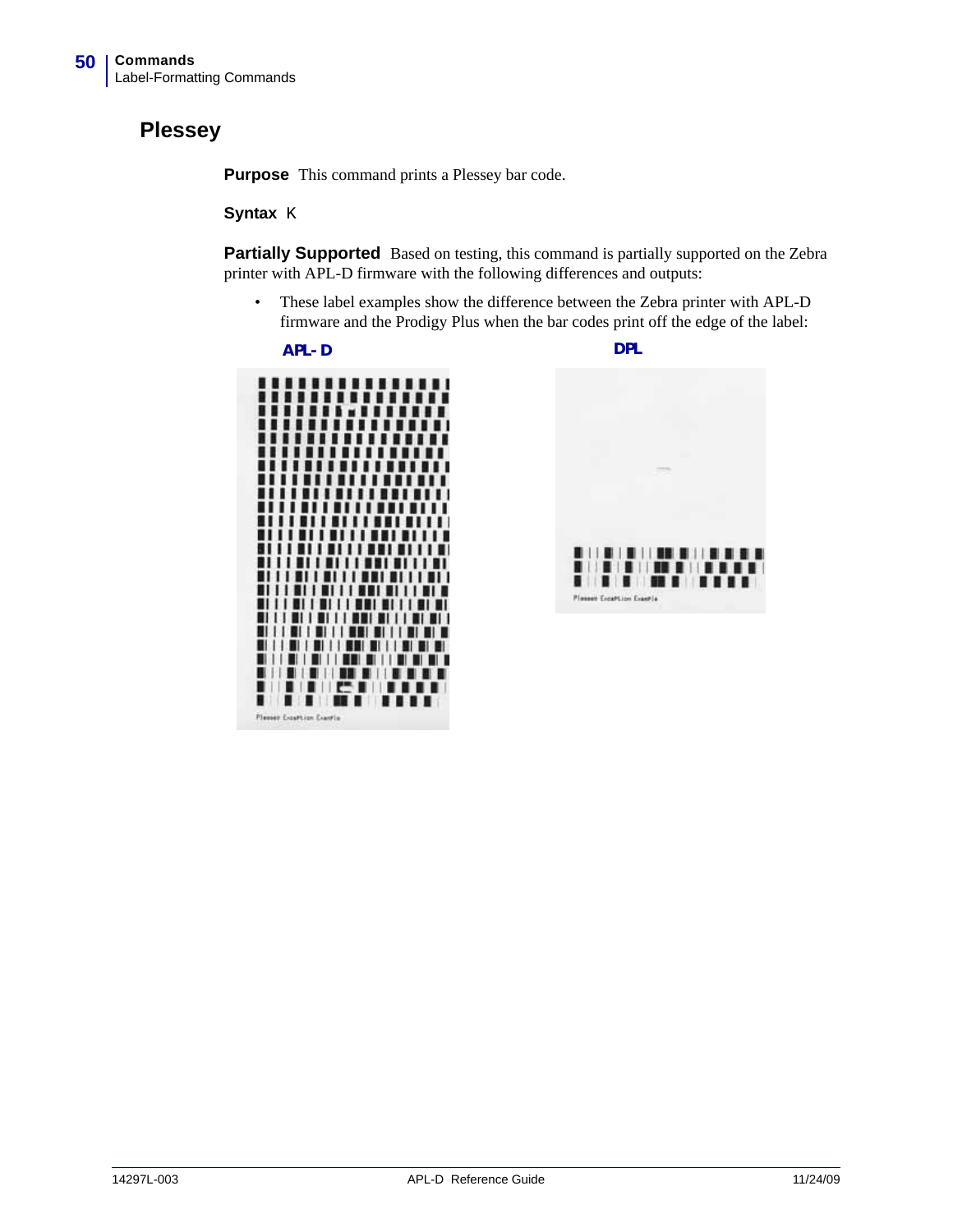## **Interleaved 2 of 5 with a Modulo 10 Checksum and Shipping bars**

**Purpose** This command prints a Interleaved 2 of 5 with a Modulo 10 checksum and shipping bars bar code.

**Syntax** L

**Partially Supported** Based on testing, this command is partially supported on the Zebra printer with APL-D firmware with the following differences and outputs:

• These label examples show the difference between the Zebra printer with APL-D firmware and the Prodigy Plus when the bar codes print off the edge of the label:

**APL-D DPL**

Exception Example

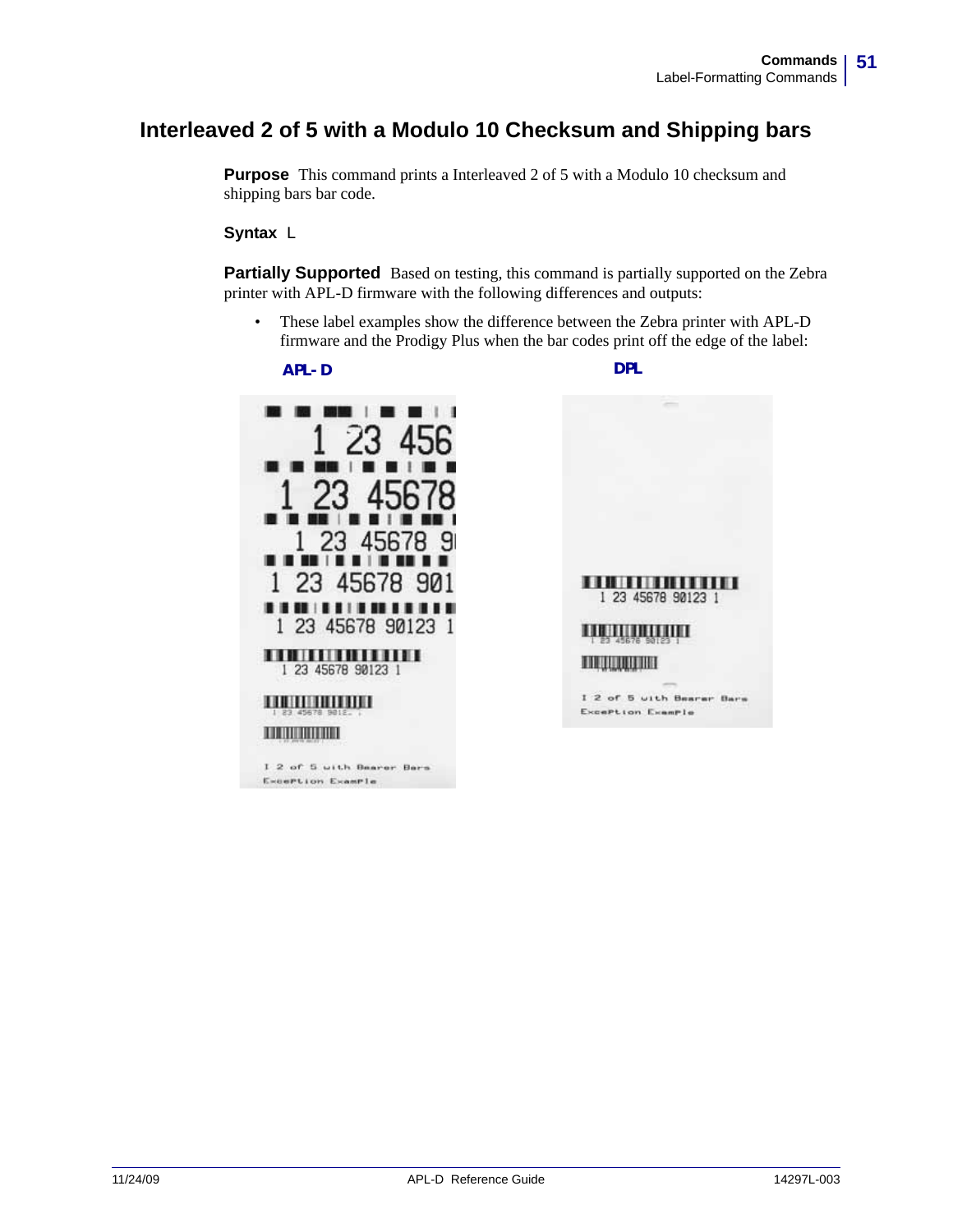## **2-Digit UPC Addendum**

**Purpose** This command prints a 2-digit UPC addendum bar code.

**Syntax** M

**Partially Supported** Based on testing, this command is partially supported on the Zebra printer with APL-D firmware with the following differences and outputs:

• These label examples show the difference between the Zebra printer with APL-D firmware and the Prodigy Plus when the bar codes print off the edge of the label:



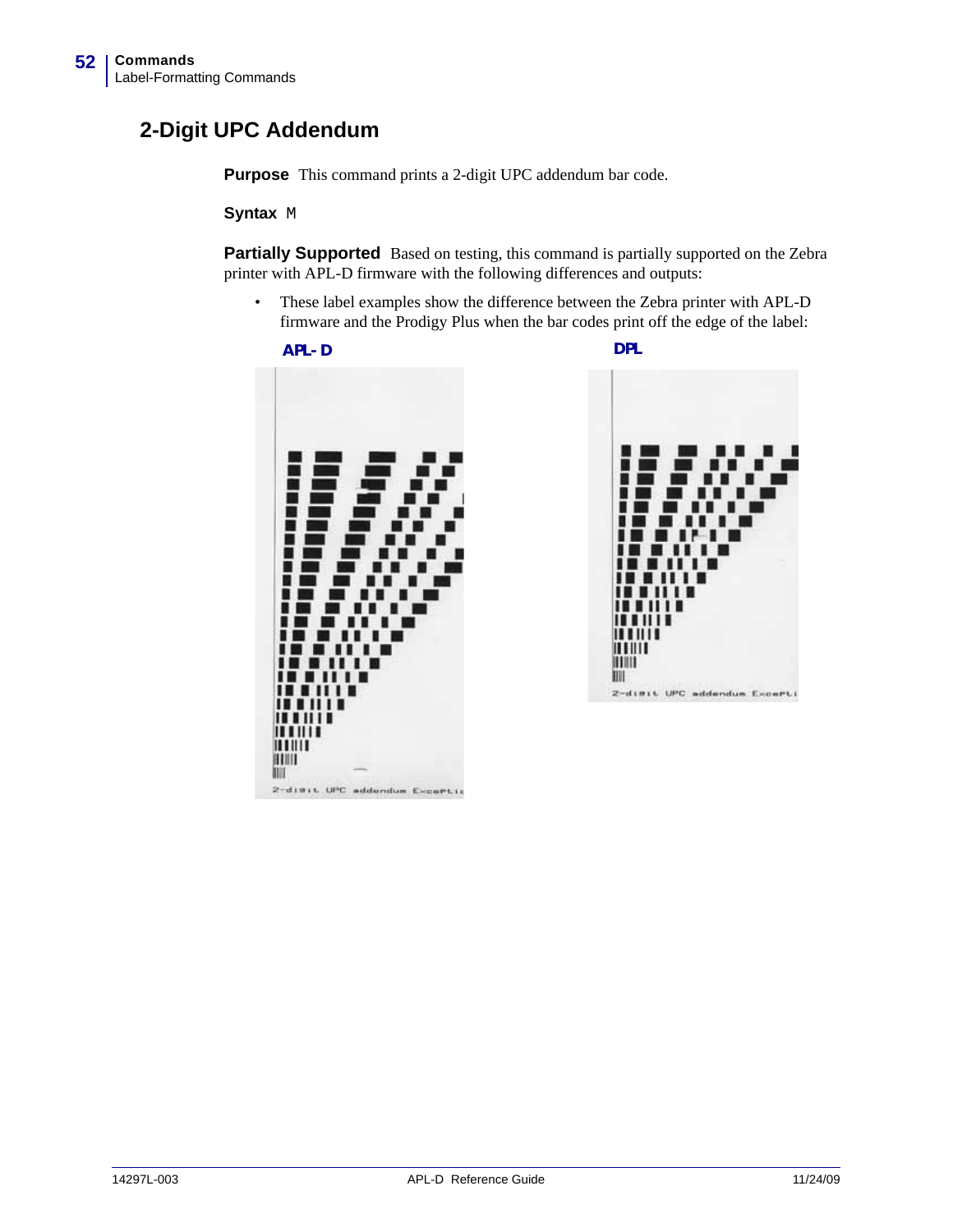## **5-Digit UPC Addendum**

**Purpose** This command prints a 5-digit UPC addendum bar code.

#### **Syntax** N

**Partially Supported** Based on testing, this command is partially supported on the Zebra printer with APL-D firmware with the following differences and outputs:

• These label examples show the difference between the Zebra printer with APL-D firmware and the Prodigy Plus when the bar codes print off the edge of the label:



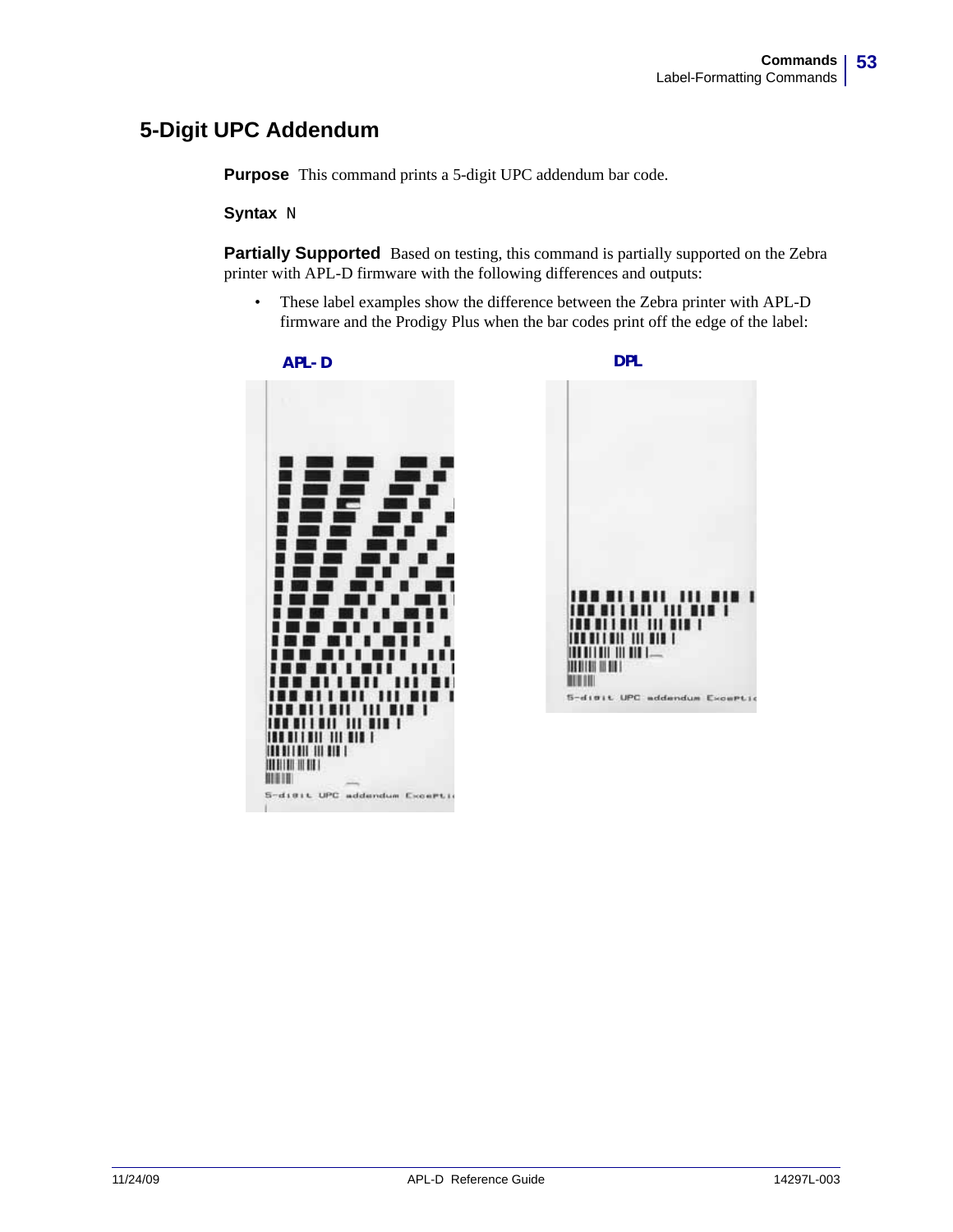## **Code 93**

**Purpose** This command prints a Code 93 bar code.

#### **Syntax** O

**Partially Supported** Based on testing, this command is partially supported on the Zebra printer with APL-D firmware with the following differences and outputs:

• These label examples show the difference between the Zebra printer with APL-D firmware and the Prodigy Plus when the bar codes print off the edge of the label:



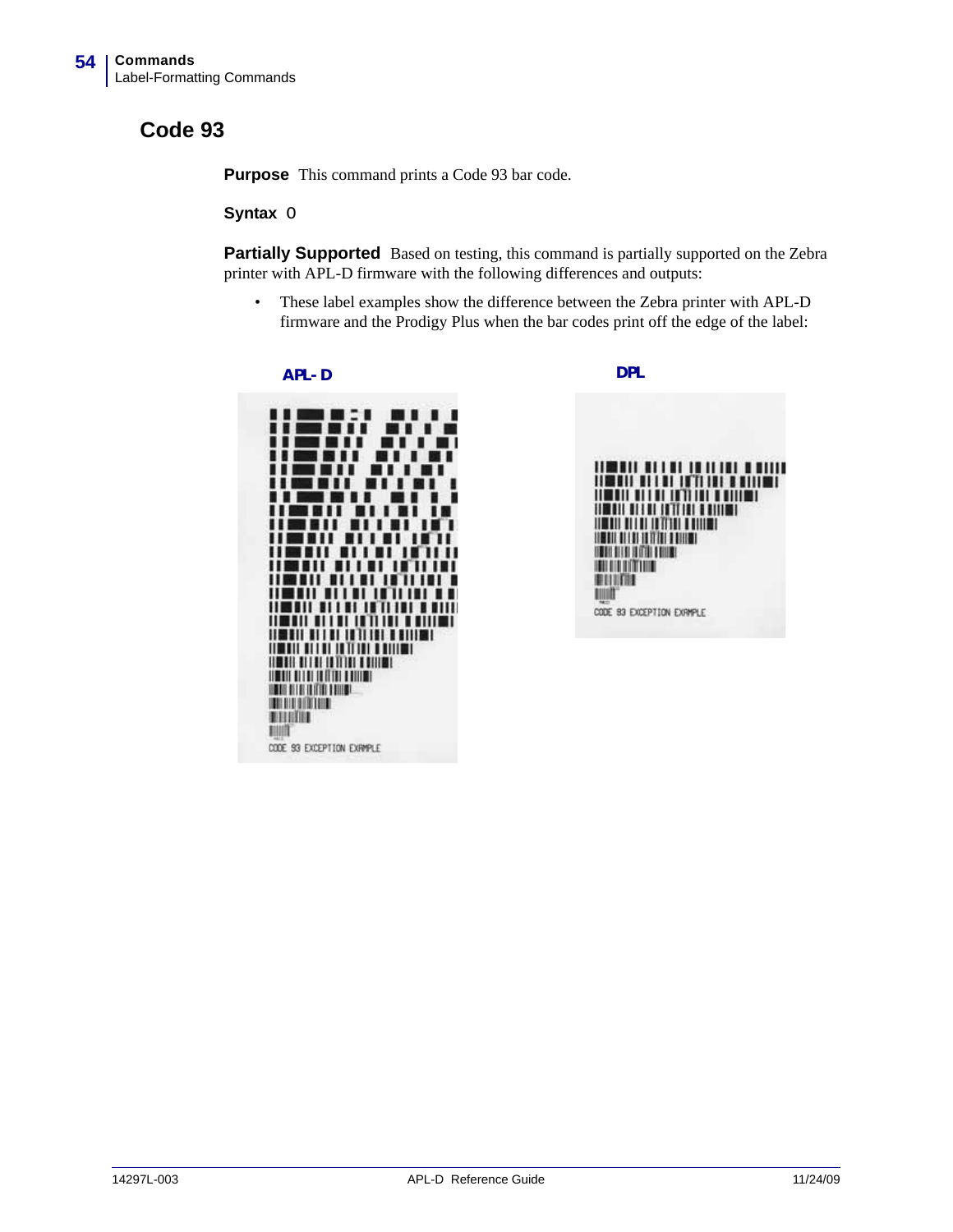#### **Postnet**

**Purpose** This command prints a Postnet bar code.

#### **Syntax** p

**Partially Supported** Based on testing, this command is partially supported on the Zebra printer with APL-D firmware with the following differences and outputs:

• These label examples show the difference between the Zebra printer with APL-D firmware and the Prodigy Plus when the bar codes print off the edge of the label:



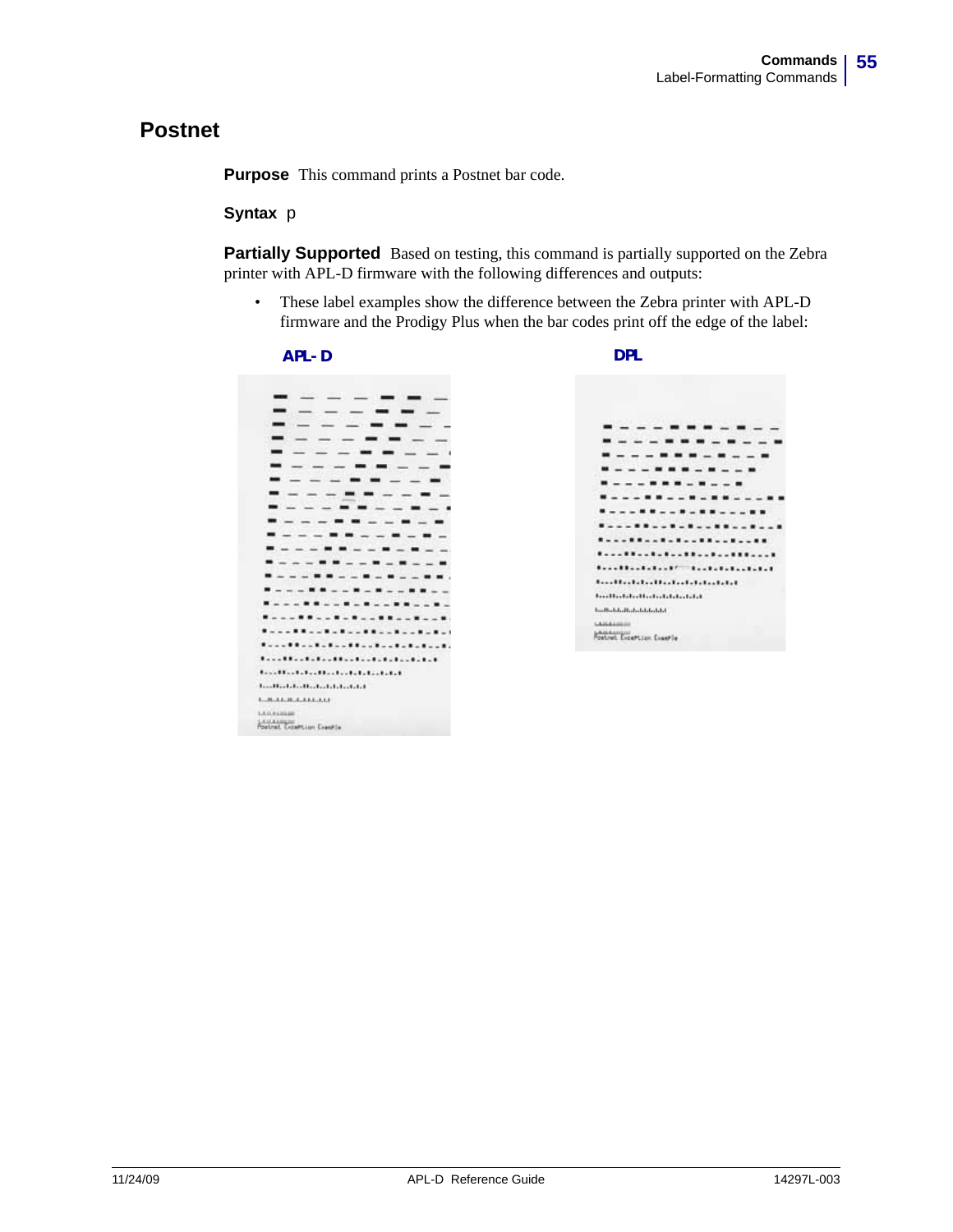## **UCC/EAN Code 128**

**Purpose** This command prints a UCC/EAN Code 128 bar code.

**Syntax** Q

**Partially Supported** Based on testing, this command is partially supported on the Zebra printer with APL-D firmware with the following differences and outputs:

• These label examples show the difference between the Zebra printer with APL-D firmware and the Prodigy Plus when the bar codes print off the edge of the label:

**APL-D DPL**



 $1111111$ O CODO п **IN 11 MIN 11 MIN 181 M** ш *<u>TETTI TETTI DETTYIT</u>* <u> 11 11 11 11 11 11 11 11 11 11 11 1</u> **AL IS ON THE UNITED RIVER WITH** <u> A TEATRA DE LA BILITARIA DE L</u> 珊瑚 CODE 128 EXCEPTION EXPIRE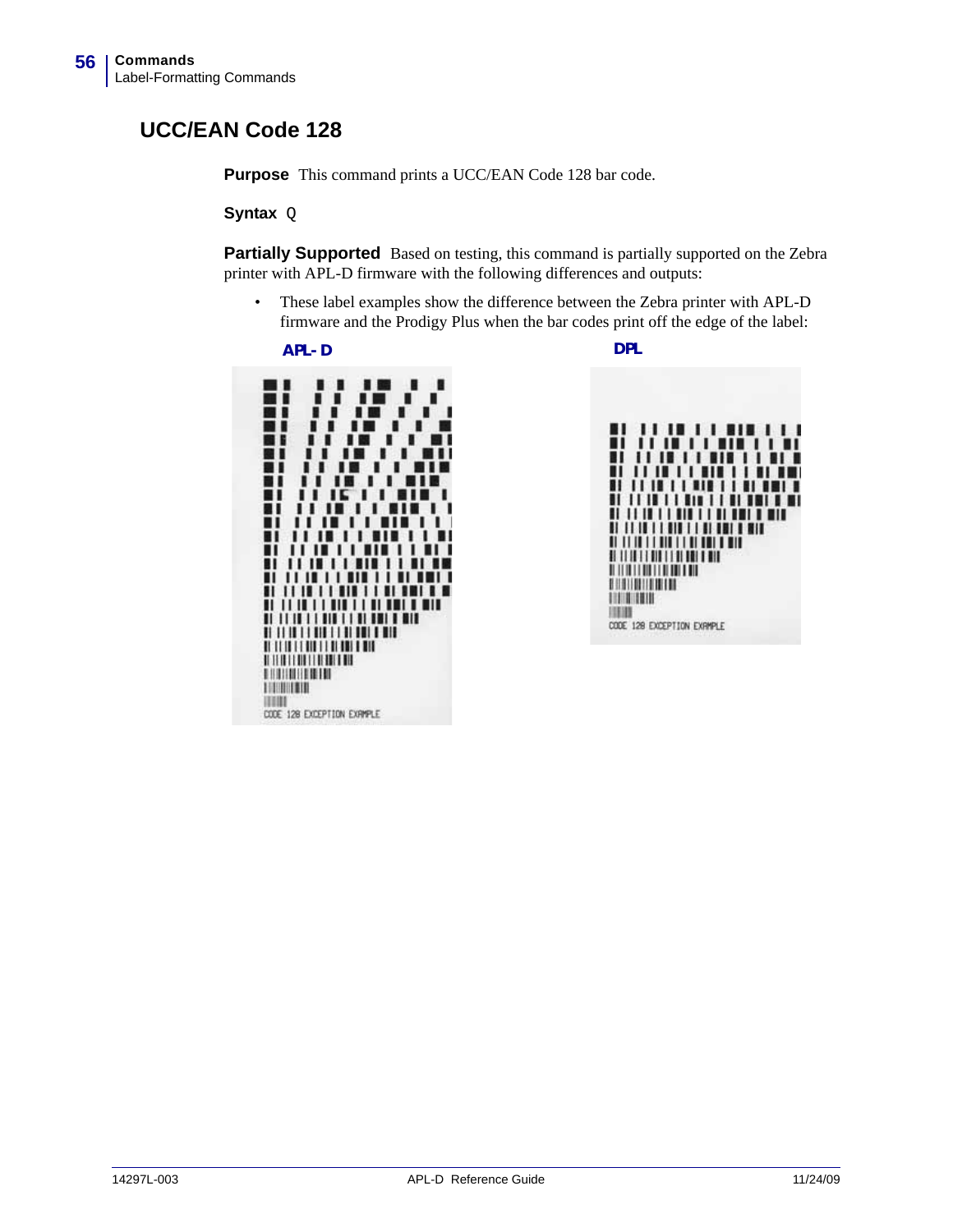## **UCC/EAN Code128 K-MART NON EDI bar code**

**Purpose** This command prints a UCC/EAN Code128 K-MART NON EDI bar code.

#### **Syntax** R

Partially Supported Based on testing, this command is partially supported on the Zebra printer with APL-D firmware with the following differences and outputs:

• These label examples show the difference between the Zebra printer with APL-D firmware and the Prodigy Plus when the bar codes print off the edge of the label:



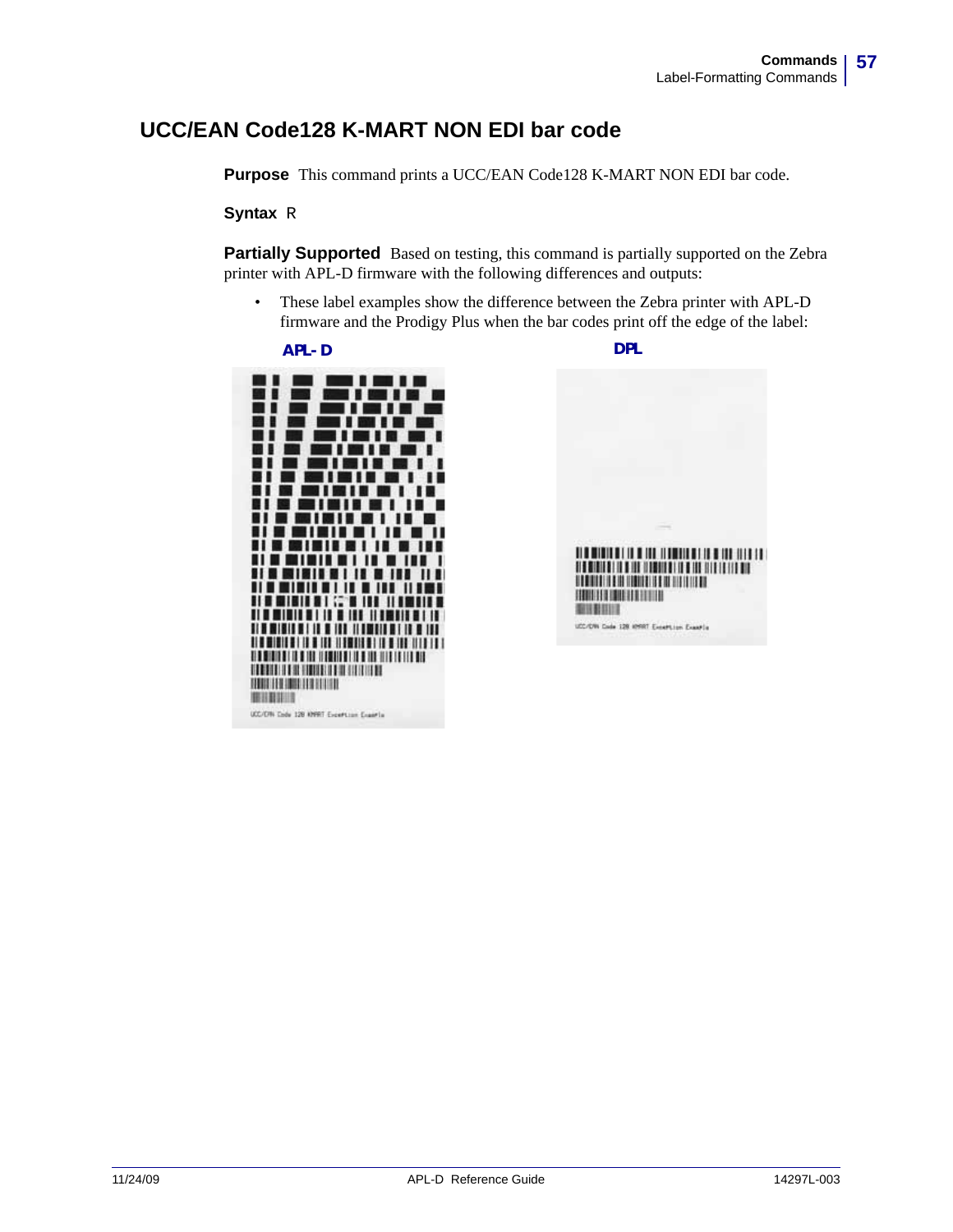## **PDF-417**

**Purpose** This command prints a PDF-417 bar code.

#### **Syntax** z

**Partially Supported** Based on testing, this command is partially supported on the Zebra printer with APL-D firmware with the following differences and outputs:

• These label examples show the differences in auto sizing between the APL-D printer and the Prodigy Plus printer.

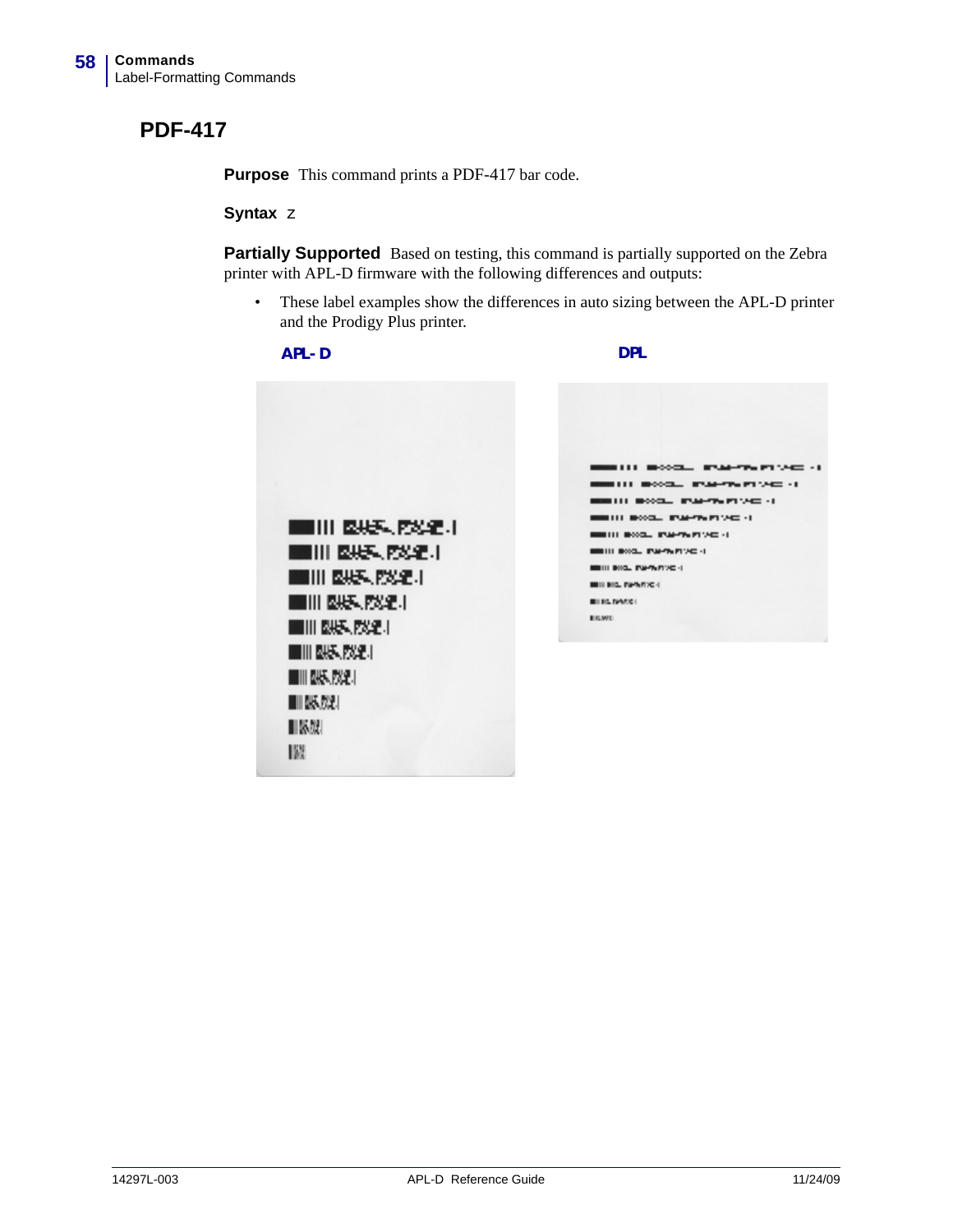# **Font-Loading Commands**

## **Assign Font ID Number**

**Purpose** This command assigns an ID number to the font that will be downloaded next.

**Syntax** <ESC>\*c###D

**Supported** Based on testing, this command works the same on the Zebra printer with APL-D firmware as on the Prodigy Plus printer.

#### **Font Descriptor**

**Purpose** This command downloads general information for the current font.

**Syntax**  $$ )  $s#W$ 

**Supported** Based on testing, this command works the same on the Zebra printer with APL-D firmware as on the Prodigy Plus printer.

#### **Character Code**

**Purpose** This command specifies which character data will be downloaded next.

 $\text{Symtax}$  <ESC>\*c#E

**Supported** Based on testing, this command works the same on the Zebra printer with APL-D firmware as on the Prodigy Plus printer.

## **Character Download Data**

**Purpose** This command downloads all information for the previously specified character.

**Syntax** <ESC>(s###Wnn...n

**Supported** Based on testing, this command works the same on the Zebra printer with APL-D firmware as on the Prodigy Plus printer.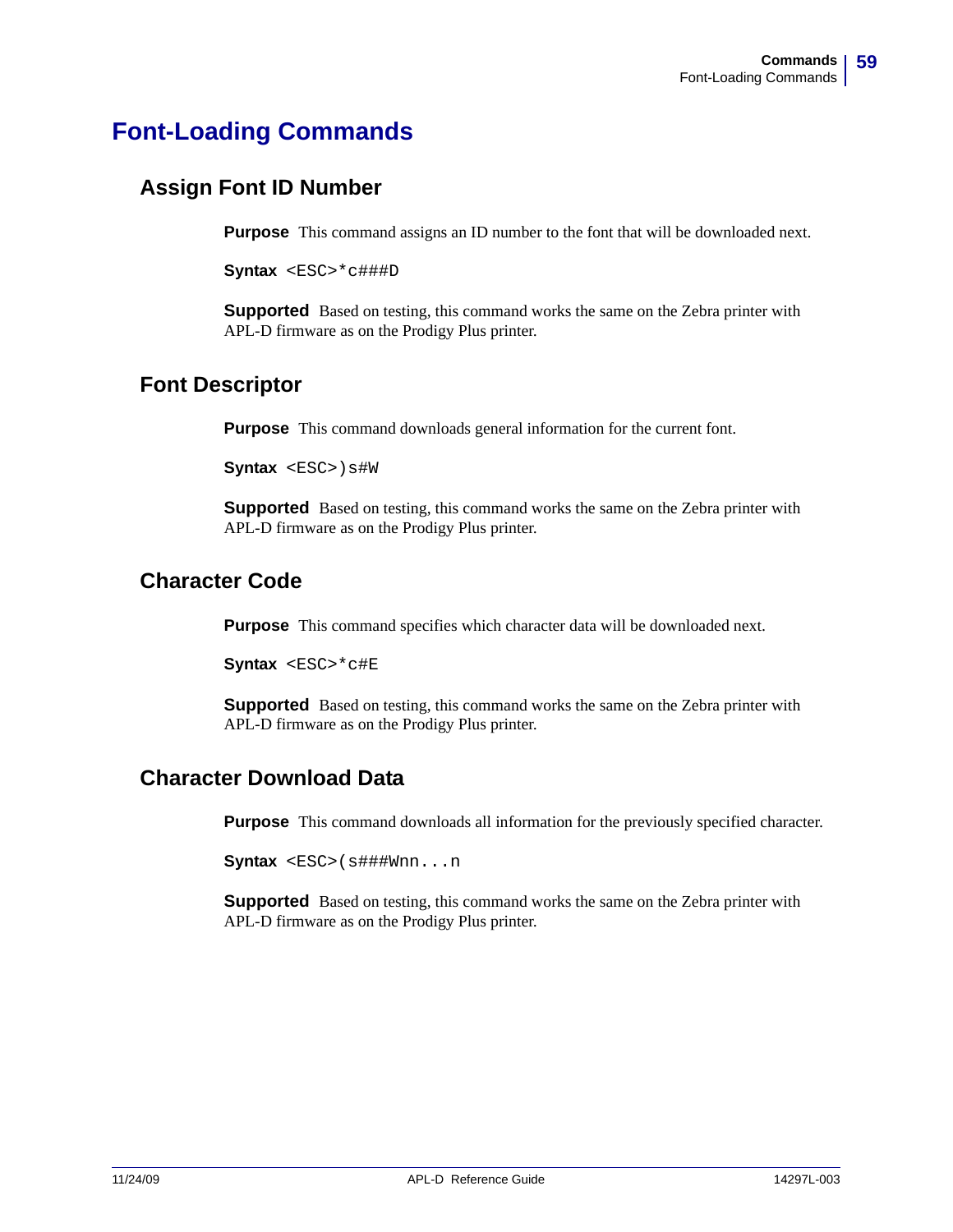# **Generating Label Formats**

#### **Internal Bit-mapped Font**

**Purpose** This command prints a text field using one of the internal bitmapped fonts.

**Supported** Based on testing, this command works the same on the Zebra printer with APL-D firmware as on the Prodigy Plus printer.

#### **Smooth Font, Modules, Downloaded Bit-mapped Fonts**

**Purpose** This command prints a text field using the internal smooth font or one of the downloaded fonts.

**Partially Supported** Based on testing, this command is partially supported on the Zebra printer with APL-D firmware with the following differences and outputs:

• Currently, the Zebra APL-D printer does not support font modules.

#### **Bar Code**

**Purpose** This command prints a bar code field.

**Supported** Based on testing, this command works the same on the Zebra printer with APL-D firmware as on the Prodigy Plus printer.

#### **Images**

**Purpose** This command prints an image field using one of the downloaded images.

**Supported** Based on testing, this command works the same on the Zebra printer with APL-D firmware as on the Prodigy Plus printer.

#### **Graphics**

**Purpose** This command prints a line or box field.

**Supported** Based on testing, this command works the same on the Zebra printer with APL-D firmware as on the Prodigy Plus printer.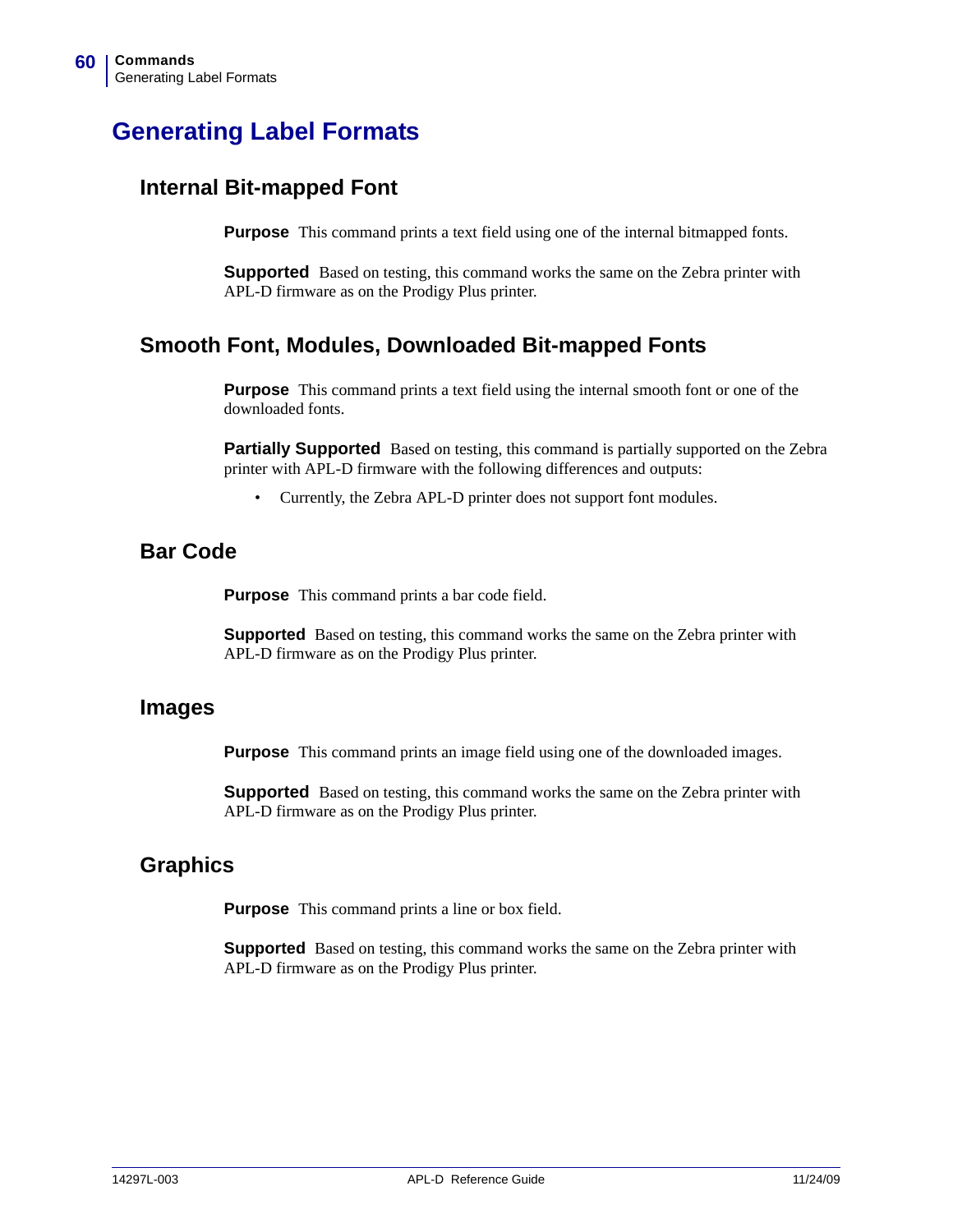# **Control Codes**

Control Codes are required for the printer to receive a command sequence. The code also specifies what type of command is being sent. Alternate control codes are available, which can be substituted for the standard control characters.

[Table 2](#page-60-0) shows the alternate control codes available.

<span id="page-60-0"></span>

| <b>Standard</b> | <b>Main Frame</b> |  |
|-----------------|-------------------|--|
| 0x01            | 0x5E              |  |
| 0x02            | 0x7E              |  |
| 0x0D            | 0x0D              |  |
| 0x1B            | 0x1B              |  |
| 0x5E            | 0x40              |  |
|                 |                   |  |

<span id="page-60-1"></span>**Table 2 • Alternate Control Codes**

\*Note: See Label-Formatting commands, ^set count by amount.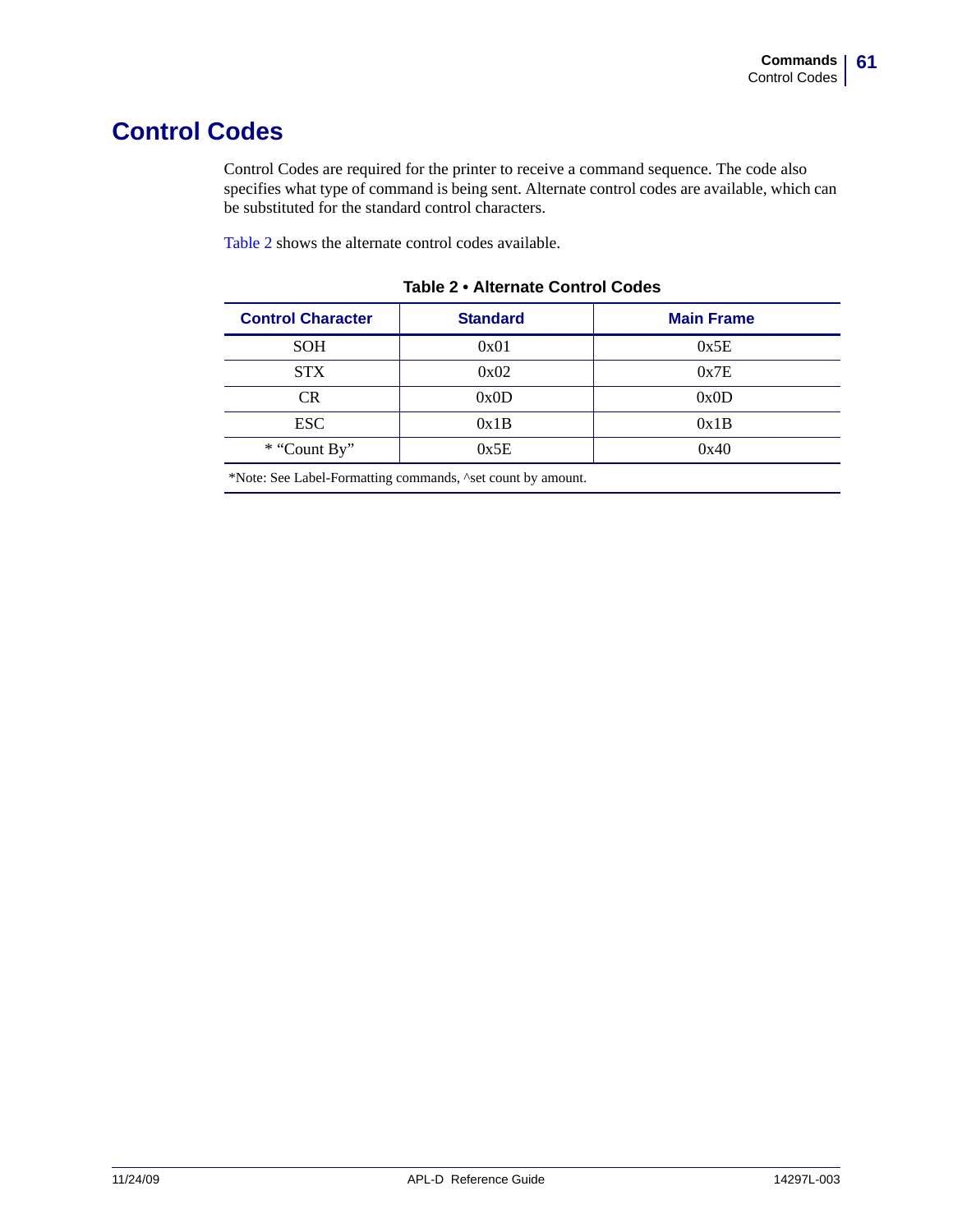# **Set-Get-Do (SGD) Commands**

Print server configurations are achieved using standard Set-Get-Do commands.

For more detailed information on Set-Get-Do commands, see the Programming Guide for ZPL II*®*, ZBI 2, Set-Get-Do, Mirror and WML (formerly the ZPL II Programming Guide), Internal Wired and Wireless SGD sections.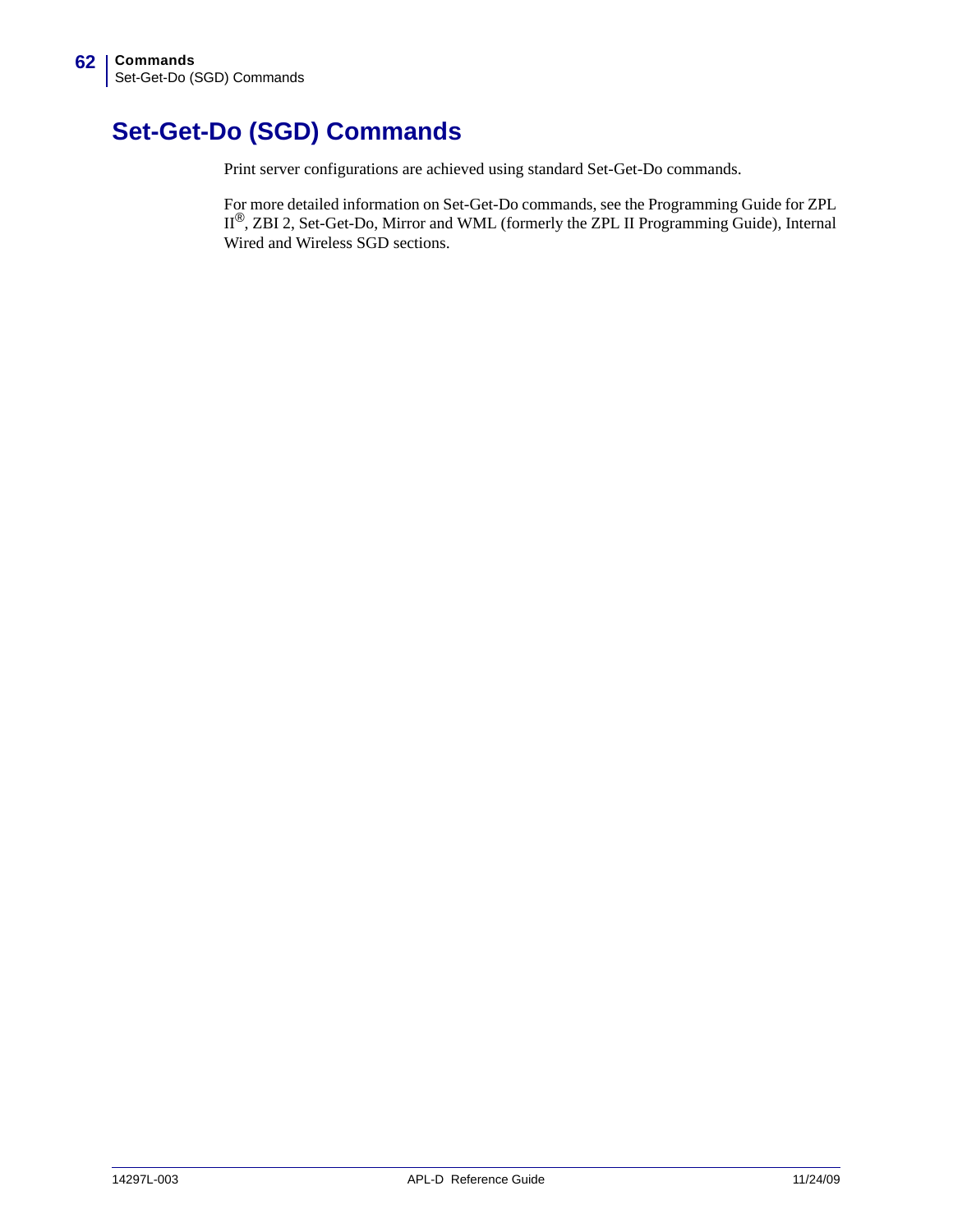# Network Configuration



3

This section describes the features and functionality of the ZebraNet Print Servers with printers using APL-D firmware.

#### **Contents**

| Wireless, Wireless Plus, and Internal Wireless Plus Print Servers  67 |
|-----------------------------------------------------------------------|
|                                                                       |
|                                                                       |
|                                                                       |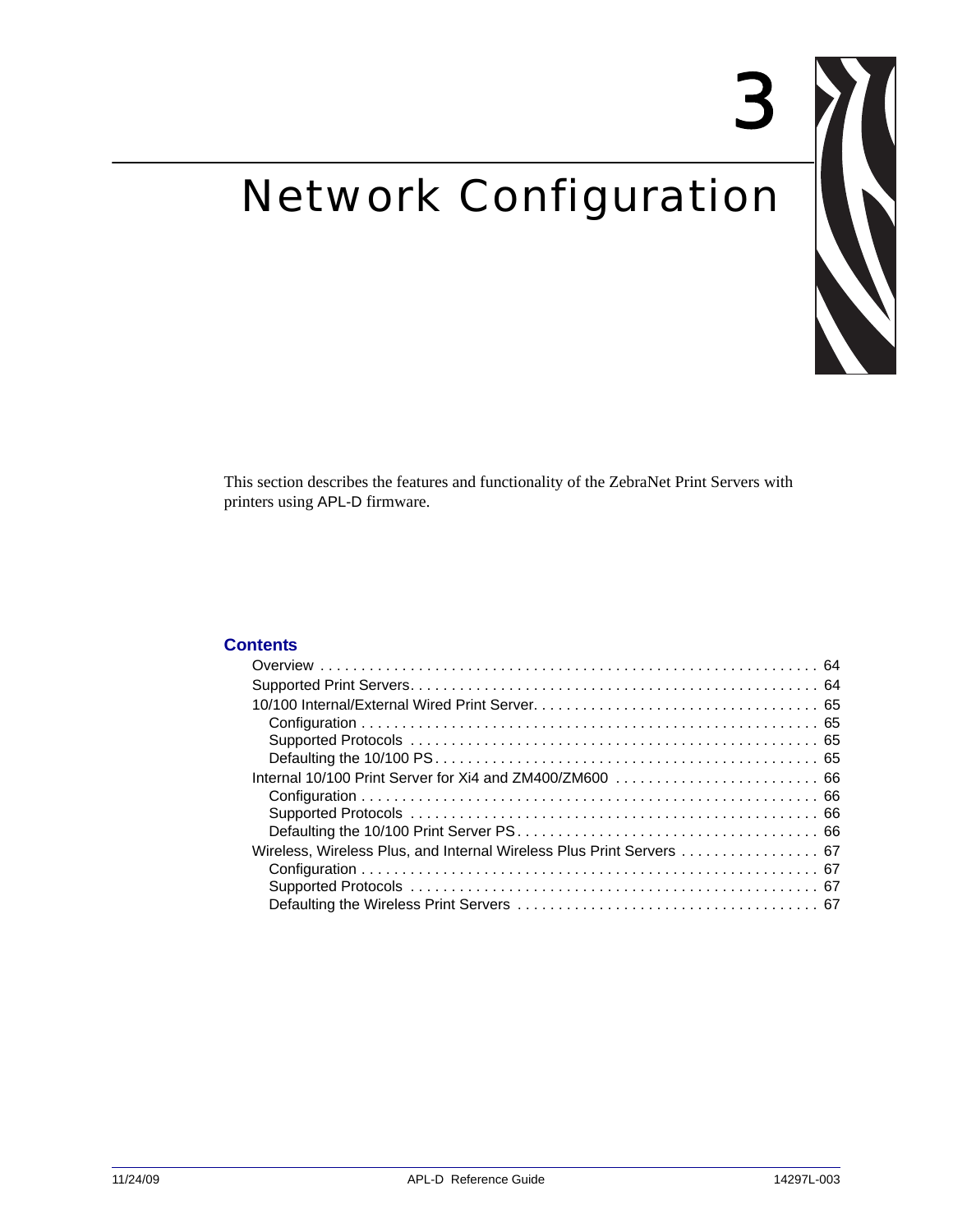## <span id="page-63-1"></span>**Overview**

The Zebra printer with APL-D firmware with a Zebra print server option allows network connectivity for printer communication.

# <span id="page-63-0"></span>**Supported Print Servers**

[Table 3](#page-63-2) shows the version of APL-D firmware required to support each of the ZebraNet Print Servers.

<span id="page-63-2"></span>

| <b>Print Server</b>                                                 | <b>Printer</b>                                   | <b>Firmware</b>     |
|---------------------------------------------------------------------|--------------------------------------------------|---------------------|
| 10/100 PS External<br><b>Print Server</b><br>(Internal or External) | XiIIIPlus, 105SL,<br>Z4Mplus/Z6Mplus, or<br>PAX4 | D60.13.0.0 or later |
|                                                                     | S4M                                              | $D50.13.3$ or later |
|                                                                     |                                                  | $D53.15.0$ or later |
|                                                                     | ZM400/ZM600                                      | $D53.15.0$ or later |
|                                                                     | Xi4                                              | $D53.17.2$ or later |
| Wireless Print Server                                               | XiIIIPlus, 105SL,<br>Z4Mplus/Z6Mplus or<br>PAX4  | $D60.15.0$ or later |
| <b>Wireless Plus Print</b>                                          | XiIIIPlus, 105SL, or PAX4                        | $D60.15.0$ or later |
| Server                                                              | ZM400/ZM600, or S4M                              | $D53.15.0$ or later |
|                                                                     | Xi4                                              | $D53.17.2$ or later |
| Internal Wireless Plus                                              | XiIIIPlus, 105SL, or PAX4                        | D60.17.2 or later   |
| <b>Print Server</b>                                                 | ZM400/ZM600, S4M, or<br>Xi4                      | D53.17.2 or later   |

**Table 3 • Supported Print Servers and Firmware**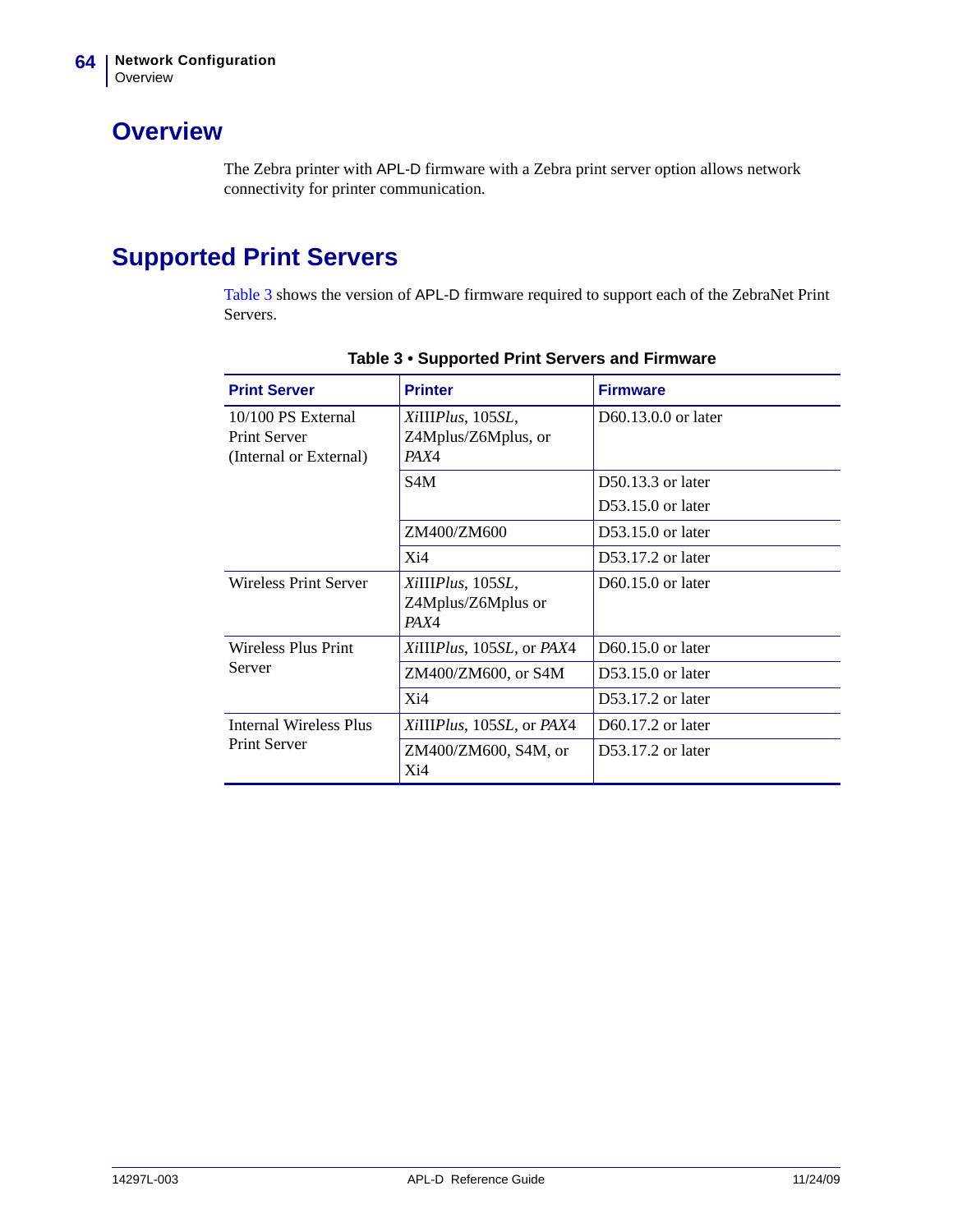# <span id="page-64-2"></span>**10/100 Internal/External Wired Print Server**

#### <span id="page-64-0"></span>**Configuration**

You can configure the 10/100 Print Server for use with your printer running APL-D firmware using WebView, ZebraNet View, DHCP, or Telnet.



**Important •** For more detailed information on 10/100 print servers, see the ZebraNet*®* 10/100 Print Server User Guide.

#### <span id="page-64-1"></span>**Supported Protocols**

All network features described in the 10/100 Print Server User Guide are supported with APL-D firmware except:

- APL-D is not a ZebraLink enabled firmware.
- You are not able to print a network configuration label using the button on the print server. But, you can still default the print server using this button.
- The 10/100 Print Server alerts can be configured using ZebraNet View, but not ZebraLink Alerts.
- When viewing the web page, you will only see the print server web pages, not the printer web pages.

#### <span id="page-64-3"></span>**Defaulting the 10/100 PS**

You can default the 10/100 PS to factory settings using WebView, ZebraNet View, and the Test button.



**Important •** For more detailed information on 10/100 Internal/External Wired print servers, see the ZebraNet*®* 10/100 Print Server User Guide.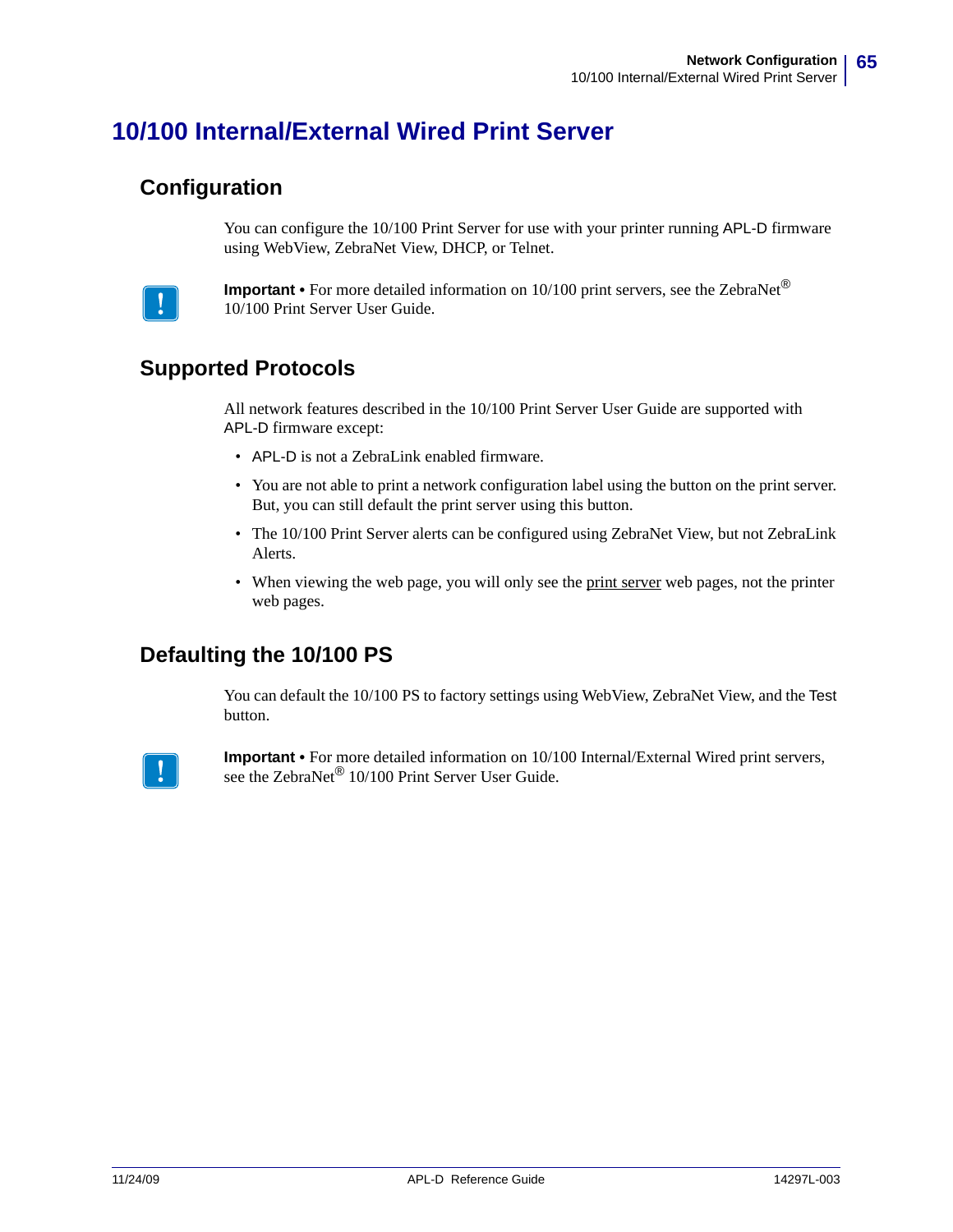# <span id="page-65-3"></span>**Internal 10/100 Print Server for Xi4 and ZM400/ZM600**

#### <span id="page-65-0"></span>**Configuration**

You can configure the 10/100 Internal Print Server for use with your printer running APL-D firmware using DHCP, SGD, or Telnet.



**Important •** For more detailed information on internal 10/100 print servers, see the ZebraNet*®* 10/100 Internal Print Server User Guide.

#### <span id="page-65-1"></span>**Supported Protocols**

All network features described in the 10/100 Internal Print Server User Guide are supported with APL-D firmware except:

- APL-D is not a ZebraLink enabled firmware.
- The ZebraLink Alerts are not supported.
- FTP, POP3, SMTP, and SNMP are not supported.
- Mirroring is not supported.
- No web pages are supported.

#### <span id="page-65-2"></span>**Defaulting the 10/100 Print Server PS**

You can default the 10/100 Internal Print Server User Guide to factory settings using the default network menu on the printer's control panel. For more information, see the 10/100 Internal Print Server User Guide.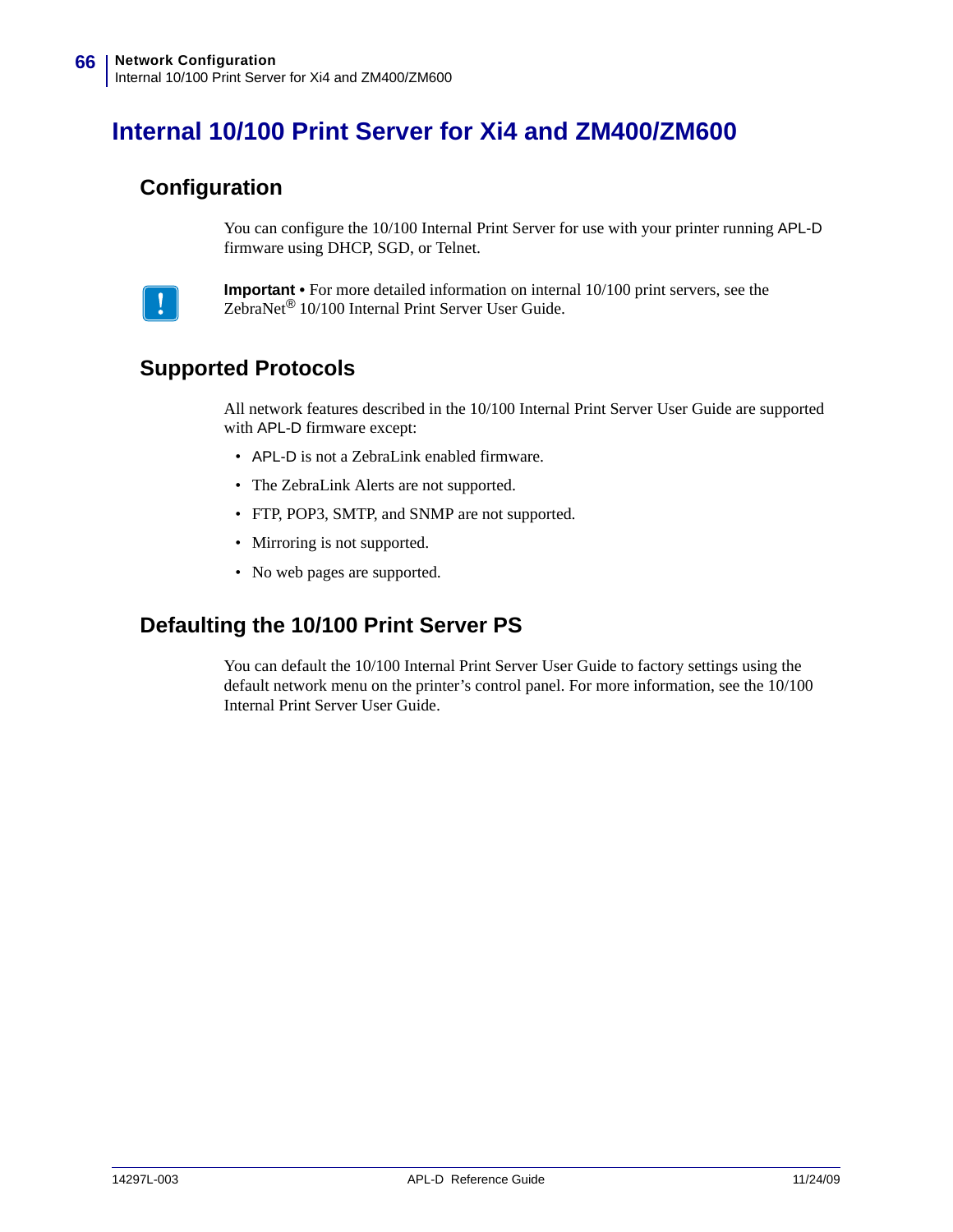## <span id="page-66-3"></span>**Wireless, Wireless Plus, and Internal Wireless Plus Print Servers**

This section provides details on working with a wireless print server.

#### <span id="page-66-0"></span>**Configuration**

You can configure the Wireless Print Server for use with your printer running APL-D firmware using DHCP, SGD, or Telnet.



**Important •** For more detailed information on wireless print servers, see the ZebraNet*®* Wireless User Guide.

## <span id="page-66-1"></span>**Supported Protocols**

All network features described in the Wireless User Guide are supported with APL-D firmware except:

- APL-D is not a ZebraLink enabled firmware.
- The ZebraLink Alerts are not supported.
- FTP, POP3, SMTP, and SNMP are not supported.
- Mirroring is not supported.
- No web pages are supported.

#### <span id="page-66-2"></span>**Defaulting the Wireless Print Servers**

You can default the Wireless Print Servers to factory settings using the default network menu on the printer's control panel. For more information, see the specific wireless user guide.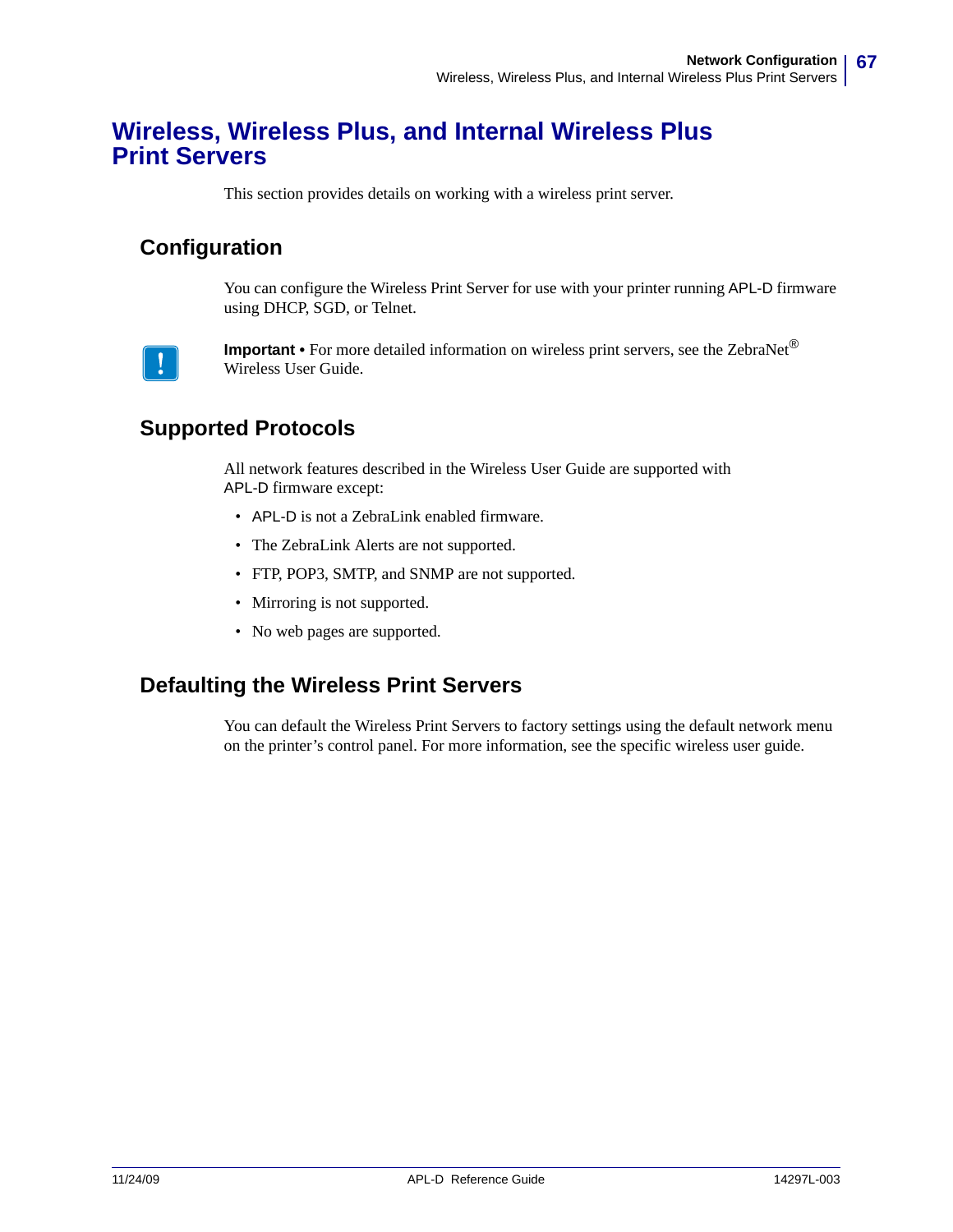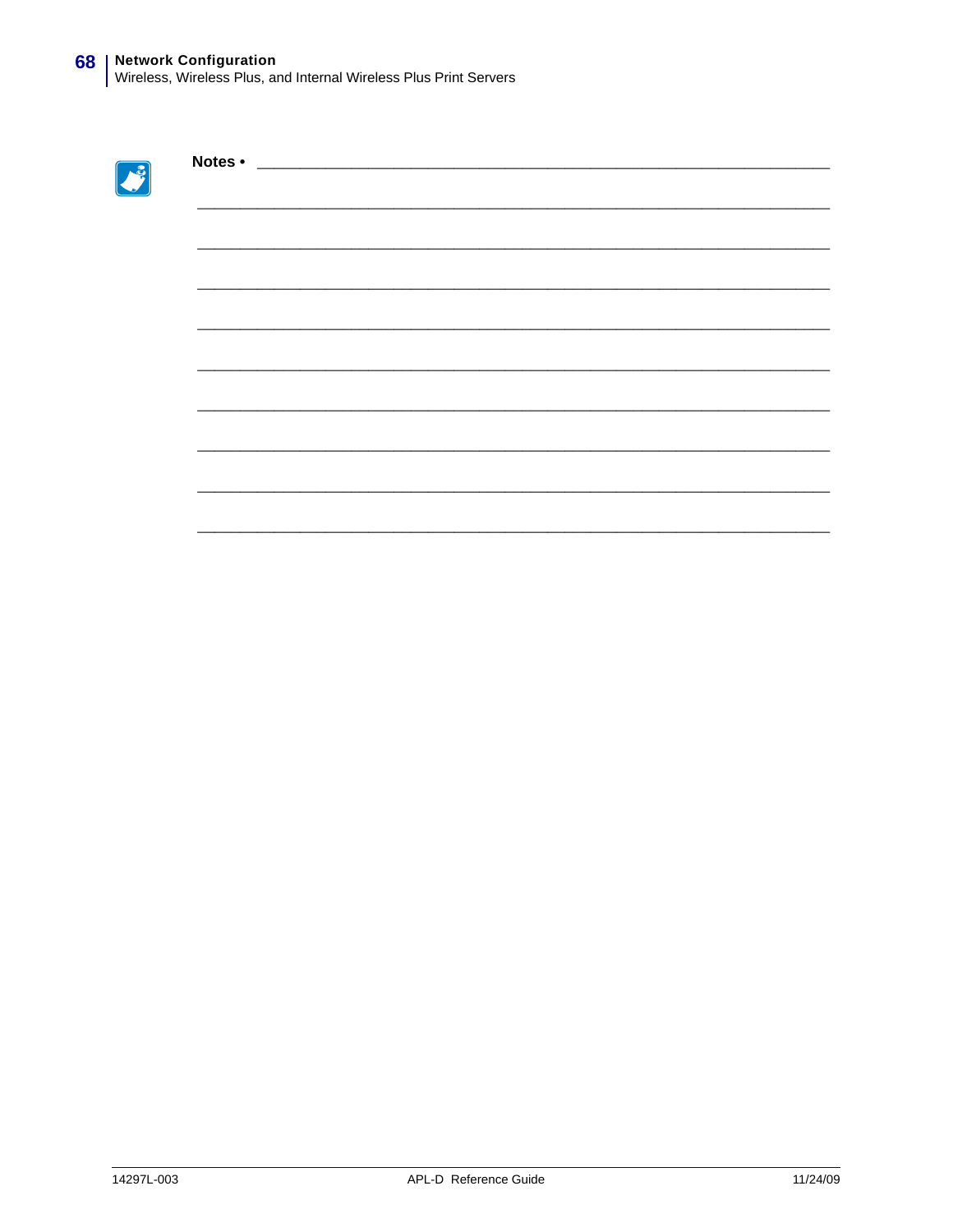# Control Panel Options



A

This appendix provides you with control panel menu options on the Zebra printers with APL-D firmware.

#### **Contents**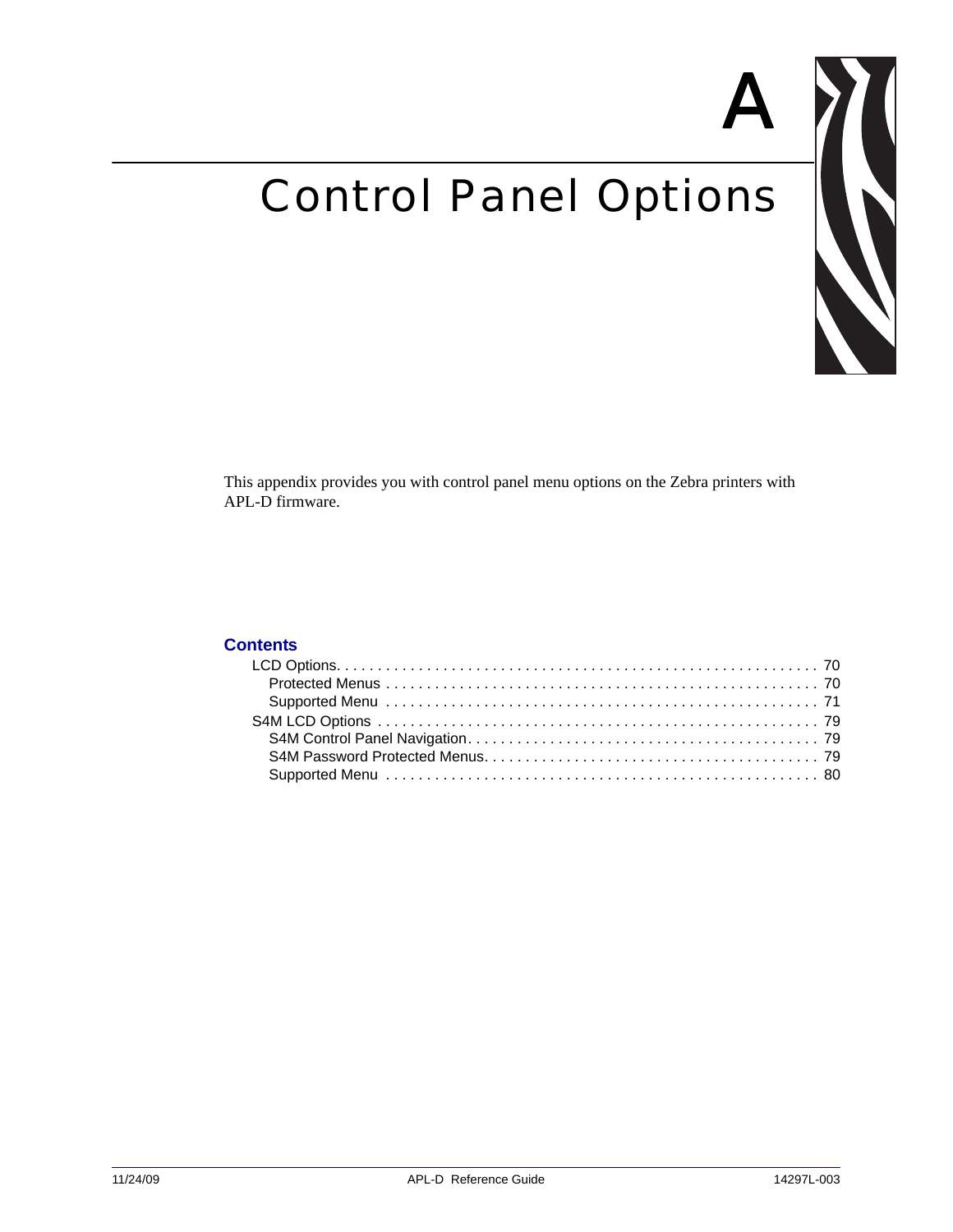# <span id="page-69-0"></span>**LCD Options**

Some of the LCD options are password protected. This section tells you how to work through password protected menu options and provides a table of all the LCD options for the supported APL-D printers.



**Note •** For S4M LCD menu options, see *[S4M LCD Options](#page-78-0)* on page 79.

#### <span id="page-69-1"></span>**Protected Menus**

This section tells you how to access these protected parameters.

#### **To access the password protected menu options, complete these steps:**

The password is: **1234**.

- **1.** If the LCD reads ENTER PASSWORD, you need to enter a password to access given LCD menu options.
- **2.** To increase the value, from the front panel:
	- on a *Xi*III*Plus* or 105*SL* printer, press the right arrow.
	- on a *PAX*4, press the up arrow.
	- on the Z4Mplus/Z6Mplus, ZM400/ZM600, or Xi4 printers, press plus (+).
- **3.** To move to the next digit, from the front panel:
	- on a *Xi*III*Plus* or 105*SL* printer, press the left arrow.
	- on a *PAX*4, press the down arrow.
	- on the Z4Mplus/Z6Mplus, ZM400/ZM600, or Xi4 printers, press minus (-).
- **4.** When the password is entered.
	- on a *Xi*III*Plus*, 105*SL,* or Xi4 printer, press NEXT/SAVE.
	- on a *PAX*4, press NEXT.
	- on the Z4Mplus/Z6Mplus or ZM400/ZM600 printers, press SELECT.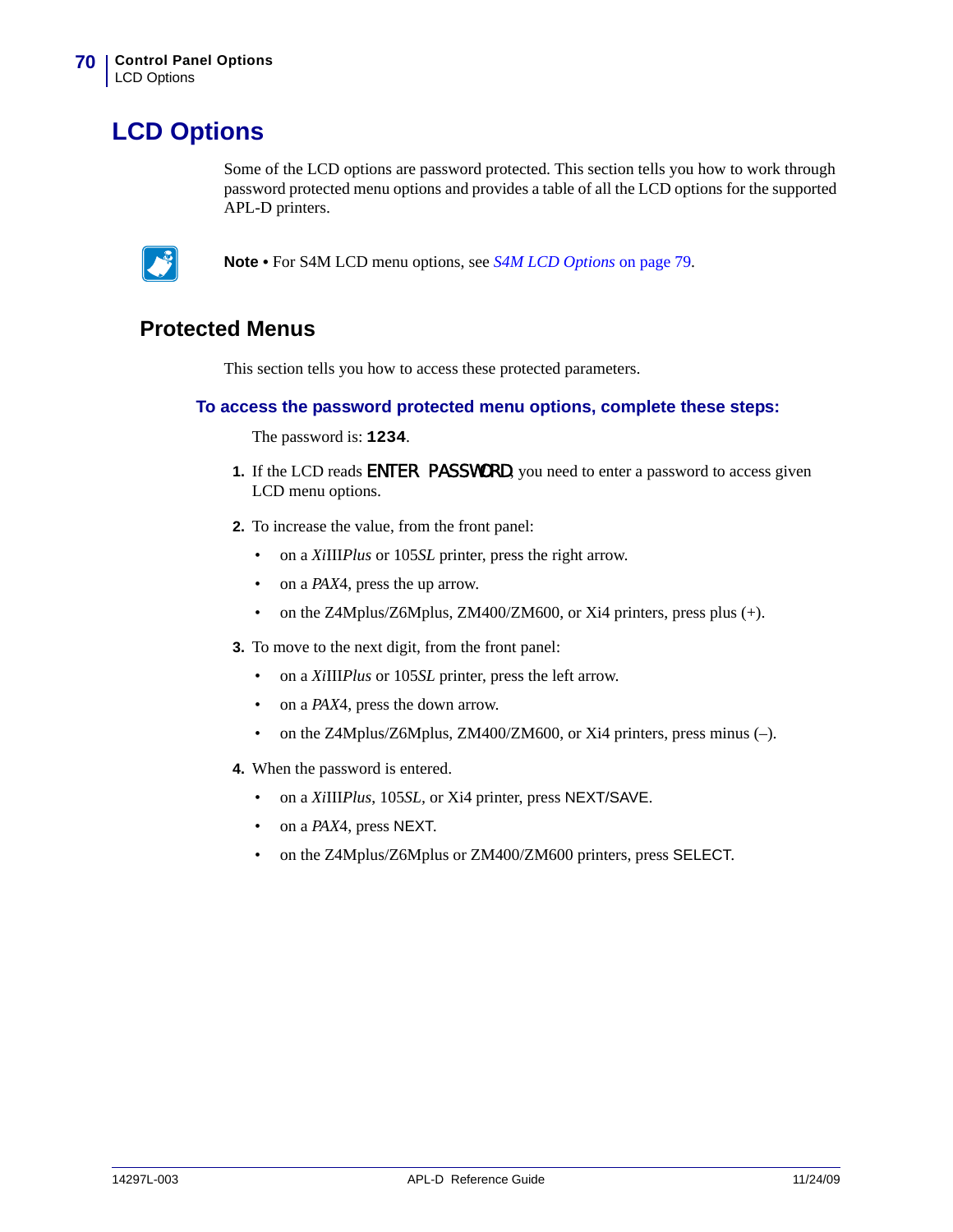# <span id="page-70-0"></span>**Supported Menu**

[Table 4](#page-70-1) identifies the LCD menu options available on your Zebra *Xi*III*Plus*, Z4Mplus/Z6Mplus, 105*SL*, ZM400/ZM600, and *PAX*4 printer with APL-D firmware.

For S4M LCD Options, see *[S4M LCD Options](#page-78-0)* on page 79.

| Table 4 • LCD Differences on Supported Printers |  |  |
|-------------------------------------------------|--|--|
|-------------------------------------------------|--|--|

<span id="page-70-1"></span>

| <b>Xill Plus</b> | Z4Mplus/Z6Mplus | 105SL        | ZM400/ZM600  | PAX4         | $X$ i $4$    | <b>LCD Option</b>       | <b>Details</b>                                                                                                                                                                        |
|------------------|-----------------|--------------|--------------|--------------|--------------|-------------------------|---------------------------------------------------------------------------------------------------------------------------------------------------------------------------------------|
|                  |                 |              |              | $\checkmark$ | $\checkmark$ | <b>DARKNESS</b>         | This allows you to adjust the darkness of your<br>output.                                                                                                                             |
|                  |                 |              | ✓            | ✓            | $\checkmark$ | PRINT SPEED             | This allows you to change the print speed inches per<br>second (ips).<br><b>Important •</b> Typically, the slower the print speed,<br>the better the print quality.                   |
|                  |                 |              |              | $\checkmark$ |              | <b>SLEW SPEED</b>       | This allows you to adjust the speed for feeding a<br>blank label (given in inches per second).                                                                                        |
|                  |                 |              |              | ✓            |              | <b>BACKFEED SPEED</b>   | If backfeed is on, this allows you to adjust the speed<br>at which the label backs up before printing (given in<br>inches per second).                                                |
|                  | ✓               | $\checkmark$ | $\checkmark$ | $\checkmark$ | ✓            | <b>TEAR OFF</b>         | This allows you to set the position of the labels over<br>the tear-off/peel-off bar.                                                                                                  |
|                  |                 |              |              | $\checkmark$ | ✓            | <b>APPLI CATOR PORT</b> | This allows you to determine the action of the<br>verifier port.<br>Password protected.                                                                                               |
|                  |                 |              |              | ✓            | ✓            | START PRINT SIG         | This allows you to determine how the printer reacts<br>to the Start Print Signal input on pin 3 of the<br>applicator interface.<br>Password protected.                                |
|                  | ✓               | $\checkmark$ | ✓            | $\checkmark$ | $\checkmark$ | PRINT MODE              | This allows you to set the type of label delivery.                                                                                                                                    |
|                  | ✓               | ✓            | ✓            | ✓            | ✓            | COMPAT.<br><b>MODE</b>  | This allows you to put the printer in compatibility<br>mode. In compatibility mode, you can change the<br>default label top from 1.1. inches to 2.5 inches.                           |
|                  | $\checkmark$    | $\checkmark$ | $\checkmark$ | $\checkmark$ | $\checkmark$ | <b>CONTROL CODES</b>    | This allows you to select which set of language<br>control codes will be sent to the printer. (For more<br>specific information, see Table 2, Alternate Control<br>Codes on page 61.) |
|                  | ✓               | $\checkmark$ | ✓            | ✓            | $\checkmark$ | MODULE A                | This allows you to assign an actual 512 KB memory<br>device to a module letter.                                                                                                       |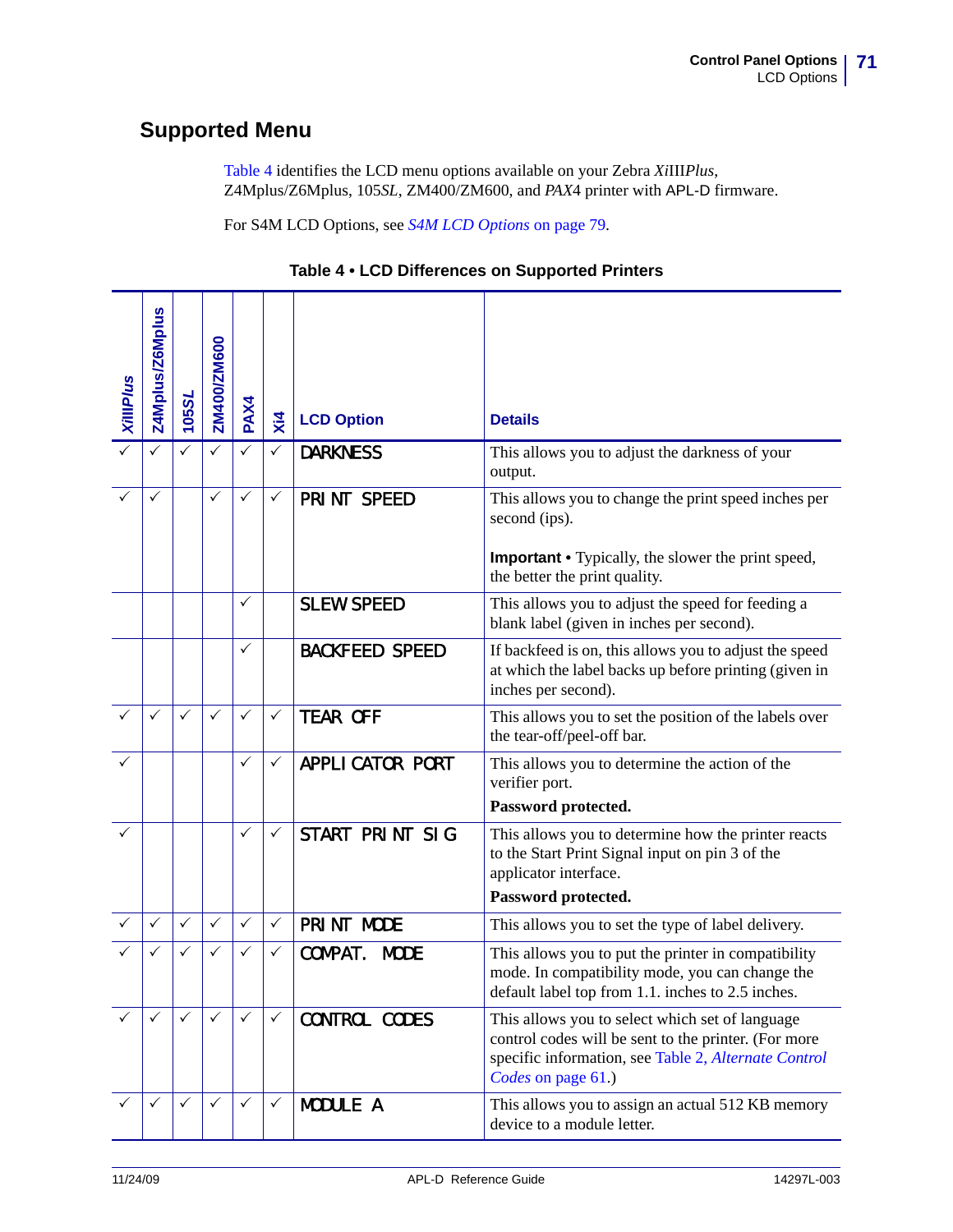| <b>Xill Plus</b> | Z4Mplus/Z6Mplus | 105SL        | ZM400/ZM600  | PAX4         | $X$ <sub>14</sub> | <b>LCD Option</b>                                               | <b>Details</b>                                                                                                                                                                                          |
|------------------|-----------------|--------------|--------------|--------------|-------------------|-----------------------------------------------------------------|---------------------------------------------------------------------------------------------------------------------------------------------------------------------------------------------------------|
|                  |                 | ✓            | ✓            | ✓            | ✓                 | <b>MODULE B</b>                                                 | This allows you to assign an actual 512 KB memory<br>device to a module letter.                                                                                                                         |
|                  | $\checkmark$    | $\checkmark$ | $\checkmark$ | $\checkmark$ | ✓                 | <b>MEDIA TYPE</b>                                               | This allows you to set the type of media you are<br>using.                                                                                                                                              |
|                  | ✓               | $\checkmark$ |              |              | ✓                 | <b>SENSOR TYPE</b>                                              | This allows you to set the type of media you are<br>using with a web. This indicates the spacing<br>between labels, or if you are using media with black<br>mark print on the back.                     |
|                  | ✓               |              |              |              |                   | <b>SENSOR SELECT</b>                                            | This allows you to choose the sensor that you want<br>to use.                                                                                                                                           |
|                  | $\checkmark$    | $\checkmark$ | $\checkmark$ | $\checkmark$ | $\checkmark$      | PRINT METHOD                                                    | This allows you to set the method of printing.                                                                                                                                                          |
|                  | ✓               | $\checkmark$ | $\checkmark$ | ✓            | ✓                 | PRINT WIDTH                                                     | This allows you to set the printable area across the<br>label width.                                                                                                                                    |
|                  | ✓               | ✓            | $\checkmark$ | $\checkmark$ | ✓                 | <b>MAXI MUM LENGTH</b>                                          | This allows you to set the maximum length of the<br>label.                                                                                                                                              |
|                  |                 |              |              | ✓            | ✓                 | <b>EARLY WARNING</b><br><b>MEDIA/SUPPLIES</b><br><b>WARNING</b> | This allows you to enable or disable warnings to<br>appear if label or ribbon is low.<br>Password protected.                                                                                            |
|                  |                 |              |              | ✓            | ✓                 | <b>LABELS PER ROLL</b>                                          | This parameter appears only when Early Warning<br>for Media is enabled. This value should correspond<br>to the number of labels per roll of the media that you<br>are using.                            |
| ✓                |                 |              |              | $\checkmark$ | ✓                 | <b>MEDIA REPLACED?</b>                                          | This parameter appears only when Early Warning<br>for Media is enabled.                                                                                                                                 |
|                  |                 |              |              |              |                   | RIBBON LENGTH                                                   | This parameter appears only when Early Warning<br>for Media is enabled and the printer is set for<br>Thermal Transfer operation.                                                                        |
|                  |                 |              |              | ✓            | ✓                 | <b>RIBBON REPLACED?</b>                                         | This parameter appears only when Early Warning<br>for Media is enabled and the printer is set for<br>Thermal Transfer operation.                                                                        |
|                  |                 |              | ✓            | $\checkmark$ | ✓                 | <b>EARLY WARNING</b><br>MAINT.                                  | This allows you to enable or disable warnings to<br>appear if the printhead needs to be cleaned.<br>Password protected.                                                                                 |
|                  |                 |              | $\checkmark$ | ✓            | ✓                 | HEAD CLEANING                                                   | This allows you to enable or disable a warning to<br>appear when the printhead needs to be cleaned. This<br>value is set to correspond to the length of the media<br>or ribbon roll that you are using. |

|  |  | Table 4 . LCD Differences on Supported Printers |  |
|--|--|-------------------------------------------------|--|
|--|--|-------------------------------------------------|--|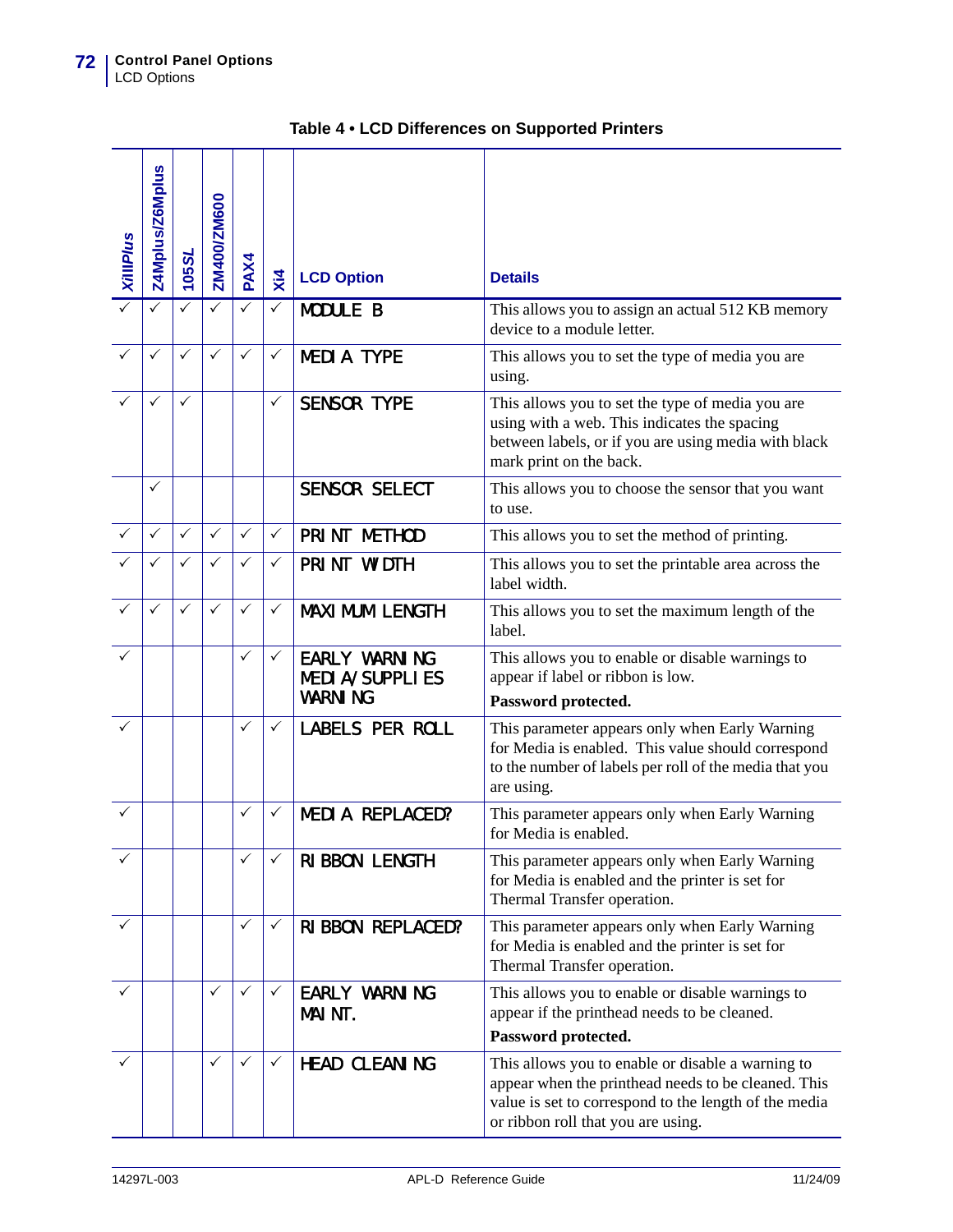| <b>XillIPlus</b> | Z4Mplus/Z6Mplus | <b>105SL</b> | ZM400/ZM600  | PAX4         | $X$ <sub>14</sub> | <b>LCD Option</b>     | <b>Details</b>                                                                                                                                              |
|------------------|-----------------|--------------|--------------|--------------|-------------------|-----------------------|-------------------------------------------------------------------------------------------------------------------------------------------------------------|
|                  |                 |              | ✓            | ✓            | ✓                 | HEAD CLEANED?         | This allows you to reset the printhead cleaning<br>counter.                                                                                                 |
|                  |                 |              | ✓            | ✓            | ✓                 | <b>HEAD LIFE</b>      | This allows you to set the number of inches of<br>media that the printhead is expected to print.                                                            |
| ✓                |                 |              | $\checkmark$ | ✓            | ✓                 | <b>NEW PRINTHEAD</b>  | This allows you to reset the printhead life counter.                                                                                                        |
|                  |                 |              | $\checkmark$ | $\checkmark$ | ✓                 | <b>NONRESET CNTR</b>  | This allows you to reset the advanced counter used<br>by the printer to monitor the label generation in<br>inches, centimeters, and number of labels.       |
|                  |                 |              | $\checkmark$ | $\checkmark$ | $\checkmark$      | <b>RESET CNTR1</b>    | This allows you to reset the advanced counter used<br>by the printer to monitor the label generation in<br>inches, centimeters, and number of labels.       |
|                  |                 |              | $\checkmark$ | ✓            | ✓                 | <b>RESET CNTR2</b>    | This allows you to reset the advanced counter used<br>by the printer to monitor the label generation in<br>inches, centimeters, and number of labels.       |
|                  |                 |              | $\checkmark$ | ✓            | ✓                 | PRINT METERS          | This allows you to view the current date and change<br>the date.                                                                                            |
|                  |                 |              |              |              |                   |                       | <b>Password Protected.</b>                                                                                                                                  |
|                  | ✓               | $\checkmark$ | $\checkmark$ | ✓            | $\checkmark$      | <b>LIST FONTS</b>     | This allows you to print a label that lists all<br>available fonts.                                                                                         |
|                  |                 | $\checkmark$ | $\checkmark$ | ✓            | ✓                 | LIST IMAGES           | This allows you to print a label that lists all images<br>that are stored in the printer's RAM, Flash memory,<br>optional EROM, or optional memory card.    |
|                  | ✓               | ✓            | $\checkmark$ | $\checkmark$ | ✓                 | <b>LIST FORMATS</b>   | This allows you to print a label that lists all formats<br>that are stored in the printer's RAM, Flash memory,<br>optional ERPROM, or optional memory card. |
|                  | $\checkmark$    | $\checkmark$ | $\checkmark$ | $\checkmark$ | $\checkmark$      | LIST SETUP            | This allows you to prints a configuration label.                                                                                                            |
|                  |                 | $\checkmark$ | $\checkmark$ | ✓            | $\checkmark$      | <b>LIST NETWORK</b>   | This allows you to print a network configuration<br>label.                                                                                                  |
|                  | $\checkmark$    | $\checkmark$ |              | ✓            |                   | FORMAT CARD           | This allows you to erase all information from the<br>memory card.                                                                                           |
|                  |                 |              |              |              |                   |                       | Password protected.                                                                                                                                         |
|                  | ✓               | $\checkmark$ | $\checkmark$ | ✓            | $\checkmark$      | INIT FLASH MEM        | This allows you to reformat your Flash memory.                                                                                                              |
|                  |                 |              |              |              |                   |                       | Password protected.                                                                                                                                         |
|                  | ✓               | $\checkmark$ | $\checkmark$ | $\checkmark$ | $\checkmark$      | <b>SENSOR PROFILE</b> | This prints out a sensor profile label.                                                                                                                     |
|                  | $\checkmark$    | ✓            | ✓            | ✓            | ✓                 | MEDIA AND RIB.        | This allows you to adjust the sensitivity of the<br>media and ribbon sensors.                                                                               |

## **Table 4 • LCD Differences on Supported Printers**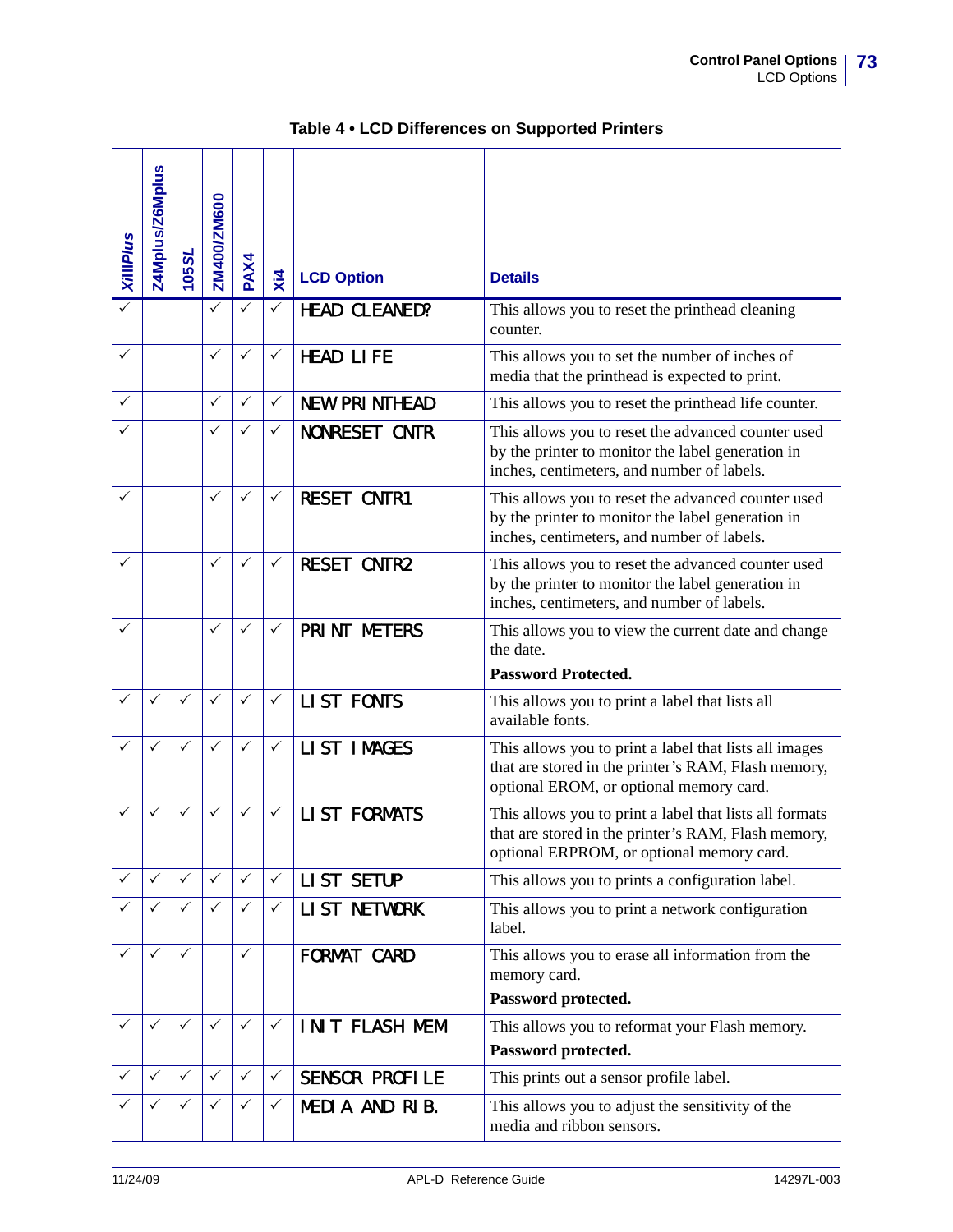| <b>XillIPlus</b> | <b>Z4Mplus/Z6Mplus</b> | 105SL        | ZM400/ZM600  | PAX4         | $X$ <sub>14</sub> | <b>LCD Option</b>       | <b>Details</b>                                                                                                                                            |
|------------------|------------------------|--------------|--------------|--------------|-------------------|-------------------------|-----------------------------------------------------------------------------------------------------------------------------------------------------------|
|                  |                        | ✓            | ✓            | ✓            | ✓                 | PARALLEL COMM.          | This allows you to select a communications port. It<br>must match the one being used by the host.                                                         |
|                  | $\checkmark$           | $\checkmark$ | $\checkmark$ | $\checkmark$ | ✓                 | <b>BAUD</b>             | This allows you to select a baud rate. It must match<br>the rate being used by the host.                                                                  |
|                  |                        |              |              |              |                   |                         | Password protected.                                                                                                                                       |
|                  |                        | ✓            | ✓            | $\checkmark$ | ✓                 | <b>DATA BITS</b>        | This allows you to select the data bits. It must match<br>the data bits being used by the host.                                                           |
|                  |                        |              |              |              |                   |                         | Password protected.                                                                                                                                       |
|                  | $\checkmark$           | ✓            | ✓            | ✓            | ✓                 | <b>PARITY</b>           | This allows you to select the parity. It must match<br>the parity on the host.                                                                            |
|                  |                        |              |              |              |                   |                         | Password protected.                                                                                                                                       |
|                  | ✓                      | ✓            | $\checkmark$ | ✓            | ✓                 | <b>HOST HANDSHAKE</b>   | This allows you to select the handshake protocol. It<br>must match the protocol on the host.                                                              |
|                  |                        |              |              |              |                   |                         | Password protected.                                                                                                                                       |
|                  | $\checkmark$           | $\checkmark$ | ✓            | $\checkmark$ | $\checkmark$      | <b>COMMUNI CATI ONS</b> | This allows you to troubleshoot and check the<br>interconnection between the printer and the host<br>computer.                                            |
|                  |                        |              |              |              |                   |                         | Password protected.                                                                                                                                       |
|                  |                        |              |              | ✓            |                   | <b>RIBBON TENSION</b>   | This sets the tension applied to the ribbon supply<br>spindle (170PAX4 only).                                                                             |
|                  | $\checkmark$           | $\checkmark$ | $\checkmark$ | $\checkmark$ | ✓                 | <b>MEDIA POWER UP</b>   | This allows you to set the action of the labels when<br>the printer is turned on.                                                                         |
|                  |                        |              |              |              |                   |                         | Password protected.                                                                                                                                       |
|                  |                        |              |              |              |                   | <b>HEAD CLOSE</b>       | This allows you to set the action of the labels when<br>the printhead is closed.<br>Password protected.                                                   |
|                  |                        |              |              |              |                   |                         |                                                                                                                                                           |
|                  | $\checkmark$           | ✓            | ✓            | ✓            | ✓                 | <b>BACKFEED</b>         | This allows you to determine when and how much<br>label feedback occurs after a label is removed.                                                         |
|                  |                        |              |              |              |                   |                         | Password protected.                                                                                                                                       |
|                  | $\checkmark$           | $\checkmark$ | $\checkmark$ | $\checkmark$ | $\checkmark$      | <b>LABEL TOP</b>        | This allows you to adjust the print position on the<br>label vertically.                                                                                  |
|                  | $\checkmark$           | $\checkmark$ | $\checkmark$ | $\checkmark$ |                   | LEFT POSITION           | This determines how far from the left edge of a label<br>the format begins to print.                                                                      |
|                  |                        |              |              | ✓            | ✓                 | <b>HEAD TEST COUNT</b>  | The printer periodically performs a test of the<br>printhead functionality. This establishes how many<br>labels are printed between these internal tests. |

## **Table 4 • LCD Differences on Supported Printers**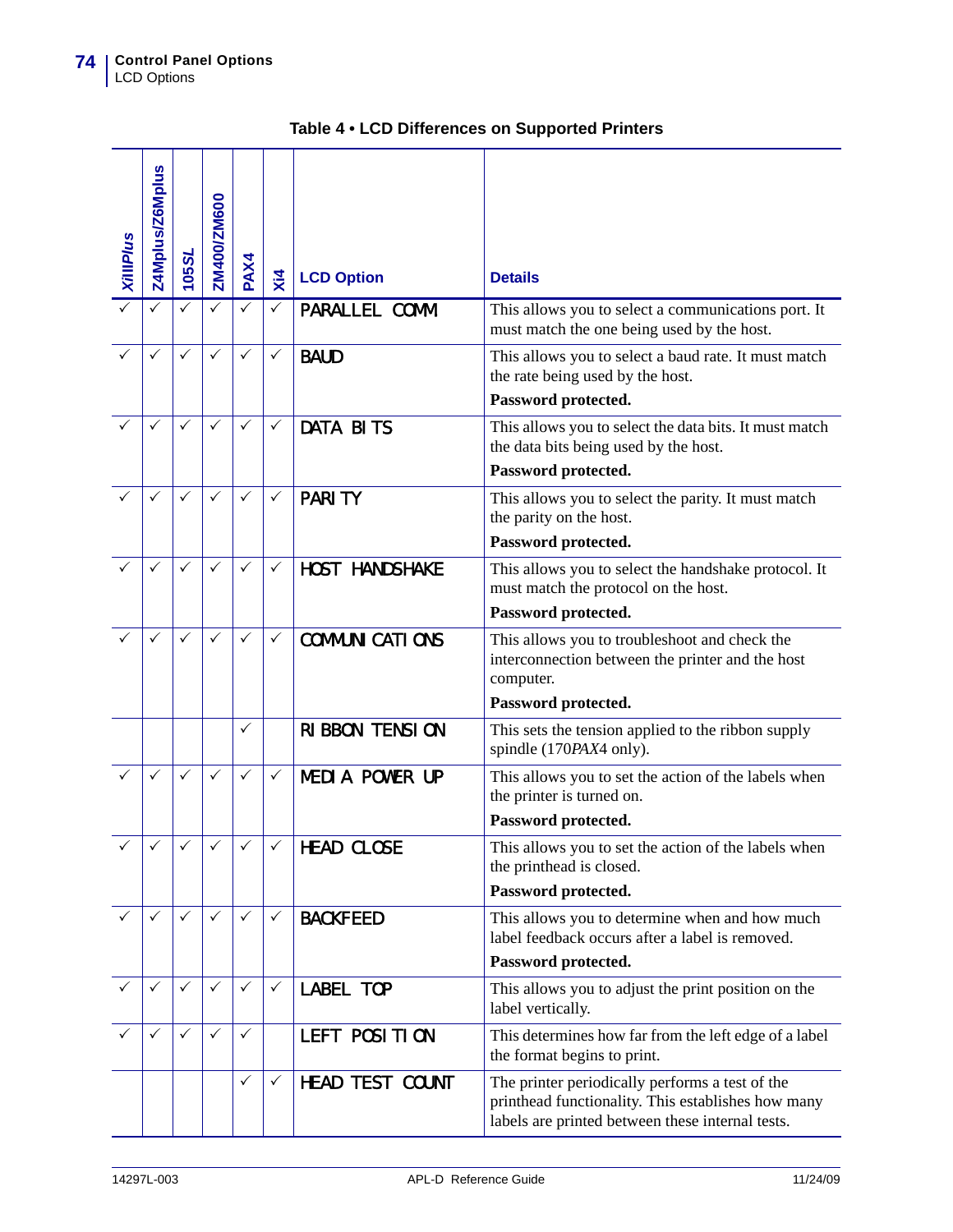| <b>Xill Plus</b> | Z4Mplus/Z6Mplus | 105SL | ZM400/ZM600 | PAX4         | $\overline{x}$ | <b>LCD Option</b>     | <b>Details</b>                                                                                                                                                                                                                                                                                  |
|------------------|-----------------|-------|-------------|--------------|----------------|-----------------------|-------------------------------------------------------------------------------------------------------------------------------------------------------------------------------------------------------------------------------------------------------------------------------------------------|
|                  |                 | ✓     |             | $\checkmark$ |                | <b>HEAD RESISTOR</b>  | This value is preset at the factory to match the<br>resistance value of the printhead. It does not need to<br>be changed unless the printhead or the main logic<br>board is replaced.<br><b>Important</b> • If this needs to be changed, the change                                             |
|                  |                 |       |             |              | ✓              | <b>VERIFIER PORT</b>  | should be done by a qualified service technician.<br>This allows you to determine how the printer reacts<br>to the online verifier.<br>Password protected.                                                                                                                                      |
|                  |                 |       |             | ✓            | ✓              | <b>ERROR ON PAUSE</b> | When this option is enabled and the print engine is<br>paused, the print engine sets the applicator error<br>state.                                                                                                                                                                             |
|                  |                 |       |             | $\checkmark$ | ✓              | <b>RESYNCH MODE</b>   | This allows you to determine how the printer reacts<br>if the label synchronization is lost and the label top<br>is not where is should be.<br>Password protected.                                                                                                                              |
|                  |                 |       |             | $\checkmark$ |                | RIBBON LOW MODE       | When the amount of ribbon on the supply spindle<br>reaches the specified length, the output signal<br>asserts HIGH to provide a RIBBON LOW warning.                                                                                                                                             |
|                  |                 |       |             | ✓            |                | RIBBON LOW OUTPUT     | This is dependent on the setting of RI BBON LOW<br><b>MODE.</b> If RI BBON LOW MODE is enabled, this is<br>asserted HIGH and the amount of ribbon remaining<br>on the supply spool is below a specific threshold<br>level.<br>If RI BBON LOW MODE is disabled, this output<br>lead is disabled. |
|                  | ✓               | ✓     | ✓           | $\checkmark$ | $\checkmark$   | WEB S.                | This is automatically set during calibration.<br>Password protected.<br><b>Important</b> • If this needs to be changed, the change<br>should be done by a qualified service technician.                                                                                                         |
|                  | $\checkmark$    | ✓     | ✓           | ✓            | $\checkmark$   | MEDIA S.              | This is automatically set during calibration.<br>Password protected.<br><b>Important</b> • If this needs to be changed, the change<br>should be done by a qualified service technician.                                                                                                         |

### **Table 4 • LCD Differences on Supported Printers**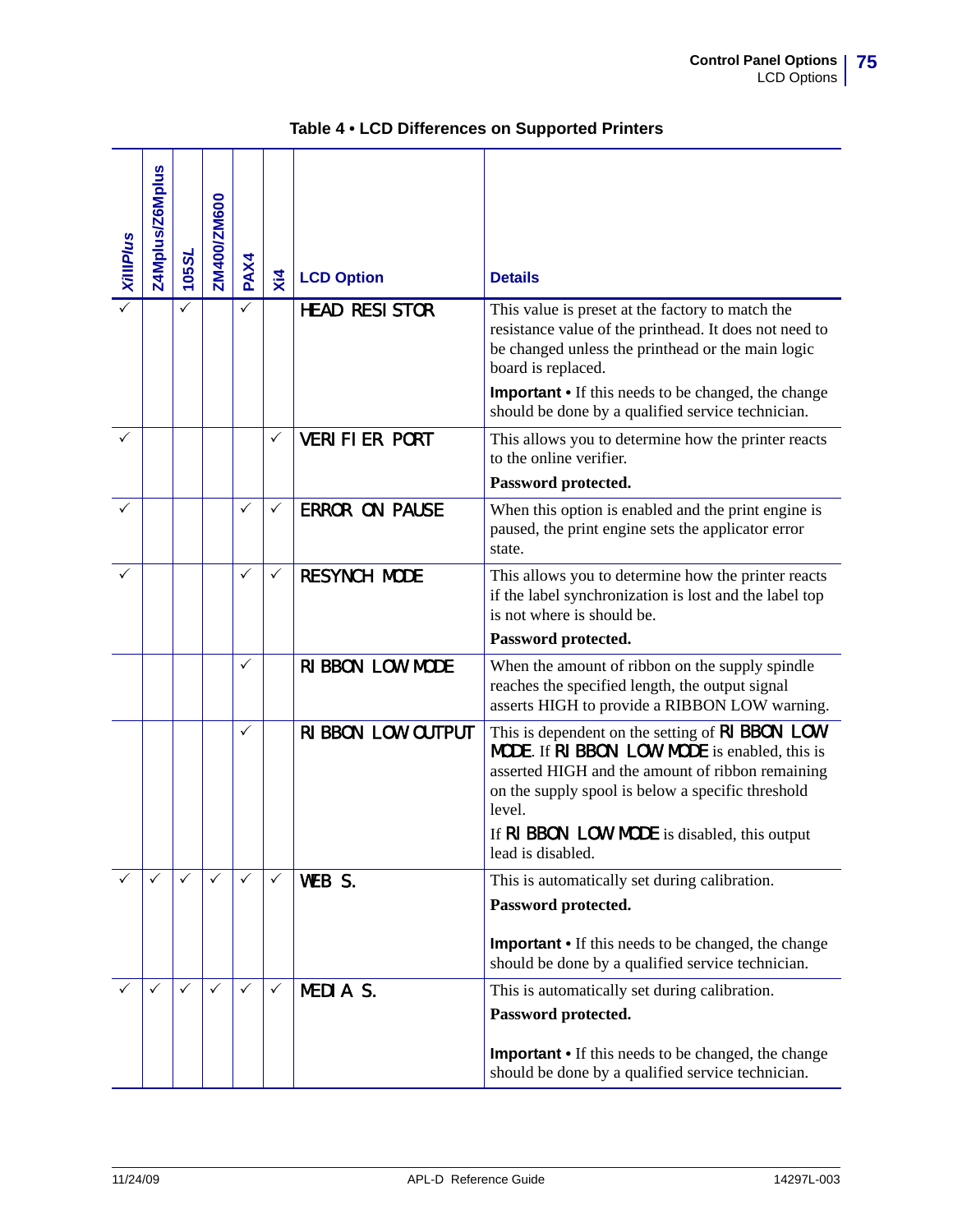| <b>XillIPlus</b> | <b>Z4Mplus/Z6Mplus</b> | 105SL        | ZM400/ZM600  | PAX4         | $\overline{x}$ | <b>LCD Option</b>   | <b>Details</b>                                                                                                  |
|------------------|------------------------|--------------|--------------|--------------|----------------|---------------------|-----------------------------------------------------------------------------------------------------------------|
|                  |                        |              | ✓            | $\checkmark$ | ✓              | RIBBON S.           | This is automatically set during calibration.<br>Password protected.                                            |
|                  |                        |              |              |              |                |                     |                                                                                                                 |
|                  |                        |              |              |              |                |                     | <b>Important</b> • If this needs to be changed, the change<br>should be done by a qualified service technician. |
|                  | $\checkmark$           | $\checkmark$ | $\checkmark$ |              | ✓              | <b>TAKE LABEL</b>   | This is automatically set during calibration.                                                                   |
|                  |                        |              |              |              |                |                     | Password protected.                                                                                             |
|                  |                        |              |              |              |                |                     | <b>Important</b> • If this needs to be changed, the change<br>should be done by a qualified service technician. |
|                  |                        | $\checkmark$ | ✓            | $\checkmark$ | $\checkmark$   | MARK S.             | This is automatically set during calibration.                                                                   |
|                  |                        |              |              |              |                |                     | Password protected.                                                                                             |
|                  |                        |              |              |              |                |                     | <b>Important •</b> If this needs to be changed, the change<br>should be done by a qualified service technician. |
|                  |                        |              | $\checkmark$ |              | ✓              | TRANS GAIN          | This is automatically set during calibration.                                                                   |
|                  |                        |              |              |              |                |                     | <b>Important •</b> If this needs to be changed, the change<br>should be done by a qualified service technician. |
|                  |                        |              | ✓            |              | ✓              | <b>TRANS BASE</b>   | This is automatically set during calibration.                                                                   |
|                  |                        |              |              |              |                |                     | <b>Important •</b> If this needs to be changed, the change<br>should be done by a qualified service technician. |
|                  |                        |              | ✓            |              | ✓              | <b>TRANS BRIGHT</b> | This is automatically set during calibration.                                                                   |
|                  |                        |              |              |              |                |                     | <b>Important •</b> If this needs to be changed, the change<br>should be done by a qualified service technician. |
|                  |                        |              |              | ✓            |                | MARK MED S.         | This is automatically set during calibration.                                                                   |
|                  |                        |              |              |              |                |                     | Password protected.                                                                                             |
|                  |                        |              |              |              |                |                     | <b>Important •</b> If this needs to be changed, the change<br>should be done by a qualified service technician. |
|                  | ✓                      | ✓            |              | $\checkmark$ |                | <b>MEDIA LED</b>    | This is automatically set during calibration.                                                                   |
|                  |                        |              |              |              |                |                     | Password protected.                                                                                             |
|                  |                        |              |              |              |                |                     | <b>Important</b> • If this needs to be changed, the change<br>should be done by a qualified service technician. |

|  |  | Table 4 . LCD Differences on Supported Printers |  |
|--|--|-------------------------------------------------|--|
|--|--|-------------------------------------------------|--|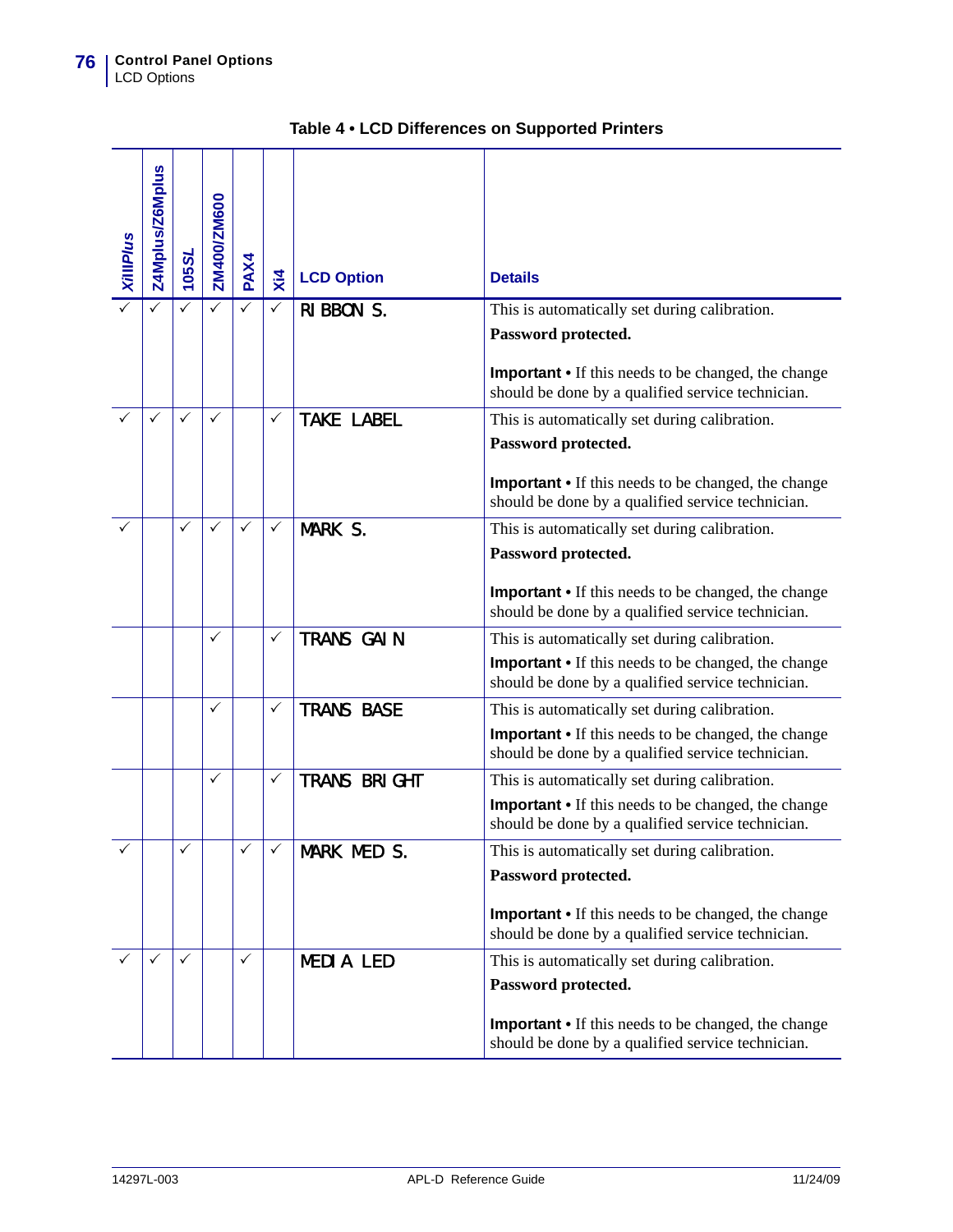| <b>Xill Plus</b> | Z4Mplus/Z6Mplus | 105SL        | ZM400/ZM600  | PAX4         | $\overline{x}$ | <b>LCD Option</b>       | <b>Details</b>                                                                                                             |
|------------------|-----------------|--------------|--------------|--------------|----------------|-------------------------|----------------------------------------------------------------------------------------------------------------------------|
|                  |                 | ✓            | ✓            |              | ✓              | RIBBON GAIN/LED         | This is automatically set during calibration.                                                                              |
|                  |                 |              |              |              |                |                         | Password protected.                                                                                                        |
|                  |                 |              |              |              |                |                         | <b>Important</b> • If this needs to be changed, the change<br>should be done by a qualified service technician.            |
|                  |                 |              | $\checkmark$ |              | $\checkmark$   | <b>MARK GAIN</b>        | This is automatically set during calibration.                                                                              |
|                  |                 |              |              |              |                |                         | <b>Important •</b> If this needs to be changed, the change<br>should be done by a qualified service technician.            |
|                  |                 | ✓            |              | ✓            |                | <b>MARK LED</b>         | This is automatically set during calibration.                                                                              |
|                  |                 |              |              |              |                |                         | Password protected.                                                                                                        |
|                  |                 |              |              |              |                |                         |                                                                                                                            |
|                  |                 |              |              |              |                |                         | <b>Important</b> • If this needs to be changed, the change<br>should be done by a qualified service technician.            |
|                  | ✓               | $\checkmark$ |              | ✓            |                | <b>LCD ADJUST</b>       | This allows you to adjust the contrast of your LCD.                                                                        |
|                  |                 |              |              | ✓            |                | RTS TAKEUP ARM          | This is used as a diagnostic tool to monitor the<br>voltage supplied to the Ribbon Tensioning System<br>Takeup Dancer Arm. |
|                  |                 |              |              | ✓            |                | RTS SUPPLY ARM          | This is used as a diagnostic tool to monitor the<br>voltage supplied to the Ribbon Tensioning System<br>Supply Dancer Arm. |
|                  | ✓               |              | ✓            | ✓            | ✓              | <b>IDLE DI SPLAY</b>    | This allows you to select the LCD options for the<br>real-time clock.                                                      |
|                  |                 |              | ✓            | ✓            | ✓              | <b>RTC DATE</b>         | This allows you to view the current date and change<br>the date.                                                           |
|                  |                 |              |              |              |                |                         | <b>Password Protected.</b>                                                                                                 |
|                  | ✓               |              | $\checkmark$ | $\checkmark$ | $\checkmark$   | RTC TIME                | This allows you to view the current time and change<br>the time.                                                           |
|                  |                 |              |              |              |                |                         | Password protected.                                                                                                        |
|                  | ✓               | $\checkmark$ |              | ✓            | ✓              | WIRED PS CHECK?         | This tells if the printer searches for a wired print<br>server at bootup.                                                  |
|                  |                 |              | ✓            |              | ✓              | PRIMARY NETWORK         | This allows you to see if the printer is using a IP<br>setting from the wireless or a wired print server at<br>bootup.     |
|                  | ✓               | $\checkmark$ |              | $\checkmark$ | $\checkmark$   | LOAD LAN FROM?          | This determines if the printer uses IP settings from<br>the printer or the print server at bootup.                         |
|                  |                 | $\checkmark$ | $\checkmark$ | ✓            | $\checkmark$   | <b>ACTIVE PRINTSRVR</b> | This allows you to see which print server is being<br>used.                                                                |

## **Table 4 • LCD Differences on Supported Printers**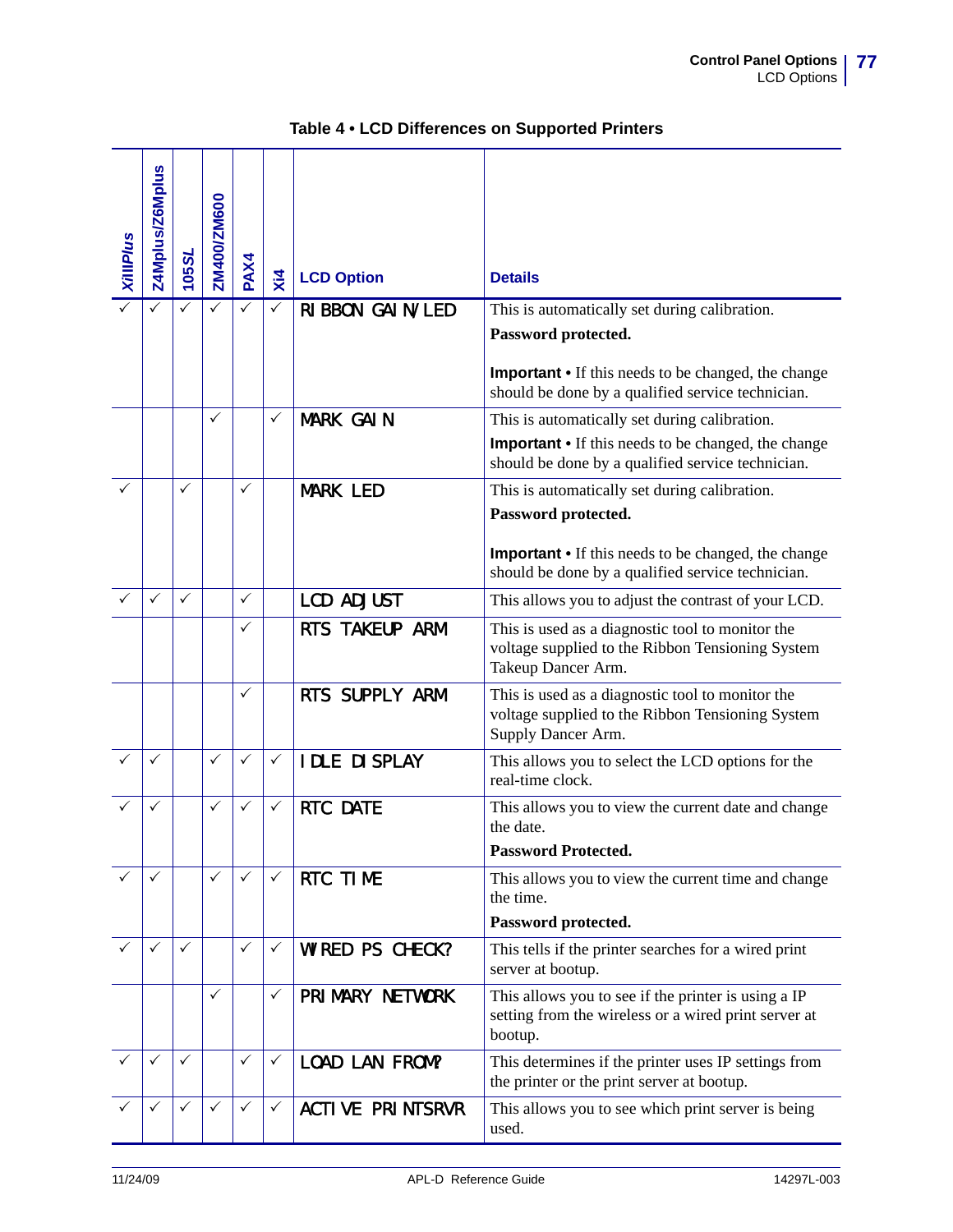| <b>Xill Plus</b> | Z4Mplus/Z6Mplus | 105SL        | ZM400/ZM600  | PAX4         | $X_{14}$     | <b>LCD Option</b>      | <b>Details</b>                                                                                                                                                         |
|------------------|-----------------|--------------|--------------|--------------|--------------|------------------------|------------------------------------------------------------------------------------------------------------------------------------------------------------------------|
|                  |                 | ✓            | ✓            | ✓            | ✓            | <b>IP PROTOCOL</b>     | The allows you to see if the user (permanent) or the<br>server (dynamic) selects the IP address.                                                                       |
|                  | $\checkmark$    | $\checkmark$ | $\checkmark$ | $\checkmark$ | ✓            | <b>IP ADDRESS</b>      | This allows you to modify this setting, only when<br>Permanent is select for OBTAIN IP ADDRESS.                                                                        |
|                  | $\checkmark$    | $\checkmark$ | ✓            | $\checkmark$ | $\checkmark$ | <b>SUBNET MASK</b>     | This allows you to view the subnet mask.                                                                                                                               |
|                  | ✓               | $\checkmark$ | ✓            | ✓            | $\checkmark$ | <b>DEFAULT GATEWAY</b> | This allows you to view the default gateway.                                                                                                                           |
|                  | $\checkmark$    | ✓            | $\checkmark$ | ✓            | ✓            | <b>MAC ADDRESS</b>     | This allows you to view the MAC address for the<br>current wireless radio card.                                                                                        |
| ✓                | $\checkmark$    | $\checkmark$ | $\checkmark$ | $\checkmark$ | $\checkmark$ | <b>ESSID</b>           | This allows you to view the ESSID for the current<br>wireless configuration.                                                                                           |
|                  | $\checkmark$    | $\checkmark$ | $\checkmark$ | ✓            | $\checkmark$ | <b>WLAN SECURITY</b>   | This allows you to view the current security type.                                                                                                                     |
|                  | $\checkmark$    | ✓            | $\checkmark$ | ✓            | ✓            | <b>RESET NETWORK</b>   | This allows you to reinitialize the wireless radio<br>card and the print server (wired or wireless).                                                                   |
|                  | $\checkmark$    | $\checkmark$ | $\checkmark$ | $\checkmark$ | $\checkmark$ | <b>PASSWORD LEVEL</b>  | This allows you to select if certain Zebra-selected<br>menu items or all menu items are password<br>protected.                                                         |
|                  | $\checkmark$    | $\checkmark$ |              | ✓            |              | <b>DATA CAPTURE</b>    | This allows you to turn this feature ON and OFF.<br>When this feature is $ON$ , all the data is received by<br>the printer is captured to an ATA PCMCIA Flash<br>card. |
|                  | $\checkmark$    | ✓            | ✓            | ✓            | $\checkmark$ | <b>LANGUAGE</b>        | This allows you to change the LCD language.                                                                                                                            |

| Table 4 . LCD Differences on Supported Printers |  |  |
|-------------------------------------------------|--|--|
|-------------------------------------------------|--|--|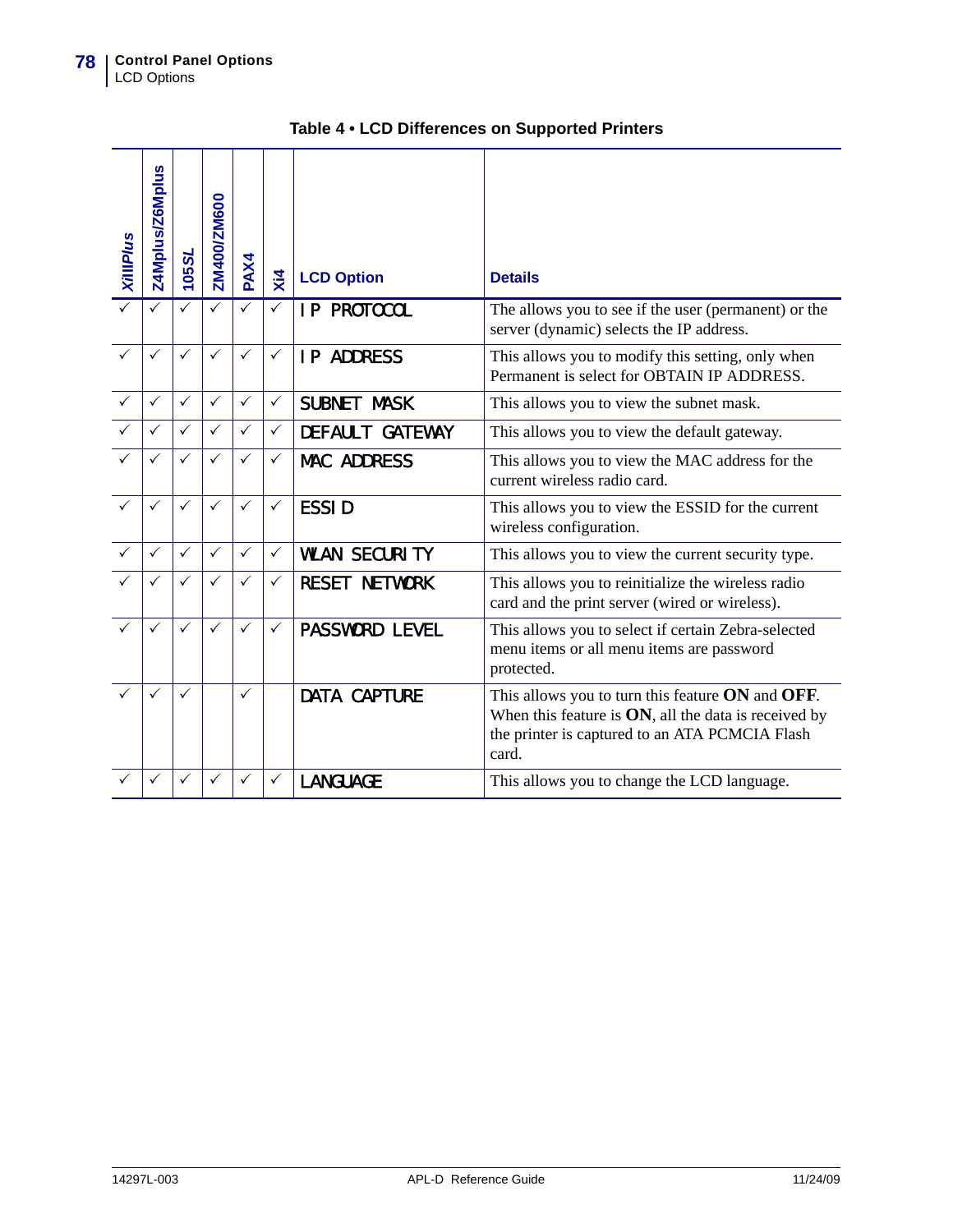# **S4M LCD Options**

## <span id="page-78-0"></span>**S4M Control Panel Navigation**

<span id="page-78-2"></span>How you navigate through the S4M menu impacts if you come to the top of a protected menu or the bottom of a protected menu. For an example of how the LCD menu navigation works, see the table that follows:

| If you navigate           | Then…                                                                                                                                                                                                                                                                                           |
|---------------------------|-------------------------------------------------------------------------------------------------------------------------------------------------------------------------------------------------------------------------------------------------------------------------------------------------|
| Using the right arrow key | When you come to a protected menu, for example<br><b>ADVANCED SETUP 3, a password needs to be</b><br>entered. When you access the protected menu, the<br>menu is listed from the top of the menu to the<br>bottom of the menu. For menu details, see Table 6,<br>S4M Protected Menu on page 82. |
| Using the left arrow key  | When you come to a protected menu, for example<br><b>ADVANCED SETUP 3, a password needs to be</b><br>entered. When you access the protected menu, the<br>menu is listed from the bottom of the menu to the<br>top of the menu. For menu details, see Table 6, S4M<br>Protected Menu on page 82. |

**Example •** This example provides you with a scenario using the right arrow key and a scenario using the left arrow key and how they differ, as follows:

#### **Scenario One -Using the right arrow key to navigate**

You use the right arrow key to move through the menu for your S4M printer. You come to ADVANCED SETUP 3. You enter the password to access the menu. You come to the *first* menu item in ADVANCED SETUP 3, which is PRINT OUT.

**Scenario Two -Using the left arrow key to navigate**

<span id="page-78-3"></span>You use the left arrow key to move through the menu for your S4M printer. You come to ADVANCED SETUP 3. You enter the password to access the menu. You come to the *last* menu item in ADVANCED SETUP 3, which is LANGUAGE.

## <span id="page-78-1"></span>**S4M Password Protected Menus**

Some of the LCD options are password protected. As you navigate through the printer menu, if you come to an ADVANCED SETUP menu option, then you have come to password protected menu. These LCD menu options appear when you are about to enter a protected menu:

- **ADVANCED SETUP** 3 for menu details, see *[S4M Protected Menu](#page-81-0)* on page 82.
- ADVANCED SETUP 4 for menu details, see the Maintenance Manual.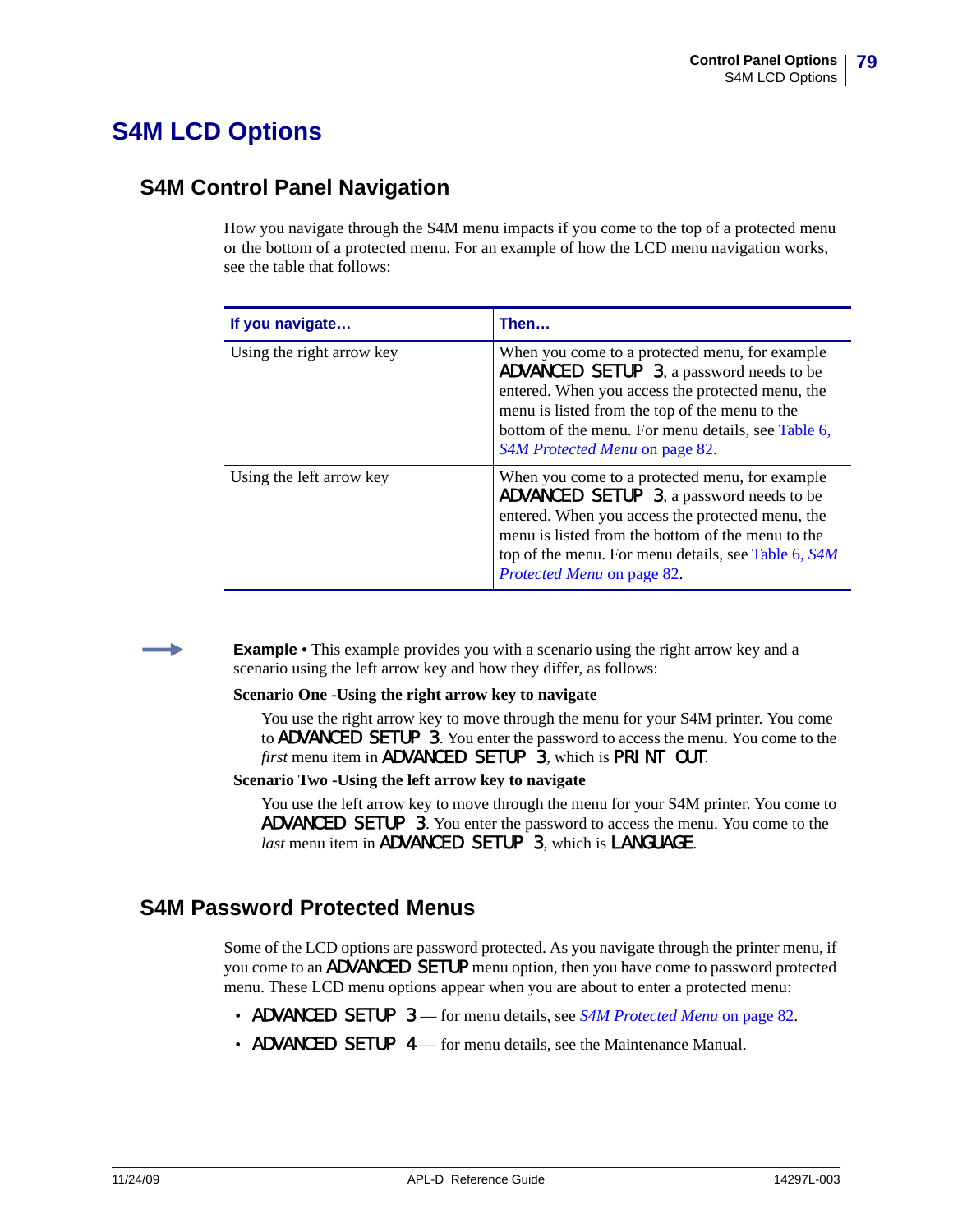#### **To access the password protected menu options, complete these steps:**

- **1.** If the LCD reads **ADVANCE** SETUP 3, you need to enter a password to access given LCD menu options.
- **2.** On the control panel, press Enter.

The LCD displays PASSWORD 0000. The default password to access ADVANCED SETUP 3 is 1234.

- **3.** Use the up and down arrow keys to increase and decrease the numbers. Use the right arrow key to advance to the next field.
- **4.** When the password is entered, press Enter.

The first menu selection in ADVANCED SETUP 3 is PRINT OUT.

To understand how the display of the protected menus depend on how you navigate through the LCD, be sure to read *[S4M Control Panel Navigation](#page-78-0)* on page 79.

## **Supported Menu**

[Table 5](#page-79-0) identifies the unprotected menu options and [Table 6](#page-81-0) identifies the protected menu options your Zebra S4M printer with APL-D firmware.

<span id="page-79-0"></span>

| <b>LCD Option</b>    | <b>Details</b>                                                                                                                                              |
|----------------------|-------------------------------------------------------------------------------------------------------------------------------------------------------------|
| <b>DARKNESS</b>      | This allows you to adjust the darkness of your output.                                                                                                      |
| <b>TEAR OFF</b>      | This allows you to set the position of the labels over the tear-<br>off/peel-off bar.                                                                       |
| <b>LABEL TOP</b>     | This allows you to adjust the print position on the label<br>vertically.                                                                                    |
| LEFT POSITION        | This allows you to set how far from the left edge of the label<br>the format begins to print.                                                               |
| <b>MEDIA TYPE</b>    | This allows you to set the type of media you are using.                                                                                                     |
| <b>SENSOR SELECT</b> | This allows you to choose the sensor that you want to use.                                                                                                  |
| <b>REMOVAL</b>       | This allows you to select the type of label removal method<br>you want to use.                                                                              |
| PRINT SPEED          | This allows you to change the print speed inches per second<br>(ips).<br><b>Important •</b> Typically, the slower the print speed, the better               |
|                      | the print quality.                                                                                                                                          |
| PRINT WIDTH          | This allows you to set the printable area across the label<br>width.                                                                                        |
| COMPAT. MODE         | This allows you to put the printer in compatibility mode. In<br>compatibility mode, you can change the default label top from<br>1.1. inches to 2.5 inches. |

**Table 5 • S4M Unprotected Menus**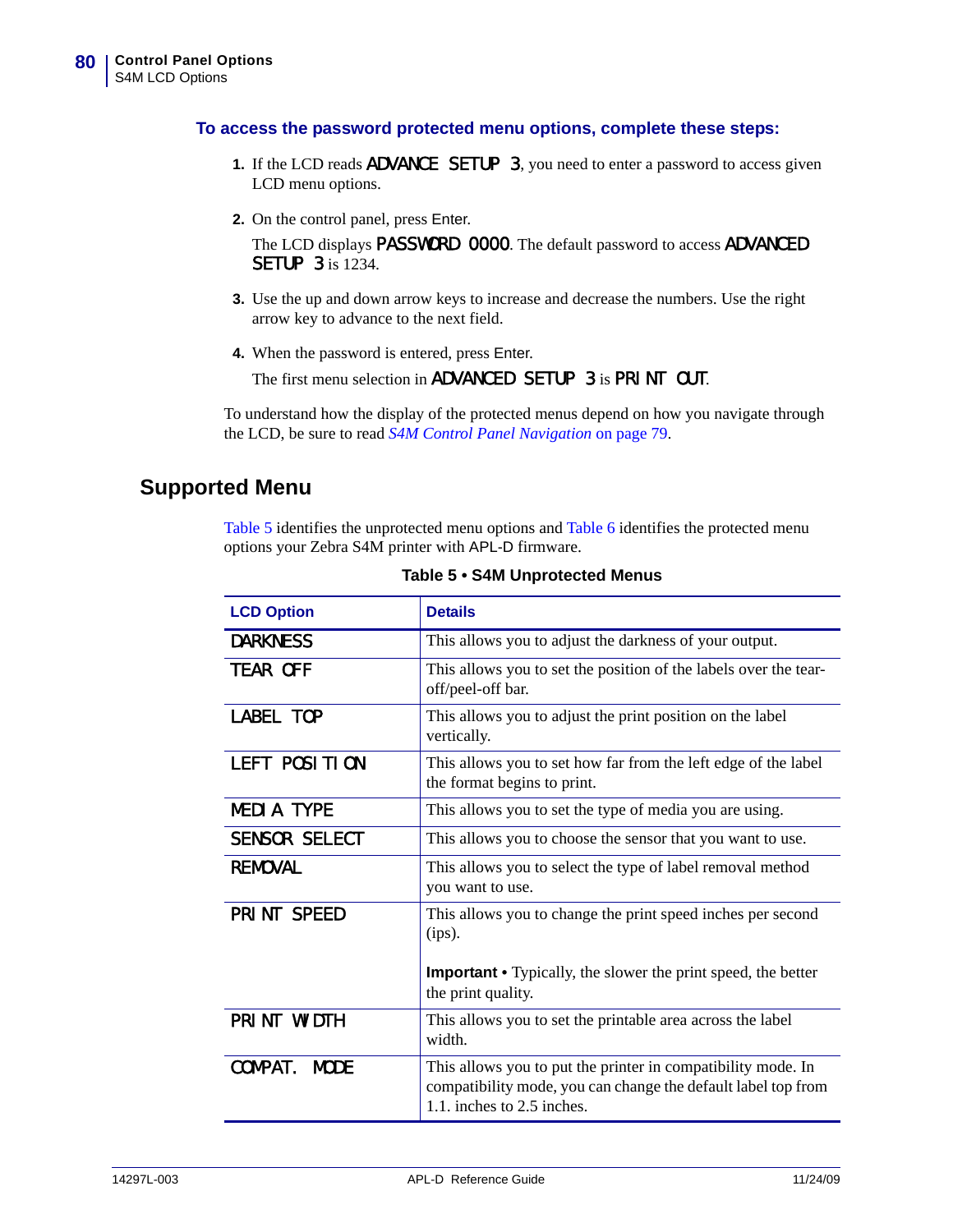| <b>LCD Option</b>    | <b>Details</b>                                                                                                                                                                     |
|----------------------|------------------------------------------------------------------------------------------------------------------------------------------------------------------------------------|
| <b>CONTROL CODES</b> | This allows you to select which set of language control codes<br>will be sent to the printer. (For more specific information, see<br>Table 2, Alternate Control Codes on page 61.) |
| I FNGTH.             | This allows you to set the maximum length of the label.                                                                                                                            |

#### **Table 5 • S4M Unprotected Menus**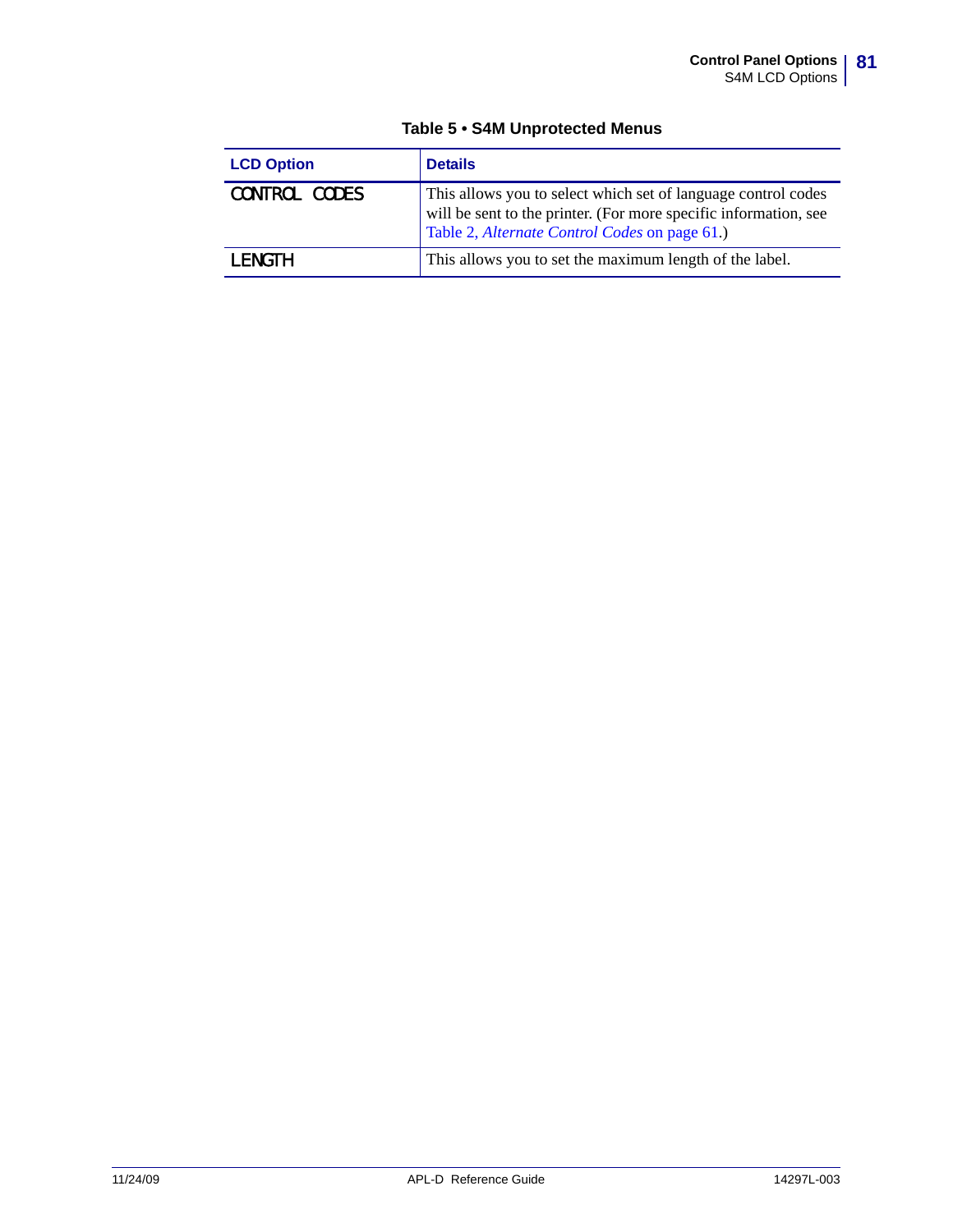[Table 6](#page-81-0) shows the protected menu for ADVANCED SETUP 3. To access this, see *[S4M](#page-78-1)  [Password Protected Menus](#page-78-1)* on page 79.

<span id="page-81-0"></span>

| <b>LCD</b>                          | <b>Details</b>                                                                                                                                                                                      |
|-------------------------------------|-----------------------------------------------------------------------------------------------------------------------------------------------------------------------------------------------------|
| PRINT OUT                           | This allows you to print certain types labels with specific<br>printer information.                                                                                                                 |
| MODULE A                            | This allows you to assign an actual 512 KB memory<br>device to a module letter.                                                                                                                     |
| <b>MODULE B</b>                     | This allows you to assign an actual 512 KB memory<br>device to a module letter.                                                                                                                     |
| PARALLEL COMM.                      | This allows the communications port that matches the<br>one being used by the host computer.                                                                                                        |
| <b>DATA BITS</b>                    | This allows you to select the data bits. It must match the<br>data bits being used by the host.                                                                                                     |
| <b>PARITY</b>                       | This allows you to select the parity. It must match the<br>parity on the host.                                                                                                                      |
| <b>HOST HANDSHAKE</b>               | This allows you to select the handshake protocol. It must<br>match the protocol on the host.                                                                                                        |
| <b>ACTIVE PRINTSRVR</b>             | This allows you to see which print server is being used.                                                                                                                                            |
| <b>OBTAIN IP ADDRESS</b>            | This allows you to select the method by which an IP<br>address will be assigned to the printer.                                                                                                     |
| <b>CHANGE IP</b><br><b>PROTOCOL</b> | This allows you to select the method(s) by which the print<br>server (wired or wireless) receives the IP address from<br>the server, only when PERMANENT is select for<br><b>OBTAIN IP ADDRESS.</b> |
| <b>CHANGE IP ADDRESS</b>            | This allows you to view or change the printer's IP<br>address, only when PERMANENT is select for OBTAIN<br>IP ADDRESS.                                                                              |
| <b>CHANGE SUBNET</b>                | This allows you to view or change the printer's subnet,<br>only when PERMANENT is select for OBTAIN IP<br>ADDRESS.                                                                                  |
| CHANGE GATEWAY                      | This allows you to view or change the printer's gateway,<br>only when PERMANENT is select for OBTAIN IP<br>ADDRESS.                                                                                 |
| <b>HEXDUMP</b>                      | This allows you to check the connection between the<br>printer and the host computer.                                                                                                               |
| <b>CHANGE RTC DATE</b>              | This allows you to view the current date and change the<br>date.                                                                                                                                    |
| CHANGE RTC TIME                     | This allows you to view the current time and change the<br>time.                                                                                                                                    |
| <b>LOAD DEFAULTS</b>                | This allows you to reset the parameters back to the<br>factory default settings.                                                                                                                    |

**Table 6 • S4M Protected Menu**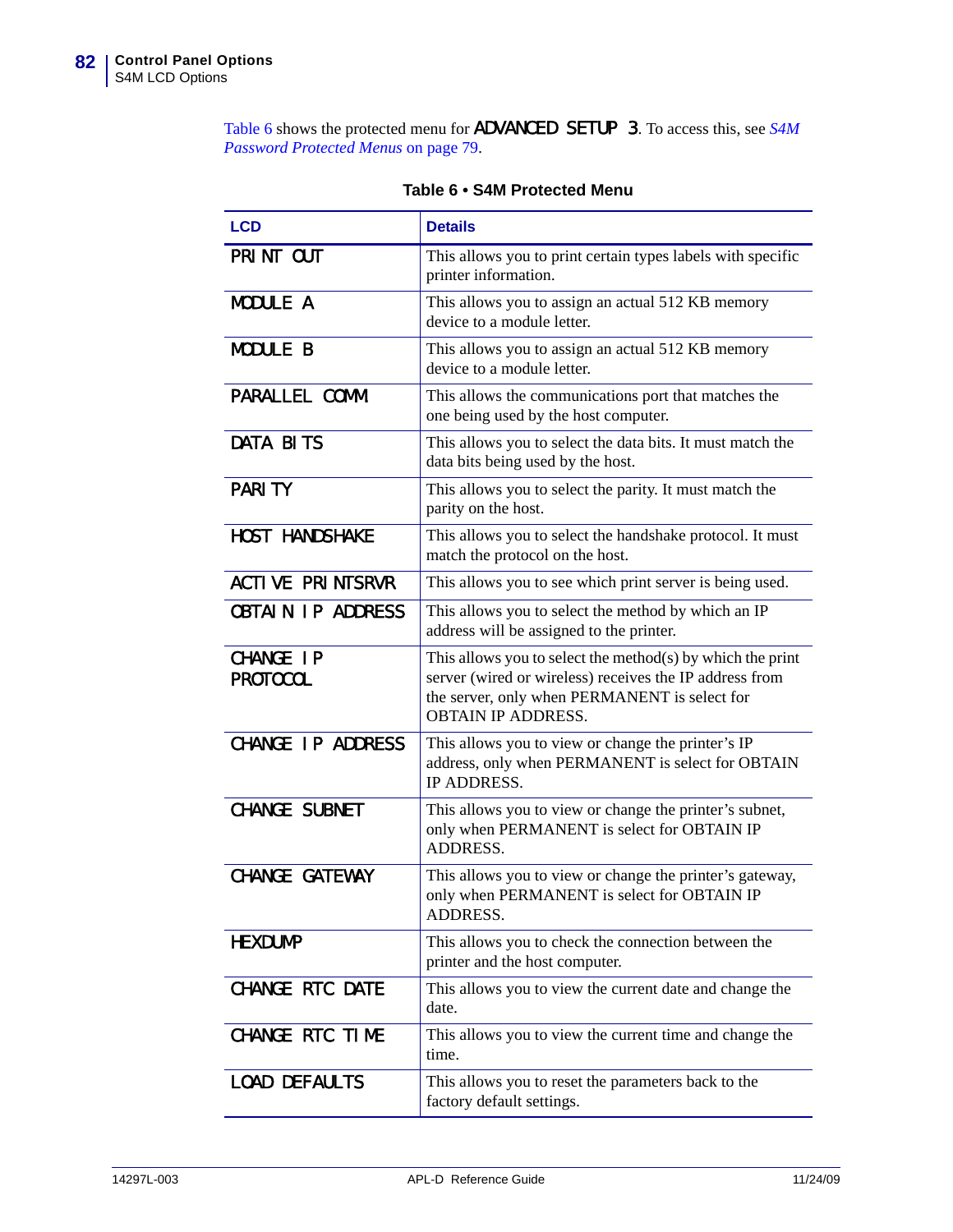| <b>LCD</b>            | <b>Details</b>                                                                                                  |  |  |  |  |
|-----------------------|-----------------------------------------------------------------------------------------------------------------|--|--|--|--|
| DEFAULT NET           | This restores the wired and wireless network settings<br>back to factory defaults.                              |  |  |  |  |
| INIT FLASH MEM        | This allows you to reformat your Flash memory.                                                                  |  |  |  |  |
| <b>RIBBON</b>         | This is automatically set during calibration.                                                                   |  |  |  |  |
|                       | <b>Important</b> • If this needs to be changed, the change<br>should be done by a qualified service technician. |  |  |  |  |
| <b>SENSOR PROFILE</b> | This prints out a sensor profile label.                                                                         |  |  |  |  |
| MEDIA / RIBBON        | This allows you to adjust the sensitivity of the media and<br>ribbon sensors.                                   |  |  |  |  |
| <b>LANGUAGE</b>       | This allows you to change the LCD language.                                                                     |  |  |  |  |
| <b>MAC ADDRESS</b>    | This allows you to view the MAC address for the current<br>wireless radio card.                                 |  |  |  |  |
| <b>ESSID</b>          | This allows you to view the ESSID for the current<br>wireless configuration.                                    |  |  |  |  |
| <b>WLAN SECURITY</b>  | This allows you to view the current security type.                                                              |  |  |  |  |
| <b>RESET NETWORK</b>  | This allows you to reinitialize the wireless radio card and<br>the print server (wired or wireless).            |  |  |  |  |

### **Table 6 • S4M Protected Menu (Continued)**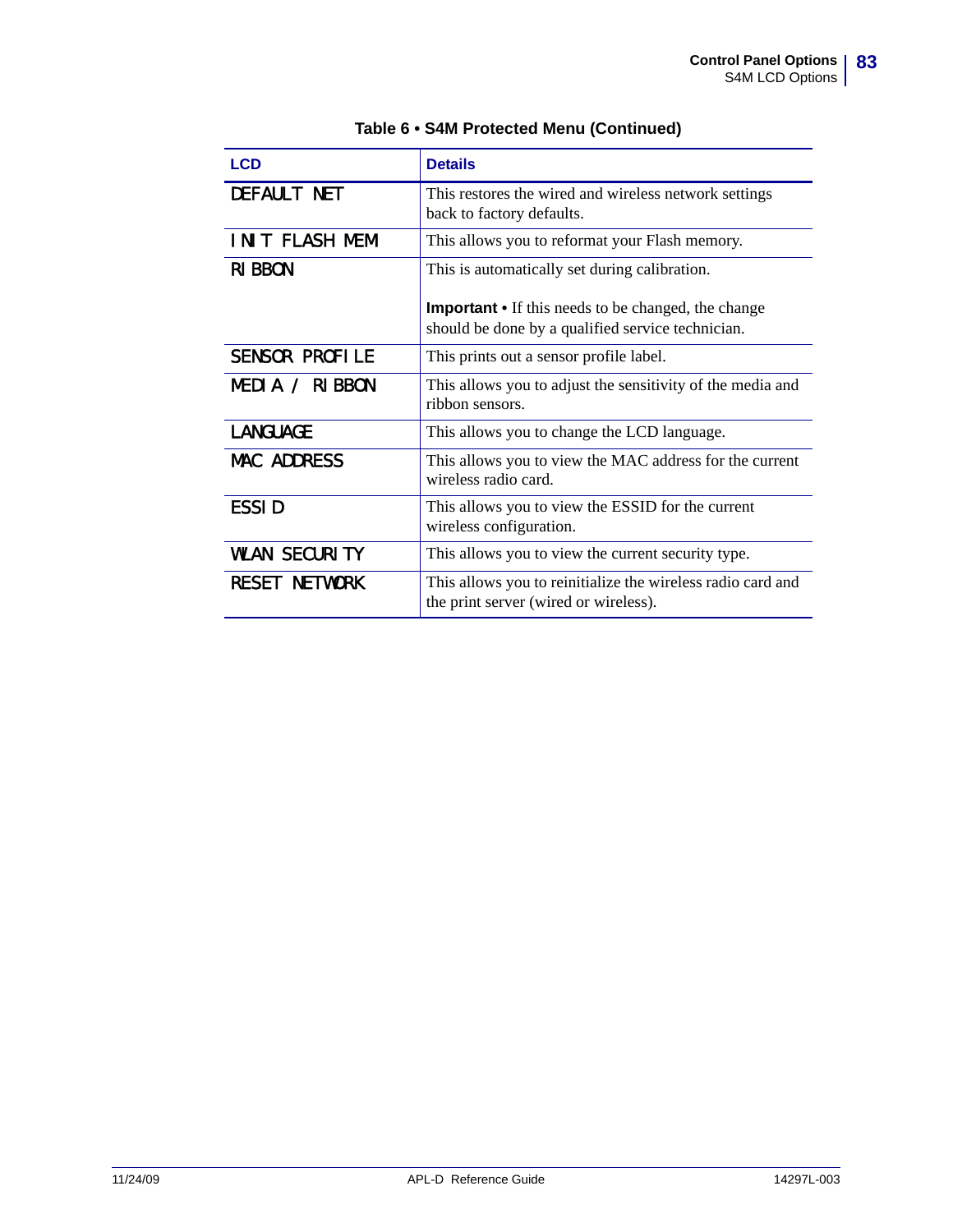B

| Notes • | <u> 1980 - Johann Barn, mars ann an t-Amhain Aonaich an t-Aonaich an t-Aonaich an t-Aonaich an t-Aonaich an t-Aon</u> |  |  |
|---------|-----------------------------------------------------------------------------------------------------------------------|--|--|
|         |                                                                                                                       |  |  |
|         |                                                                                                                       |  |  |
|         |                                                                                                                       |  |  |
|         |                                                                                                                       |  |  |
|         |                                                                                                                       |  |  |
|         |                                                                                                                       |  |  |
|         |                                                                                                                       |  |  |
|         |                                                                                                                       |  |  |
|         |                                                                                                                       |  |  |
|         |                                                                                                                       |  |  |
|         |                                                                                                                       |  |  |
|         |                                                                                                                       |  |  |
|         |                                                                                                                       |  |  |
|         |                                                                                                                       |  |  |
|         |                                                                                                                       |  |  |
|         |                                                                                                                       |  |  |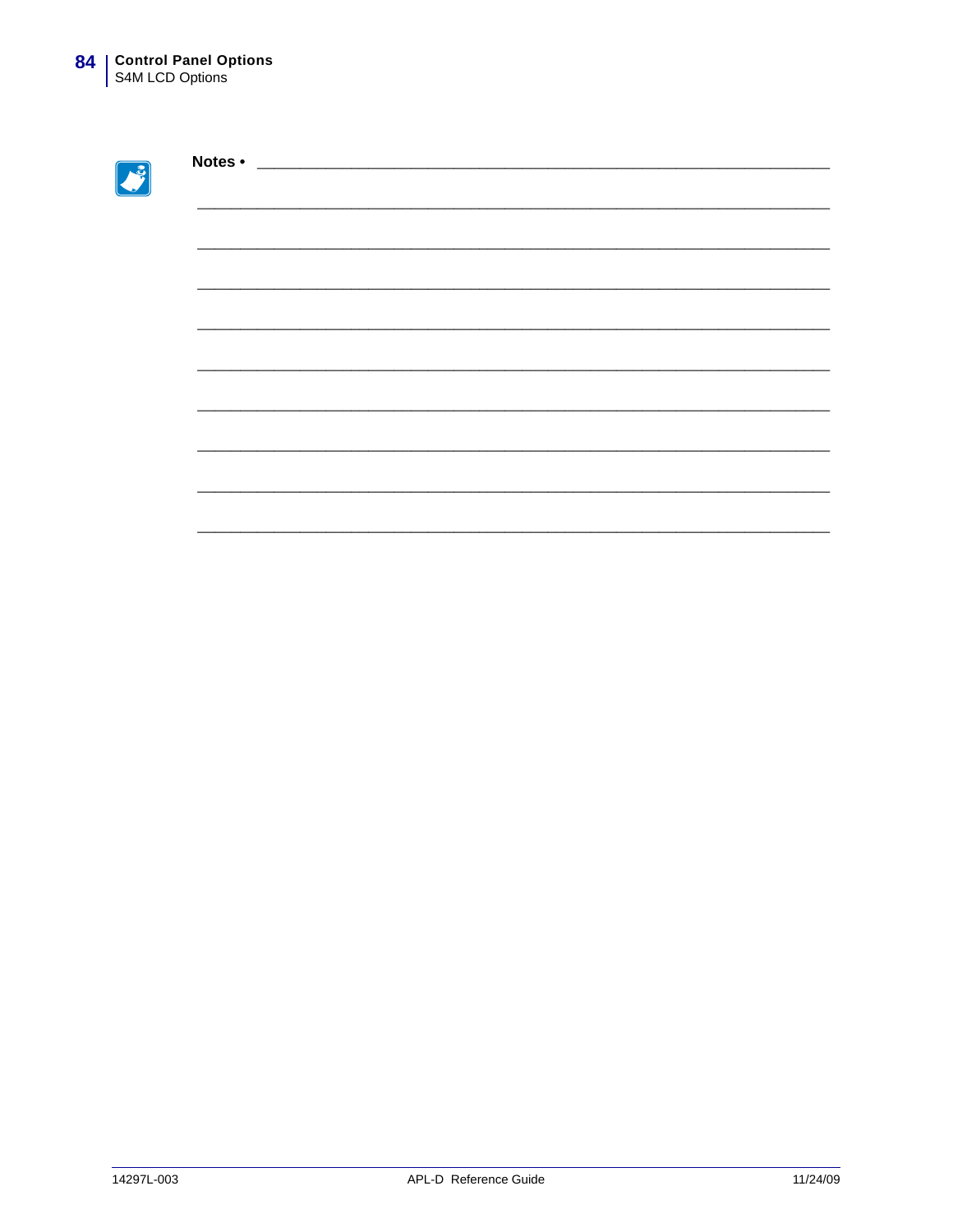# Index



## <span id="page-84-0"></span>**Numerics**

[10/100 external print server, 65](#page-64-0) [10/100 internal print server, 65](#page-64-0) [Xi4, 66](#page-65-0) [ZM400/ZM600, 66](#page-65-0)

## **B**

[bar code, 60](#page-59-0)

# **C**

[character code, 59](#page-58-0) [clear module, 27](#page-26-0) commands [immediate, 20](#page-19-0) [contacts, 9](#page-8-0) continuous paper length [set, 23](#page-22-0) [control panel navigation, 79](#page-78-2) [copy module, 23](#page-22-1) [customer service, 9](#page-8-0) cutter signal time [set, 22,](#page-21-0) [24](#page-23-0) [cycle cutter, 26](#page-25-0)

# **D**

default module [set, 30](#page-29-0) download data [character, 59](#page-58-1)

dump mode [character, 26](#page-25-1)

# **E**

edge sensor [set, 24](#page-23-1) extended system commands [offset distance, 25](#page-24-0)

# **F**

feed rate [set, 28](#page-27-0) feedback characters [enable, 22](#page-21-1) firmware [printer version, 29](#page-28-0) firmware versions [print servers, 64](#page-63-0) flash memory module [test, 29](#page-28-1) [font descriptor, 59](#page-58-2) font ID number [assign, 59](#page-58-3) font loading commands [assign font ID number, 59](#page-58-3) [character code, 59](#page-58-0) [character download data, 59](#page-58-1) [font descriptor, 59](#page-58-2) [form feed, 24](#page-23-2) form stop position [set, 24](#page-23-3)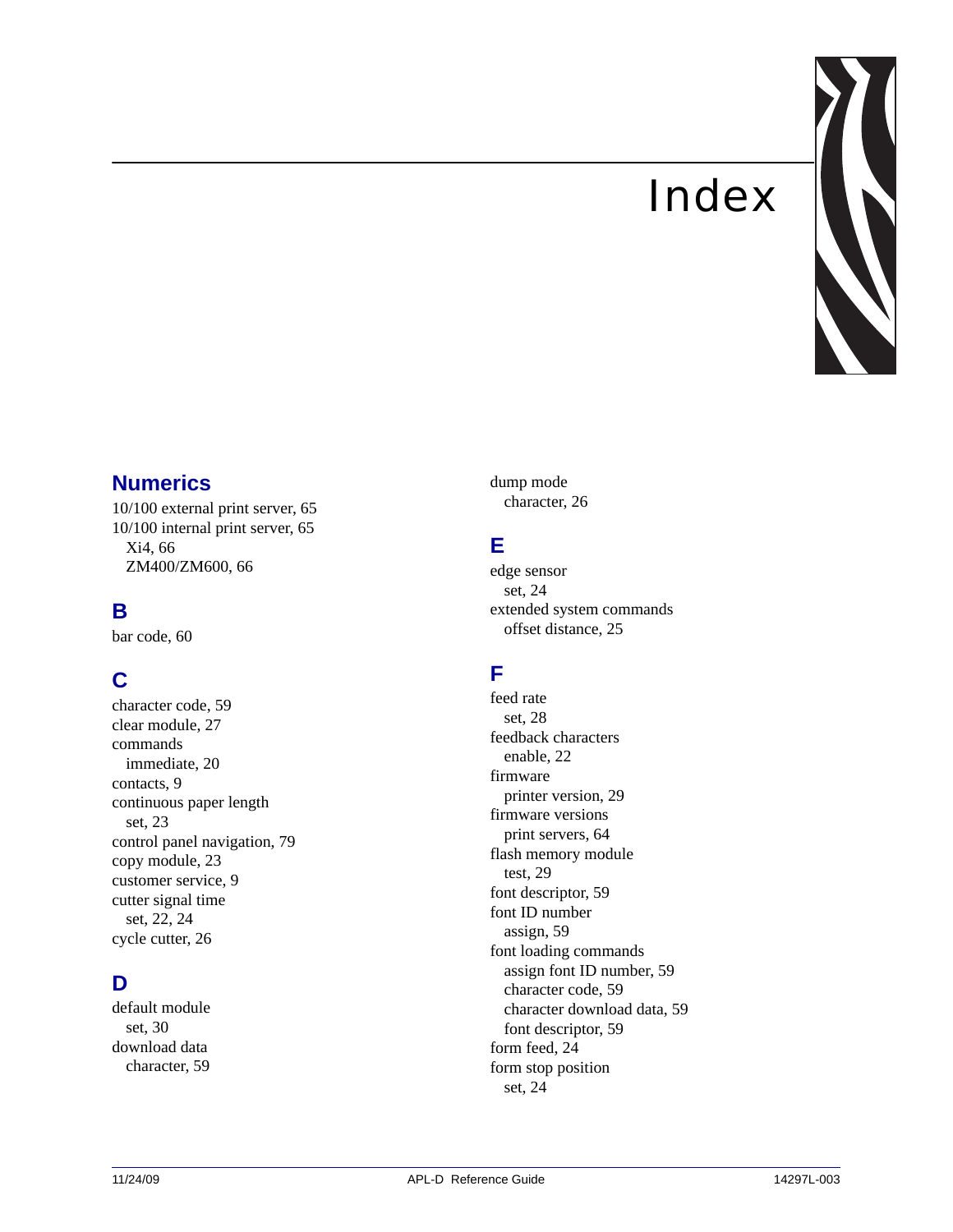## **G**

generating label formats [barcode, 60](#page-59-0) [graphics, 60](#page-59-1) [images, 60](#page-59-2) [internal bitmapped font, 60](#page-59-3) [smooth font, 60](#page-59-4) [graphics, 60](#page-59-1)

# **I**

[images, 60](#page-59-2) [immediate commands, 20](#page-19-0) [reset, 20](#page-19-1) [send ASCII status string, 20](#page-19-2) [send batch quantity, 21](#page-20-0) [send status byte, 21](#page-20-1) [SOH shutdown, 21](#page-20-2) [status enquiry, 28](#page-27-1) [stop/cancel, 20](#page-19-3) [toggle pause, 20](#page-19-4) inches [set printer to, 26](#page-25-2) [Index, 85](#page-84-0) [input image data, 25](#page-24-1) [internal bitmapped font, 60](#page-59-3) internal information and dot pattern [print, 31](#page-30-0)

## **L**

label format field [replacement, 28](#page-27-2) label formatting command [enter, 25](#page-24-2) last label format [print, 24](#page-23-4) [liability, 2](#page-1-0)

## **M**

maximum label length [set, 25](#page-24-3) [memory dump, 23](#page-22-2) memory module information [request, 29](#page-28-2) modules [clears all, 27](#page-26-1)

## **O**

[offset distance, top of form, 25](#page-24-0) [output sensor values, 30](#page-29-1)

## **P**

pause [controlled, 27](#page-26-2) print position [set start of, 26](#page-25-3) print servers [firmware versions, 64](#page-63-0) [Internal Wireless Plus, 67](#page-66-0) [wired, 65,](#page-64-0) [66](#page-65-0) [wireless, 67](#page-66-0) [Wireless Plus, 67](#page-66-0) printer time and date information [get, 22](#page-21-2) printer to inches [set, 26](#page-25-2) printer to metric [set, 26](#page-25-4) [protected menus, 70,](#page-69-0) [79](#page-78-3)

# **Q**

quantity for stored label [set, 23](#page-22-3)

# **R**

reflective sensor [select, 27](#page-26-3) [related documents, 11](#page-10-0) [reset, 20](#page-19-1) ribbon saver [on/off, 27](#page-26-4) RS-232 port [test, 25](#page-24-4)

# **S**

[sales, 9](#page-8-0) [send ASCII status string, 20](#page-19-2) [send batch quantity, 21](#page-20-0) [send status byte, 21](#page-20-1) single buffer mode [set printer, 28](#page-27-3) [smooth font, 60](#page-59-4) [software switch settings, 29](#page-28-3) SOH shutdown [immediate commands, 21](#page-20-2) start of print position [set, 26](#page-25-3) [stop/cancel, 20](#page-19-3) [supported print servers, 64](#page-63-0)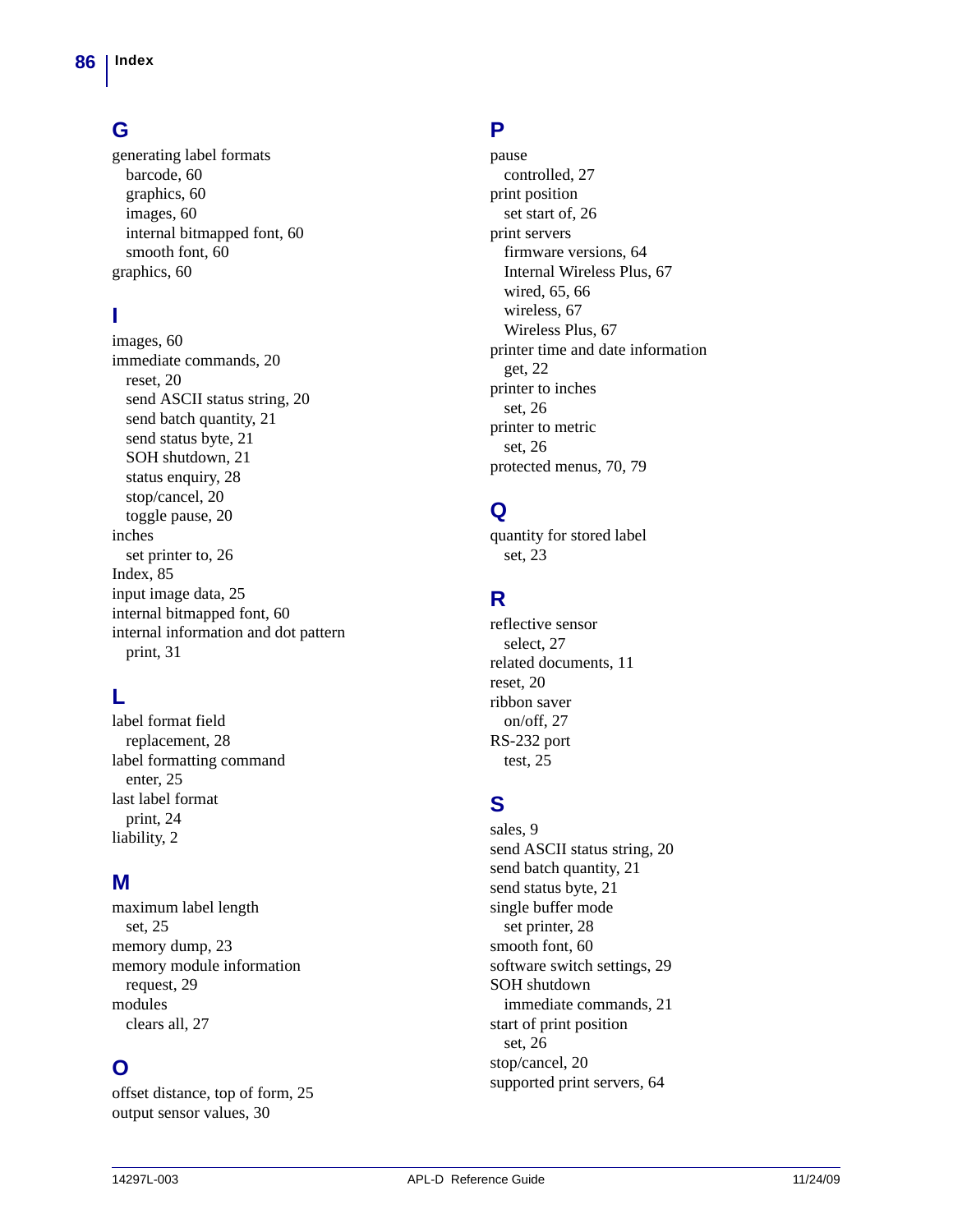system level commands [character \(HEX\) dump mode, 26](#page-25-1) [clear module, 27](#page-26-0) [clears all modules, 27](#page-26-1) [controlled pause, 27](#page-26-2) [copy module, 23](#page-22-1) [cutter signal, 22](#page-21-0) [cutter signal time, 24](#page-23-0) [cycle cutter, 26](#page-25-0) [enable feedback characters, 22](#page-21-1) [enter label formatting command, 25](#page-24-2) [form feed, 24](#page-23-2) [input image data, 25](#page-24-1) [label format field replacement, 28](#page-27-2) [memory dump, 23](#page-22-2) [output sensor values, 30](#page-29-1) [print internal information, 31](#page-30-0) [print last label format, 24](#page-23-4) [printer firmware version, 29](#page-28-0) [printer time and date, 22](#page-21-2) [printhead dot pattern, 28](#page-27-4) [quantity for stored label, 23](#page-22-3) [request memory module information, 29](#page-28-2) [ribbon saver, 27](#page-26-4) [select edge sensor, 24](#page-23-1) [select reflective sensor, 27](#page-26-3) [set continuous paper length, 23](#page-22-0) [set default module, 30](#page-29-0) [set feed rate, 28](#page-27-0) [set form stop position, 24](#page-23-3) [set maximum label length, 25](#page-24-3) [set printer to inches, 26](#page-25-2) [set printer to metric, 26](#page-25-4) [set printer to single buffer mode, 28](#page-27-3) [set start of print position, 26](#page-25-3) [software switch settings, 29](#page-28-3) [test flash memory module, 29](#page-28-1) [test RAM memory module, 28](#page-27-1) [test RS-232 port, 25](#page-24-4) [time and date, 22](#page-21-3)

# **T**

[technical support, 9](#page-8-0) time and date [set, 22](#page-21-3) [toggle pause, 20](#page-19-4)

# **W**

[Wireless print servers, 67](#page-66-0)